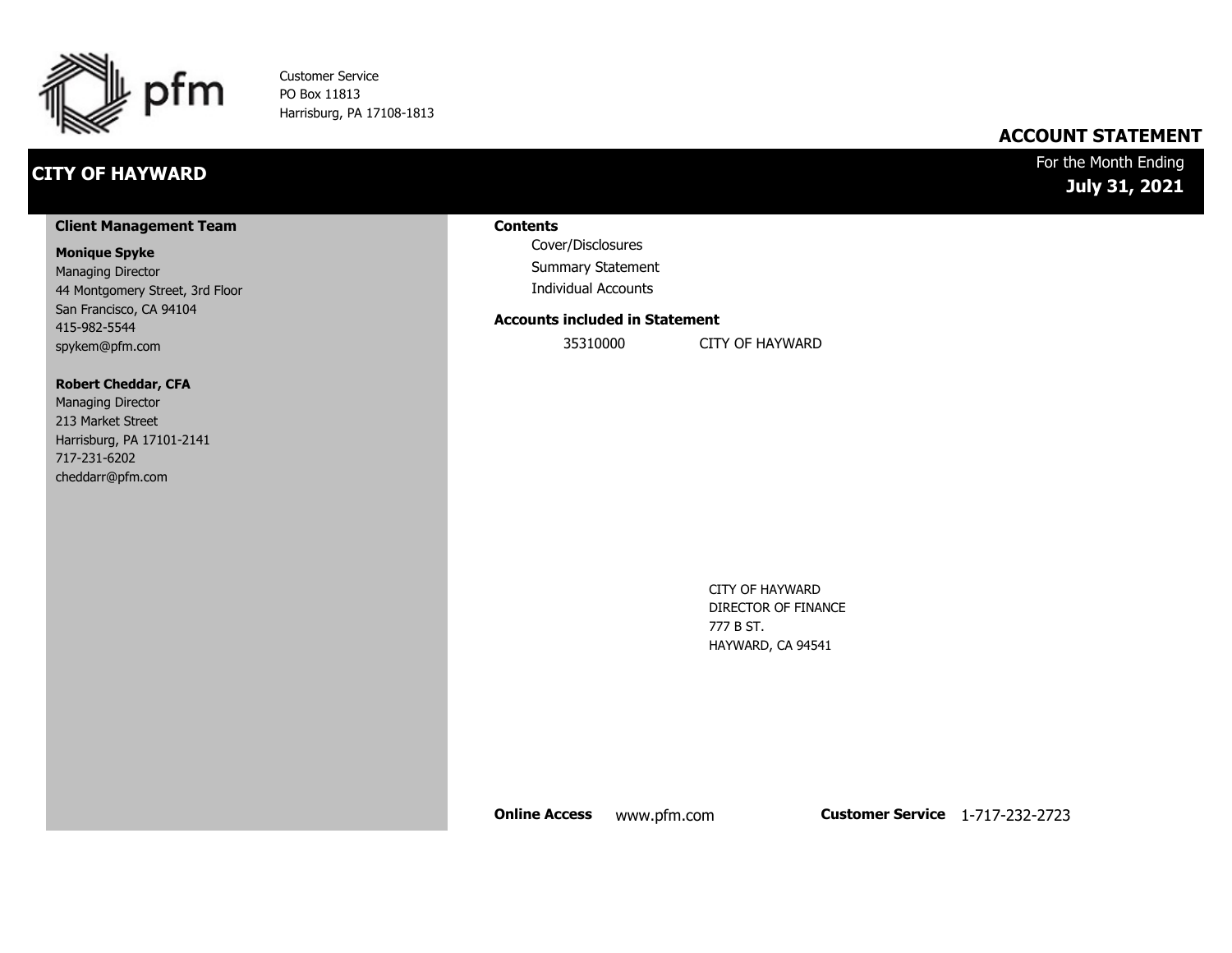

#### **Important Disclosures**

### Important Disclosures

This statement is for general information purposes only and is not intended to provide specific advice or recommendations. PFM Asset Management LLC ("PFM") is an investment advisor registered with the Securities and Exchange Commission, and is required to maintain a written disclosure statement of our background and business experience. If you would like to receive a copy of our current disclosure statement, please contact Service Operations at the address below.

**Proxy Voting** PFM does not normally receive proxies to vote on behalf of its clients. However, it does on occasion receive consent requests. In the event a consent request is received the portfolio manager contacts the client and then proceeds according to their instructions. PFM's Proxy Voting Policy is available upon request by contacting Service Operations at the address below. **Questions About an Account** PFM's monthly statement is intended to detail our investment advisory activity as well as the activity of any accounts held by clients in pools that are managed by PFM. The custodian bank maintains the control of assets and executes (i.e., settles) all investment transactions. The custodian statement is the official record of security and cash holdings and transactions. PFM recognizes that clients may use these reports to facilitate record keeping and that the custodian bank statement and the PFM statement should be reconciled and differences resolved. Many custodians use a settlement date basis which may result in the need to reconcile due to a timing

difference. **Account Control** PFM does not have the authority to withdraw funds from or deposit funds to the custodian. Our clients retain responsibility for their internal accounting policies; implementing and enforcing internal controls and

generating ledger entries or otherwise recording transactions. **Market Value** Generally, PFM's market prices are derived from closing bid prices as of the last business day of the month as supplied by Refinitiv or Bloomberg. Where prices are not available from generally recognized sources the securities are priced using a yield-based matrix system to arrive at an estimated market value. Prices that fall between data points are interpolated. Non-negotiable FDIC-insured bank certificates of deposit are priced at par. Although PFM believes the prices to be reliable, the values of the securities do not always represent the prices at which the securities could have been bought or sold. Explanation of the valuation methods for a registered investment company, local government investment program,or TERM funds is contained in the appropriate fund offering documentation or information statement. **Amortized Cost** The original cost of the principal of the security is adjusted for the amount of the periodic reduction of any discount or premium from the purchase date until the date of the report. Discount or premium with respect to short term securities (those with less than one year to maturity at time of issuance) is amortized on a straightline basis. Such discount or premium with respect to longer term securities is amortized using the constant yield basis.

**Tax Reporting** Cost data and realized gains / losses are provided for informational purposes only. Please review for accuracy and consult your tax advisor to determine the tax consequences of your security transactions. PFM does not report such information to the IRS or other taxing authorities and is not responsible for the accuracy of such information that may be required to be reported to federal, state or other taxing authorities.

**Financial Situation** In order to better serve you, PFM should be promptly notified of any material change in your investment objective or financial situation. **Callable Securities** Securities subject to redemption prior to maturity may be redeemed in whole or in part before maturity, which could affect the yield represented. Portfolio The securities in this portfolio, including shares of mutual funds, are not guaranteed or otherwise protected by PFM, the FDIC (except for certain non-negotiable certificates of deposit) or any government agency. Investment in securities involves risks, including the possible loss of the amount invested. Actual settlement values, accrued interest, and amortized cost amounts may vary for securities subject to an adjustable interest rate or subject to principal paydowns. Any changes to the values shown may be reflected within the next monthly statement's beginning values.

**Rating** Information provided for ratings is based upon a good faith inquiry of selected sources, but its accuracy and completeness cannot be guaranteed. Shares of some money market and TERM funds are marketed through representatives of PFM's wholly owned subsidiary, PFM Fund Distributors, Inc. PFM Fund Distributors, Inc. is registered with the SEC as a broker/dealer and is a member of the Financial Industry Regulatory Authority ("FINRA") and the Municipal Securities Rulemaking Board ("MSRB"). You may reach the FINRA by calling the FINRA Regulator Public Disclosure Hotline at 1-888-289-9999 or at the FINRA Regulation Internet website address www.nasd.com. A brochure describing the FINRA Regulation Public Disclosure Program is also available from the FINRA upon request. **Key Terms and Definitions**

*Dividends* on money market funds consist of interest earned, plus any discount ratably amortized to the date of maturity, plus all realized gains and losses on the sale of securities prior to maturity, less ratable amortization of any premium and all accrued expenses to the fund. Dividends are accrued daily and may be paid either monthly or quarterly. The monthly earnings on this statement represent the estimated dividend accrued for the month for any program that distributes earnings on a quarterly basis. There is no guarantee that the estimated amount will be paid on the actual distribution date.

*Current Yield* is the net change, exclusive of capital changes and income other than investment income, in the value of a hypothetical fund account with a balance of one share over the seven-day base period including the statement date, expressed as a percentage of the value of one share (normally \$1.00 per share) at the beginning of the seven-day period. This resulting net change in account value is then annualized by multiplying it by

365 and dividing the result by 7. The yields quoted should not be considered a representation of the yield of the fund in the future, since the yield is not fixed. *Average maturity* represents the average maturity of all securities and investments of a portfolio, determined by multiplying the par or principal value of each security or investment by its maturity (days or years), summing the products, and dividing the sum by the total principal value of the portfolio. The stated maturity date of mortgage backed or callable securities are used in this statement. However the actual maturity of these securities could vary depending on the level or prepayments on the underlying mortgages or whether a callable security has or is still able to be called.

*Monthly distribution yield* represents the net change in the value of one share (normally \$1.00 per share) resulting from all dividends declared during the month by a fund expressed as a percentage of the value of one share at the beginning of the month. This resulting net change is then annualized by multiplying it by 365 and dividing it by the number of calendar days in the month. *YTM at Cost* The yield to maturity at cost is the expected rate of return, based on the original cost, the annual interest receipts, maturity value and the time period from purchase date to maturity, stated as a percentage, on an annualized basis.

*YTM at Market* The yield to maturity at market is the rate of return, based on the current market value, the annual interest receipts, maturity value and the time period remaining until maturity, stated as a percentage, on an annualized basis. *Managed Account* A portfolio of investments managed discretely by PFM according to the client's specific investment policy and requirements. The investments are directly owned by the client and held by the client's custodian. *Unsettled Trade* A trade which has been executed however the final consummation of the security transaction and payment has not yet taken place.

Please review the detail pages of this statement carefully. If you think your statement is wrong, missing account information, or if you need more information about a transaction, please contact PFM within 60 days of receipt. If you have other concerns or questions regarding your account you should contact a member of your client management team or PFM Service Operations at the address below.

> PFM Asset Management LLC Attn: Service Operations 213 Market Street Harrisburg, PA 17101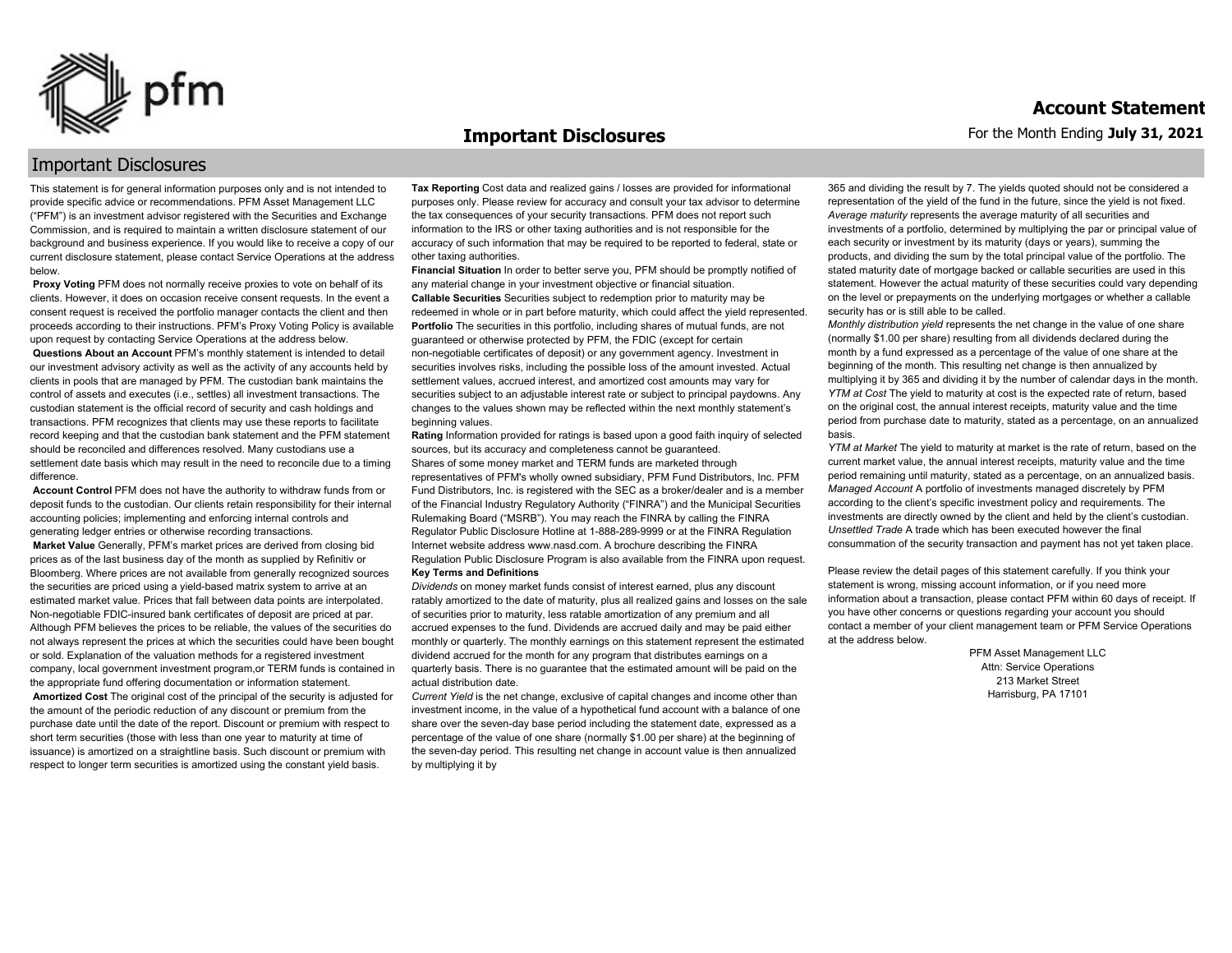

# **Managed Account Summary Statement** For the Month Ending July 31, 2021

| <b>Transaction Summary - Managed Account</b> | <b>Cash Transactions Summary - Managed Account</b> |                                                    |                               |
|----------------------------------------------|----------------------------------------------------|----------------------------------------------------|-------------------------------|
| <b>Opening Market Value</b>                  | \$129,339,114.41                                   | Maturities/Calls                                   | 0.00                          |
| Maturities/Calls                             | (326, 479.45)                                      | Sale Proceeds                                      | 4,074,589.22                  |
| <b>Principal Dispositions</b>                | (4,058,100.89)                                     | Coupon/Interest/Dividend Income                    | 145,928.32                    |
| <b>Principal Acquisitions</b>                | 4,452,837.15                                       | Principal Payments                                 | 326,479.45                    |
| Unsettled Trades                             | 0.00                                               | <b>Security Purchases</b><br>Net Cash Contribution | (4,453,348.08)<br>(93,648.91) |
| Change in Current Value                      | 105,752.79                                         | <b>Reconciling Transactions</b>                    | 0.00                          |
| <b>Closing Market Value</b>                  | \$129,513,124.01                                   |                                                    |                               |

| <b>Earnings Reconciliation (Cash Basis) - Managed Account</b>                                                                | <b>Cash Balance</b>                  |                             |        |  |
|------------------------------------------------------------------------------------------------------------------------------|--------------------------------------|-----------------------------|--------|--|
| Interest/Dividends/Coupons Received<br>Less Purchased Interest Related to Interest/Coupons<br>Plus Net Realized Gains/Losses | 162,416.65<br>(510.93)<br>(9,872.45) | <b>Closing Cash Balance</b> | \$0.00 |  |
| <b>Total Cash Basis Earnings</b>                                                                                             | \$152,033.27                         |                             |        |  |
| <b>Earnings Reconciliation (Accrual Basis)</b>                                                                               | <b>Total</b>                         |                             |        |  |
| Ending Amortized Value of Securities                                                                                         | 128,688,766.24                       |                             |        |  |
| <b>Ending Accrued Interest</b>                                                                                               | 282,096.52                           |                             |        |  |
| Plus Proceeds from Sales                                                                                                     | 4,074,589.22                         |                             |        |  |
| Plus Proceeds of Maturities/Calls/Principal Payments                                                                         | 326,479.45                           |                             |        |  |
| Plus Coupons/Dividends Received                                                                                              | 145,928.32                           |                             |        |  |
| Less Cost of New Purchases                                                                                                   | (4,453,348.08)                       |                             |        |  |
| Less Beginning Amortized Value of Securities                                                                                 | (128,624,239.33)                     |                             |        |  |
| Less Beginning Accrued Interest                                                                                              | (330, 632.65)                        |                             |        |  |
| <b>Total Accrual Basis Earnings</b>                                                                                          | \$109,639.69                         |                             |        |  |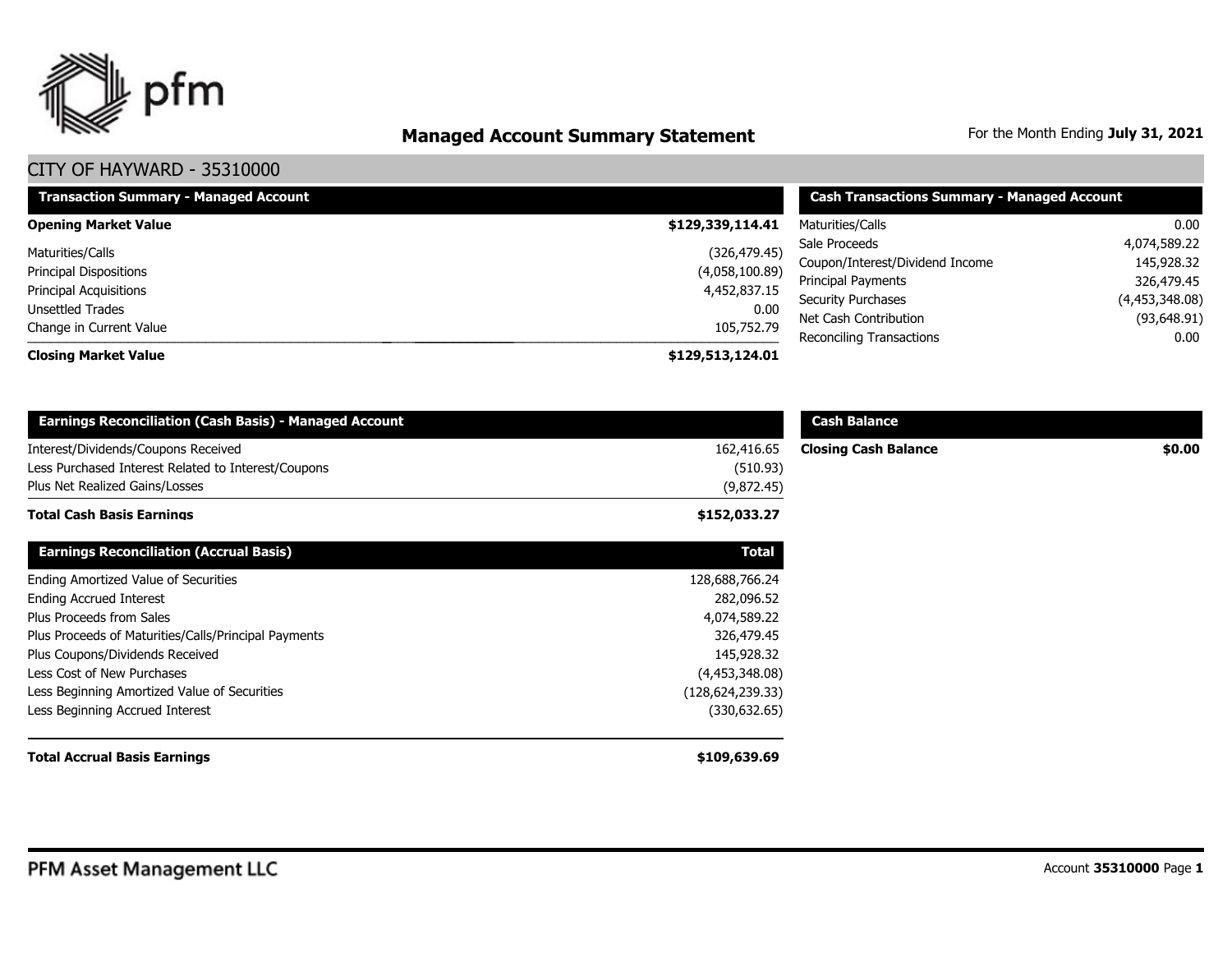

### **Portfolio Summary and Statistics** For the Month Ending July 31, 2021

| <b>Account Summary</b>                 |                  |                        |                |  |  |  |  |  |  |
|----------------------------------------|------------------|------------------------|----------------|--|--|--|--|--|--|
| <b>Description</b>                     | <b>Par Value</b> | <b>Market Value</b>    | <b>Percent</b> |  |  |  |  |  |  |
| U.S. Treasury Bond / Note              | 44,070,000.00    | 44,620,121.89          | 34.46          |  |  |  |  |  |  |
| Supra-National Agency Bond / Note      | 3,570,000.00     | 3,574,355.81           | 2.76           |  |  |  |  |  |  |
| Municipal Bond / Note                  | 15,220,000.00    | 15,499,617.80          | 11.97          |  |  |  |  |  |  |
| Federal Agency Collateralized Mortgage | 9,578,821.45     | 9,714,318.48           | 7.50           |  |  |  |  |  |  |
| Obligation                             |                  |                        |                |  |  |  |  |  |  |
| Federal Agency Bond / Note             | 32,450,000.00    | 32,557,785.13          | 25.14          |  |  |  |  |  |  |
| Corporate Note                         | 11,534,000.00    | 11,776,386.85          | 9.09           |  |  |  |  |  |  |
| Certificate of Deposit                 | 4,900,000.00     | 4,946,397.34           | 3.82           |  |  |  |  |  |  |
| <b>Bank Note</b>                       | 300,000.00       | 317,208.30             | 0.24           |  |  |  |  |  |  |
| <b>Asset-Backed Security</b>           | 6,479,135.80     | 6,506,932.41           | 5.02           |  |  |  |  |  |  |
| <b>Managed Account Sub-Total</b>       | 128,101,957.25   | 129,513,124.01 100.00% |                |  |  |  |  |  |  |
| <b>Accrued Interest</b>                |                  | 282,096.52             |                |  |  |  |  |  |  |
| <b>Total Portfolio</b>                 | 128,101,957.25   | 129,795,220.53         |                |  |  |  |  |  |  |

| <b>Unsettled Trades</b> | 0.00                         | 0.00 |                                   |
|-------------------------|------------------------------|------|-----------------------------------|
|                         | <b>Maturity Distribution</b> |      | <b>Characteristics</b>            |
| 42.13%                  |                              |      | Yield to Maturity at Cost         |
|                         | 34.69%                       |      | Yield to Maturity at Market       |
|                         |                              |      | Weighted Average Davs to Maturity |







| <b>Characteristics</b>            |       |
|-----------------------------------|-------|
| Yield to Maturity at Cost         | 0.85% |
| Yield to Maturity at Market       | 0.35% |
| Weighted Average Days to Maturity | 733   |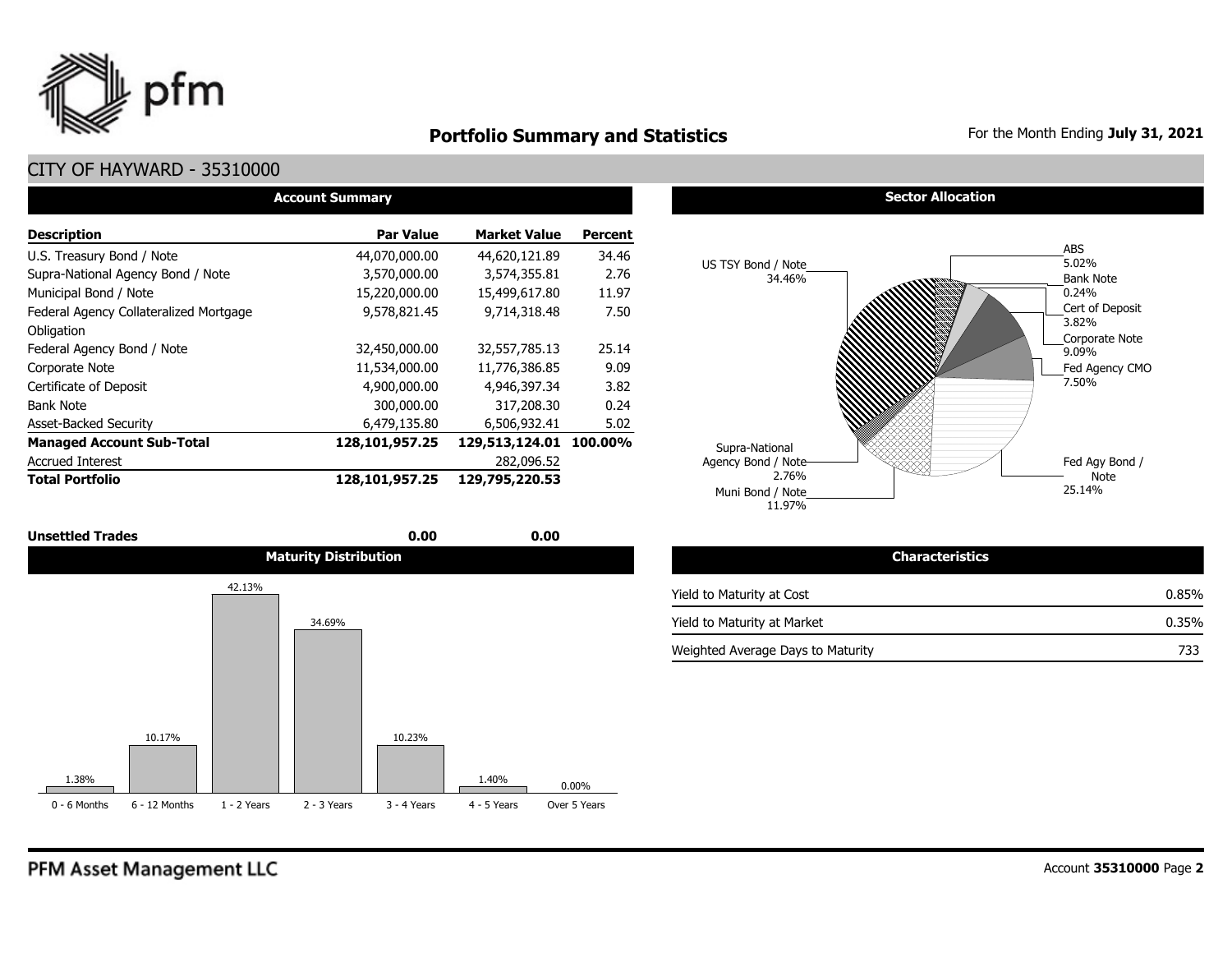### **Managed Account Issuer Summary** For the Month Ending July 31, 2021

### CITY OF HAYWARD - 35310000

pfm

| <b>Issuer Summary</b>                    |                     |                |  |  |  |  |  |  |
|------------------------------------------|---------------------|----------------|--|--|--|--|--|--|
|                                          | <b>Market Value</b> |                |  |  |  |  |  |  |
| <b>Issuer</b>                            | of Holdings         | <b>Percent</b> |  |  |  |  |  |  |
| ADOBE INC                                | 306,427.50          | 0.24           |  |  |  |  |  |  |
| AMAZON.COM INC                           | 355,274.42          | 0.27           |  |  |  |  |  |  |
| ARIZONA TRANSPORTATION BOARD             | 1,272,025.30        | 0.98           |  |  |  |  |  |  |
| <b>ASTRAZENECA PLC</b>                   | 665,079.14          | 0.51           |  |  |  |  |  |  |
| <b>BANK OF AMERICA CO</b>                | 1,104,128.58        | 0.85           |  |  |  |  |  |  |
| BMW FINANCIAL SERVICES NA LLC            | 235,313.70          | 0.18           |  |  |  |  |  |  |
| BRISTOL-MYERS SQUIBB CO                  | 503,969.46          | 0.39           |  |  |  |  |  |  |
| <b>BURLINGTON NORTHERN SANTA FE</b>      | 324,539.10          | 0.25           |  |  |  |  |  |  |
| CALIFORNIA EARTHQUAKE AUTHORITY          | 306,018.00          | 0.24           |  |  |  |  |  |  |
| CALIFORNIA STATE UNIVERSITY              | 324,203.75          | 0.25           |  |  |  |  |  |  |
| CAPITAL ONE FINANCIAL CORP               | 103,050.87          | 0.08           |  |  |  |  |  |  |
| CARMAX AUTO OWNER TRUST                  | 1,449,397.10        | 1.12           |  |  |  |  |  |  |
| <b>CATERPILLAR INC</b>                   | 652,132.33          | 0.50           |  |  |  |  |  |  |
| CHAFFEY COMMUNITY COLLEGE DISTRICT       | 784,945.70          | 0.61           |  |  |  |  |  |  |
| CHAFFEY JOINT UNION HIGH SCHOOL DISTRICT | 608,886.00          | 0.47           |  |  |  |  |  |  |
| <b>CHARLES SCHWAB</b>                    | 408,059.37          | 0.32           |  |  |  |  |  |  |
| <b>CHEVRON CORPORATION</b>               | 152,233.80          | 0.12           |  |  |  |  |  |  |
| <b>CITIGROUP INC</b>                     | 633,035.90          | 0.49           |  |  |  |  |  |  |
| CITY OF SAN JOSE                         | 1,176,254.50        | 0.91           |  |  |  |  |  |  |
| <b>COMCAST CORP</b>                      | 162,475.20          | 0.13           |  |  |  |  |  |  |
| <b>CREDIT SUISSE GROUP RK</b>            | 1,953,276.01        | 1.51           |  |  |  |  |  |  |
| <b>DEERE &amp; COMPANY</b>               | 371,051.66          | 0.29           |  |  |  |  |  |  |
| <b>DNB ASA</b>                           | 639,845.00          | 0.49           |  |  |  |  |  |  |
| <b>EXXON MOBIL CORP</b>                  | 471,763.35          | 0.36           |  |  |  |  |  |  |
| <b>FANNIE MAE</b>                        | 12,323,176.18       | 9.53           |  |  |  |  |  |  |
| FEDERAL HOME LOAN BANKS                  | 2,180,758.44        | 1.68           |  |  |  |  |  |  |
| FIFTH THIRD AUTO TRUST                   | 118,383.13          | 0.09           |  |  |  |  |  |  |
| FLORIDA STATE BOARD OF ADMIN FIN CORP    | 300,135.95          | 0.23           |  |  |  |  |  |  |
| FORD CREDIT AUTO OWNER TRUST             | 56,235.84           | 0.04           |  |  |  |  |  |  |
| <b>FREDDIE MAC</b>                       | 27,768,168.99       | 21.45          |  |  |  |  |  |  |
| GM FINANCIAL CONSUMER AUTOMOBILE TRUST   | 612,033.91          | 0.47           |  |  |  |  |  |  |
| <b>GM FINANCIAL LEASINGTRUST</b>         | 805,309.25          | 0.62           |  |  |  |  |  |  |

#### **Credit Quality (S&P Ratings)**

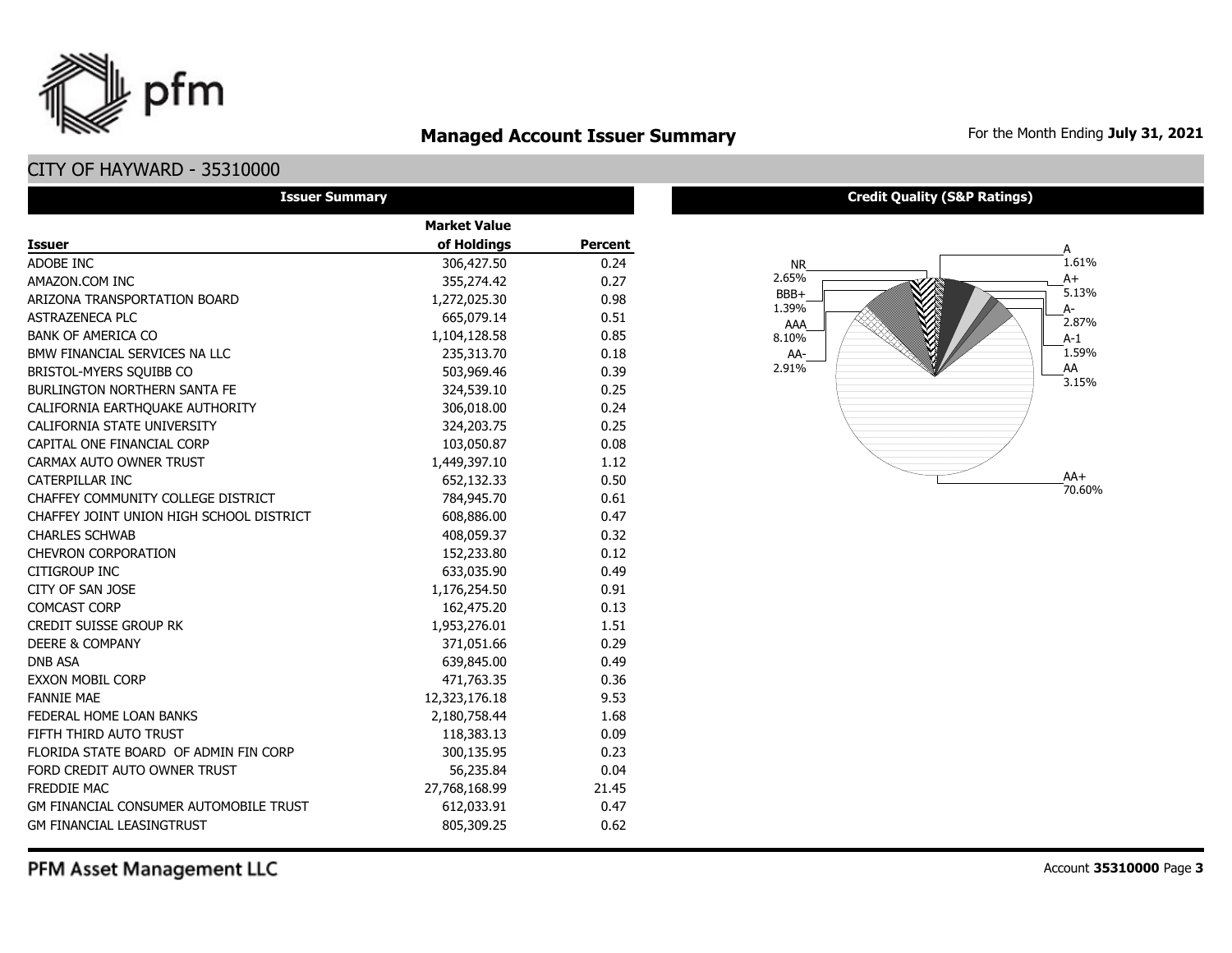

# **Managed Account Issuer Summary** For the Month Ending July 31, 2021

|                                         | <b>Market Value</b> |         |
|-----------------------------------------|---------------------|---------|
| <b>Issuer</b>                           | of Holdings         | Percent |
| <b>GOLDMAN SACHS GROUP INC</b>          | 602,053.53          | 0.46    |
| HARLEY-DAVIDSON MOTORCYCLE TRUST        | 288,615.36          | 0.22    |
| HONDA AUTO RECEIVABLES                  | 82,335.70           | 0.06    |
| <b>HYUNDAI AUTO RECEIVABLES</b>         | 290,186.25          | 0.22    |
| <b>IBM CORP</b>                         | 296,003.13          | 0.23    |
| INTER-AMERICAN DEVELOPMENT BANK         | 1,292,005.82        | 1.00    |
| INTL BANK OF RECONSTRUCTION AND DEV     | 2,282,349.99        | 1.77    |
| JP MORGAN CHASE & CO                    | 1,487,765.82        | 1.15    |
| KUBOTA CREDIT OWNER TRUST               | 770,670.46          | 0.60    |
| LONG BEACH COMMUNITY COLLEGE DISTRICT   | 934,250.80          | 0.72    |
| LOS ANGELES COMMUNITY COLLEGE DISTRICT  | 311,326.80          | 0.24    |
| MERCEDES-BENZ AUTO LEASE TRUST          | 170,292.03          | 0.13    |
| MERCK & CO INC                          | 314,638.74          | 0.24    |
| <b>MORGAN STANLEY</b>                   | 562,206.45          | 0.43    |
| NEW YORK & NEW JERSEY PORT AUTHORITY    | 753,865.50          | 0.58    |
| NEW YORK ST URBAN DEVELOPMENT CORP      | 1,171,550.60        | 0.90    |
| NISSAN AUTO RECEIVABLES                 | 84,090.02           | 0.06    |
| <b>NORDEA BANK ABP</b>                  | 635,696.25          | 0.49    |
| OREGON DEPARTMENT OF TRANSPORTATION     | 611,724.00          | 0.47    |
| PACCAR FINANCIAL CORP                   | 502,056.31          | 0.39    |
| PALOMAR COMMMUNITY COLLEGE DISTRICT     | 726,284.50          | 0.56    |
| PNC FINANCIAL SERVICES GROUP            | 317,208.30          | 0.24    |
| SAN DIEGO COMMUNITY COLLEGE DISTRICT    | 686,049.75          | 0.53    |
| SKANDINAVISKA ENSKILDA BANKEN AB        | 635,763.13          | 0.49    |
| SOCIETE GENERALE                        | 604,764.00          | 0.47    |
| STATE OF CONNECTICUT                    | 1,079,649.30        | 0.83    |
| <b>STATE OF LOUISIANA</b>               | 608,376.00          | 0.47    |
| <b>STATE OF MARYLAND</b>                | 1,225,348.00        | 0.95    |
| STATE OF MISSISSIPPI                    | 476,667.25          | 0.37    |
| STATE OF WISCONSIN                      | 626,500.00          | 0.48    |
| SUMITOMO MITSUI FINANCIAL GROUP INC     | 477,052.95          | 0.37    |
| TAMALPAIS UNION HIGH SCHOOL DISTRICT    | 1,013,686.10        | 0.78    |
| THE BANK OF NEW YORK MELLON CORPORATION | 335,157.23          | 0.26    |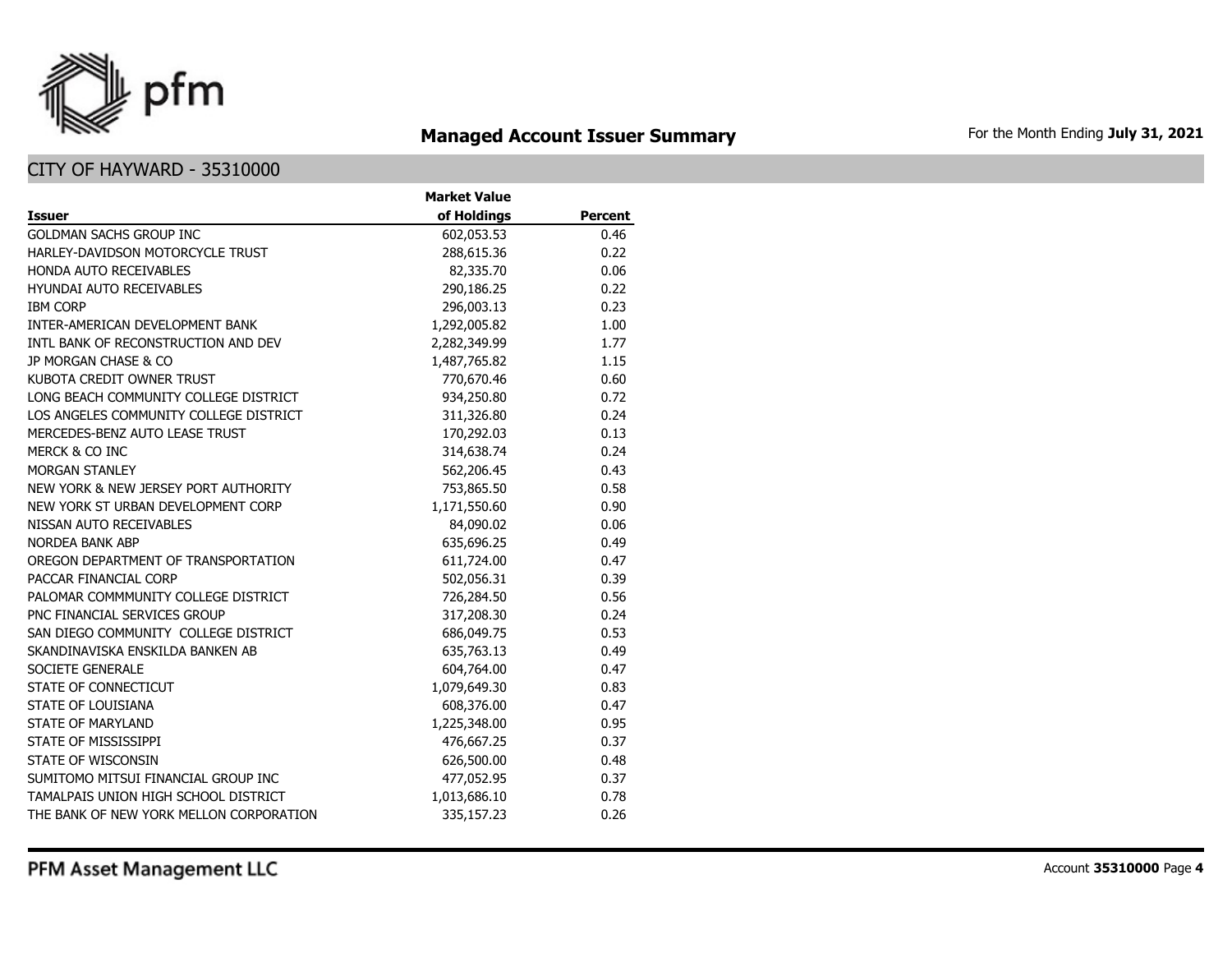

# **Managed Account Issuer Summary** For the Month Ending July 31, 2021

|                                    | <b>Market Value</b> |                |
|------------------------------------|---------------------|----------------|
| <b>Issuer</b>                      | of Holdings         | <b>Percent</b> |
| Toyota Lease Owner Trust           | 340,575.63          | 0.26           |
| <b>TOYOTA MOTOR CORP</b>           | 1,131,525.92        | 0.87           |
| UNITED STATES TREASURY             | 44,620,121.89       | 34.46          |
| UNITEDHEALTH GROUP INC             | 434,809.91          | 0.34           |
| UNIVERSITY OF CALIFORNIA           | 501,870.00          | 0.39           |
| <b>VERIZON OWNER TRUST</b>         | 829,716.58          | 0.64           |
| <b>VOLKSWAGEN AUTO LEASE TURST</b> | 270,726.58          | 0.21           |
| <b>Total</b>                       | \$129,513,124.01    | 100.00%        |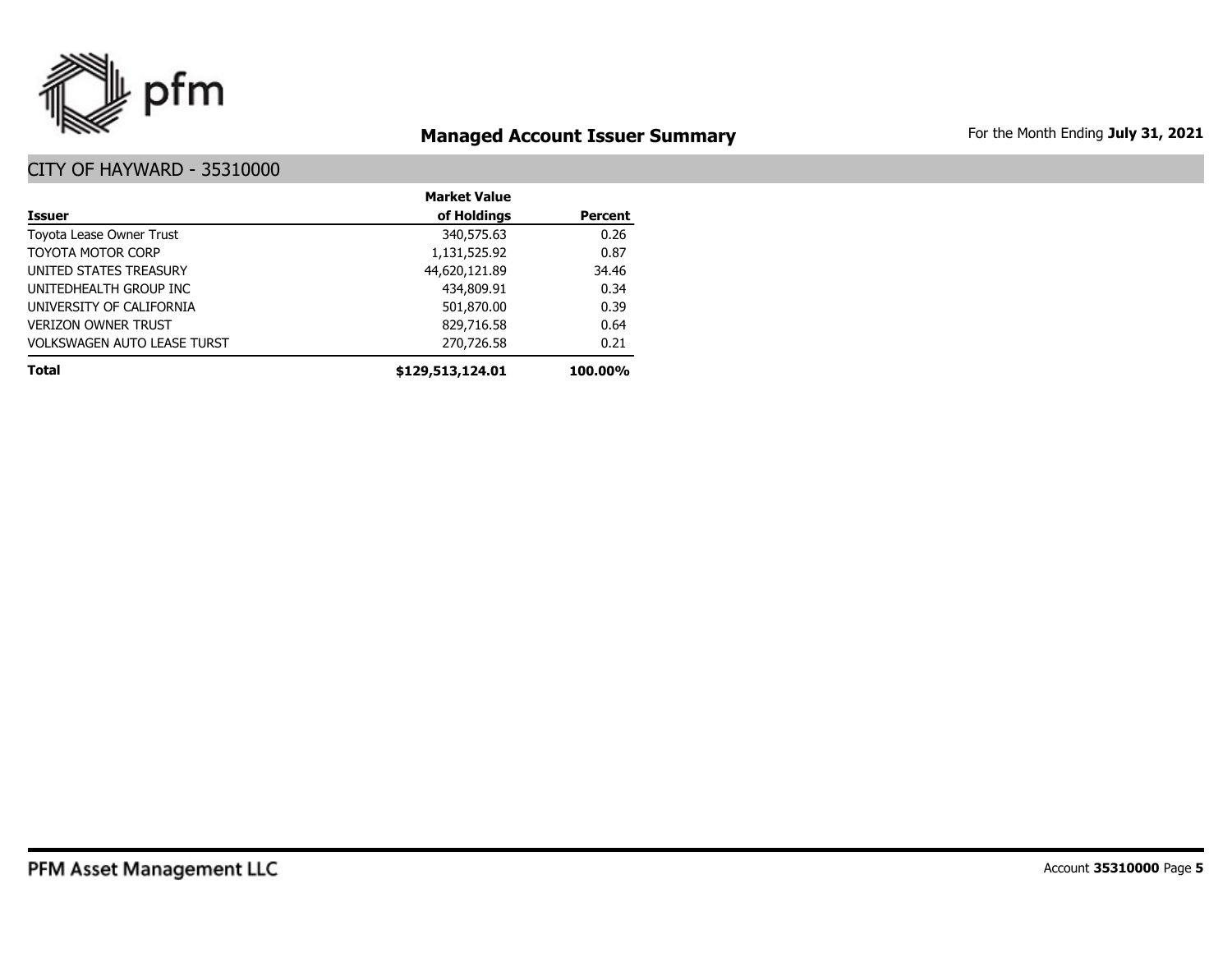

| <b>Security Type/Description</b><br><b>Dated Date/Coupon/Maturity</b> | <b>CUSIP</b> | Par              | S&P<br>Rating | Moody's<br>Rating | Trade<br><b>Date</b> | <b>Settle</b><br><b>Date</b> | <b>Original</b><br>Cost | <b>YTM</b><br>at Cost | <b>Accrued</b><br><b>Interest</b> | <b>Amortized</b><br>Cost | Market<br><b>Value</b> |
|-----------------------------------------------------------------------|--------------|------------------|---------------|-------------------|----------------------|------------------------------|-------------------------|-----------------------|-----------------------------------|--------------------------|------------------------|
| <b>U.S. Treasury Bond / Note</b>                                      |              |                  |               |                   |                      |                              |                         |                       |                                   |                          |                        |
| <b>US TREASURY NOTES</b><br>DTD 07/31/2017 1.875% 07/31/2022          | 9128282P4    | 1,600,000.00 AA+ |               | Aaa               | 07/01/19             | 07/03/19                     | 1,605,437.50 1.76       |                       | 81.52                             | 1,601,760.90             | 1,628,500.00           |
| <b>US TREASURY NOTES</b><br>DTD 07/31/2017 1.875% 07/31/2022          | 9128282P4    | 3,450,000.00 AA+ |               | Aaa               | 06/03/19             | 06/05/19                     | 3,452,830.08            | 1.85                  | 175.78                            | 3,450,894.23             | 3,511,453.13           |
| <b>US TREASURY NOTES</b><br>DTD 08/31/2017 1.625% 08/31/2022          | 9128282S8    | 125,000.00 AA+   |               | Aaa               | 08/02/19             | 08/05/19                     | 124,750.98              | 1.69                  | 850.03                            | 124,912.33               | 127,070.31             |
| <b>US TREASURY NOTES</b><br>DTD 10/15/2019 1.375% 10/15/2022          | 912828YK0    | 5,250,000.00 AA+ |               | Aaa               | 12/02/19             | 12/04/19                     | 5,213,085.94            | - 1.63                | 21,301.23                         | 5,234,472.10             | 5,330,390.63           |
| <b>US TREASURY NOTES</b><br>DTD 01/15/2020 1.500% 01/15/2023          | 912828Z29    | 2.500.000.00 AA+ |               | Aaa               | 02/03/20             | 02/05/20                     | 2,512,207.03            | 1.33                  | 1,732.34                          | 2,506,041.06             | 2,550,000.00           |
| <b>US TREASURY NOTES</b><br>DTD 02/01/2016 1.750% 01/31/2023          | 912828P38    | 150,000.00 AA+   |               | Aaa               | 01/02/20             | 01/06/20                     | 150,609.38              | 1.61                  | 7.13                              | 150,297.89               | 153,609.38             |
| <b>US TREASURY N/B NOTES</b><br>DTD 05/31/2021 0.125% 05/31/2023      | 91282CCD1    | 1,900,000.00 AA+ |               | Aaa               | 06/16/21             | 06/16/21                     | 1,898,738.28            | 0.16                  | 402.32                            | 1,898,819.57             | 1,898,515.72           |
| <b>US TREASURY NOTES</b><br>DTD 08/01/2016 1.250% 07/31/2023          | 912828S92    | 660,000.00 AA+   |               | Aaa               | 05/26/21             | 05/28/21                     | 675,649.22              | 0.16                  | 22.42                             | 674,368.11               | 674,025.00             |
| US TREASURY NOTES<br>DTD 11/15/2020 0.250% 11/15/2023                 | 91282CAW1    | 3,450,000.00 AA+ |               | Aaa               | 12/01/20             | 12/03/20                     | 3,453,234.38            | 0.22                  | 1,828.13                          | 3,452,510.62             | 3,452,156.25           |
| <b>US TREASURY NOTES</b><br>DTD 12/15/2020 0.125% 12/15/2023          | 91282CBA8    | 2.260.000.00 AA+ |               | Aaa               | 04/29/21             | 04/30/21                     | 2,251,171.88            | 0.27                  | 362.77                            | 2,252,028.00             | 2,253,643.75           |
| <b>US TREASURY NOTES</b><br>DTD 12/15/2020 0.125% 12/15/2023          | 91282CBA8    | 3,250,000.00 AA+ |               | Aaa               | 01/06/21             | 01/07/21                     | 3,242,255.86            | 0.21                  | 521.69                            | 3,243,744.01             | 3,240,859.38           |
| <b>US TREASURY NOTES</b><br>DTD 01/15/2021 0.125% 01/15/2024          | 91282CBE0    | 2,450,000.00 AA+ |               | Aaa               | 02/02/21             | 02/03/21                     | 2,446,076.17            | 0.18                  | 141.47                            | 2,446,728.93             | 2,442,343.75           |
| <b>US TREASURY NOTES</b><br>DTD 02/15/2021 0.125% 02/15/2024          | 91282CBM2    | 4,500,000.00 AA+ |               | Aaa               | 03/01/21             | 03/03/21                     | 4,480,488,28            | 0.27                  | 2,594.96                          | 4,483,218.84             | 4,484,531.25           |
| <b>US TREASURY NOTES</b><br>DTD 05/01/2017 2.000% 04/30/2024          | 912828X70    | 400,000.00 AA+   |               | Aaa               | 05/21/21             | 05/25/21                     | 419,656.25              | 0.31                  | 2,021.74                          | 418,408.23               | 418,500.00             |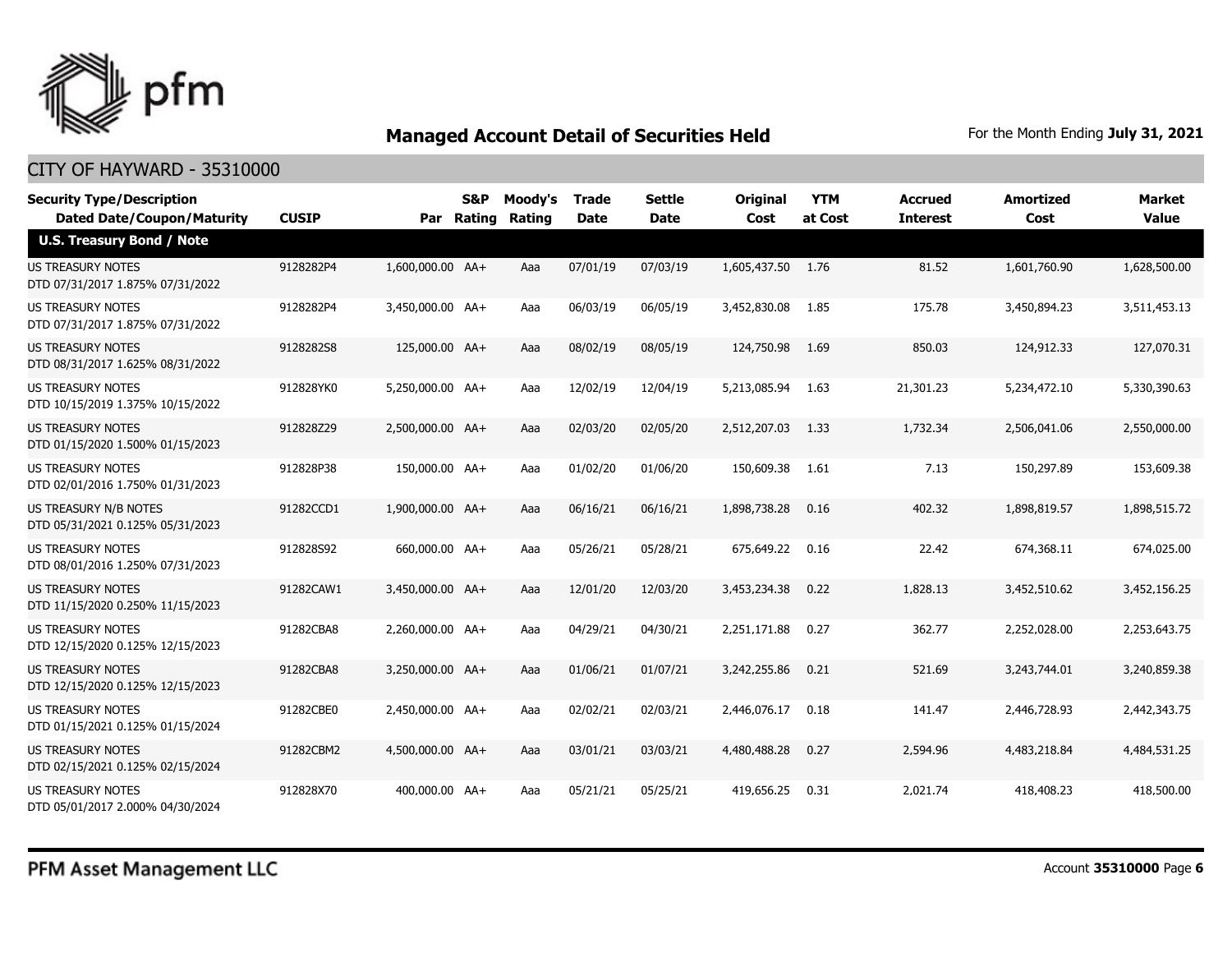

| <b>CUSIP</b> | Par                                      | S&P | Moody's<br>Rating                                                                                                                                                                                                                             | <b>Trade</b><br><b>Date</b> | <b>Settle</b><br><b>Date</b> | <b>Original</b><br>Cost | <b>YTM</b><br>at Cost | <b>Accrued</b><br><b>Interest</b> | <b>Amortized</b><br>Cost | <b>Market</b><br><b>Value</b> |
|--------------|------------------------------------------|-----|-----------------------------------------------------------------------------------------------------------------------------------------------------------------------------------------------------------------------------------------------|-----------------------------|------------------------------|-------------------------|-----------------------|-----------------------------------|--------------------------|-------------------------------|
|              |                                          |     |                                                                                                                                                                                                                                               |                             |                              |                         |                       |                                   |                          |                               |
| 912828X70    |                                          |     | Aaa                                                                                                                                                                                                                                           | 04/01/21                    | 04/05/21                     |                         | 0.37                  | 11,625.00                         | 2,402,171.26             | 2,406,375.00                  |
| 91282CCG4    |                                          |     | Aaa                                                                                                                                                                                                                                           | 07/01/21                    | 07/07/21                     | 3,377,953.13            | 0.47                  | 1,091.53                          | 3,378,466.33             | 3,392,562.50                  |
| 912828YM6    |                                          |     | Aaa                                                                                                                                                                                                                                           | 05/04/21                    | 05/06/21                     | 2,073,046.88            | 0.44                  | 7,581.52                          | 2,068,058.59             | 2,071,562.40                  |
| 912828YV6    |                                          |     | Aaa                                                                                                                                                                                                                                           | 06/15/21                    | 06/17/21                     | 440,456.05              | 0.44                  | 1,079.92                          | 439,904.92               | 440,273.44                    |
| 912828YV6    |                                          |     | Aaa                                                                                                                                                                                                                                           | 06/02/21                    | 06/07/21                     | 4,148,437.50            | 0.42                  | 10,163.93                         | 4,142,019.21             | 4,143,750.00                  |
|              |                                          |     |                                                                                                                                                                                                                                               |                             |                              | 44,380,276.20           | 0.71                  | 63,585.43                         | 44,368,825.13            | 44,620,121.89                 |
|              |                                          |     |                                                                                                                                                                                                                                               |                             |                              |                         |                       |                                   |                          |                               |
| 459058JV6    |                                          |     | Aaa                                                                                                                                                                                                                                           | 04/13/21                    | 04/20/21                     | 908,116.30              | 0.23                  | 319.13                            | 908,382.08               | 909,177.36                    |
| 4581X0DM7    |                                          |     | Aaa                                                                                                                                                                                                                                           | 04/17/20                    | 04/24/20                     | 1,284,563.10            | 0.51                  | 1,195.76                          | 1,284,743.30             | 1,292,005.82                  |
| 459058JM6    |                                          |     | Aaa                                                                                                                                                                                                                                           | 11/17/20                    | 11/24/20                     | 1,372,043.75            | 0.32                  | 639.76                            | 1,372,718.69             | 1,373,172,63                  |
|              |                                          |     |                                                                                                                                                                                                                                               |                             |                              | 3,564,723.15            | 0.37                  | 2,154.65                          | 3,565,844.07             | 3,574,355.81                  |
|              |                                          |     |                                                                                                                                                                                                                                               |                             |                              |                         |                       |                                   |                          |                               |
| 546417DK9    |                                          |     | Aa3                                                                                                                                                                                                                                           | 04/21/20                    | 04/22/20                     |                         | 1.01                  | 6,333.33                          | 606,864.80               | 608,376.00                    |
| 20772KKE8    |                                          |     | Aa3                                                                                                                                                                                                                                           | 06/12/20                    | 06/25/20                     | 784,837.50              | 0.58                  | 3,750.00                          | 765,000.85               | 767,707.50                    |
| 20772KJU4    |                                          |     | Aa3                                                                                                                                                                                                                                           | 05/29/20                    | 06/11/20                     | 310,130.10              | 1.66                  | 635.42                            | 307,284.60               | 311,941.80                    |
|              | <b>Supra-National Agency Bond / Note</b> |     | 2,300,000.00 AA+<br>3,400,000.00 AA+<br>2,000,000.00 AA+<br>425,000.00 AA+<br>4,000,000.00 AA+<br>44,070,000.00<br>910,000.00 AAA<br>1,285,000.00 AAA<br>1,375,000.00 AAA<br>3,570,000.00<br>600,000.00 AA-<br>750,000.00 A+<br>305,000.00 A+ | Rating                      |                              |                         |                       | 2,414,191.41<br>637,044.00        |                          |                               |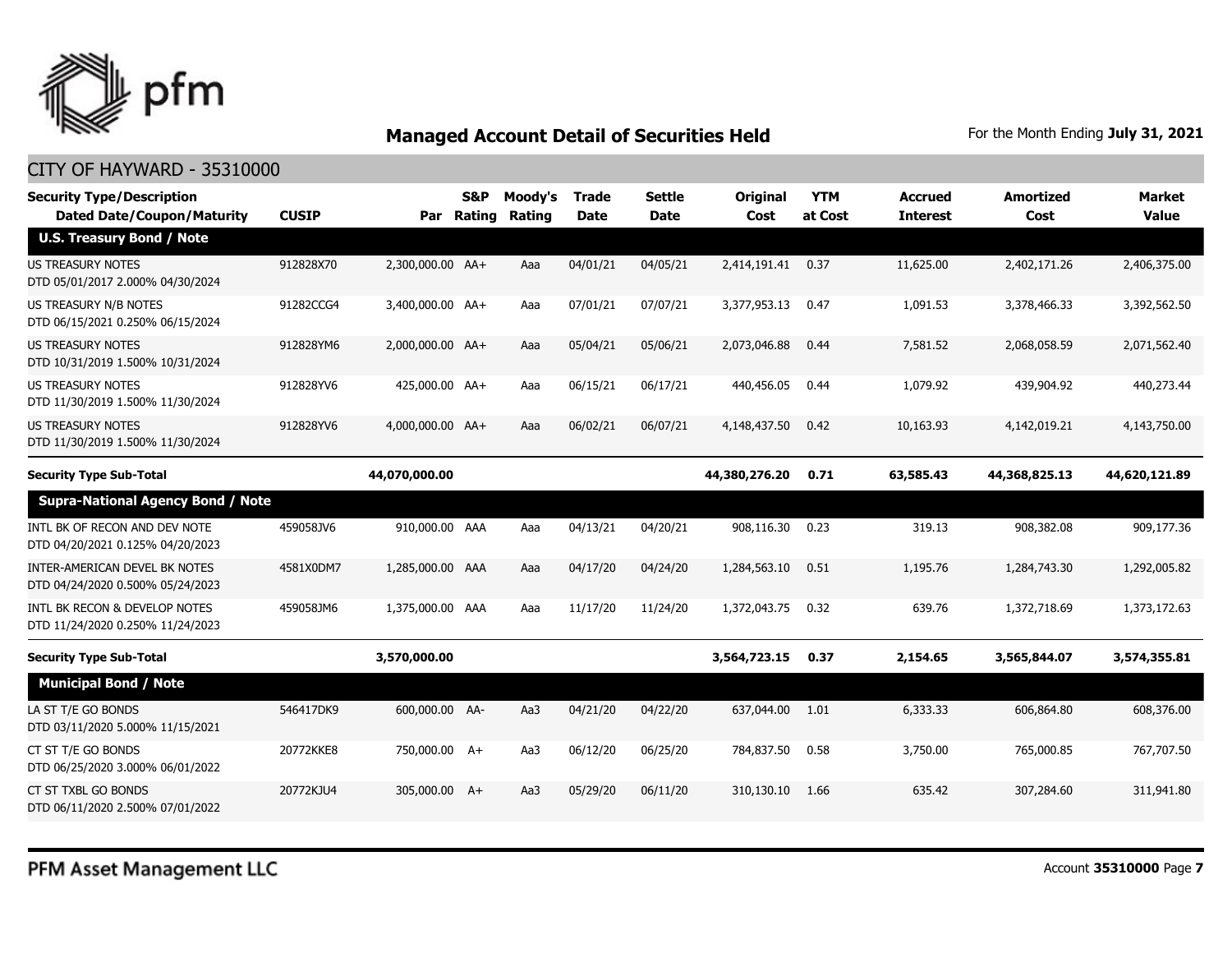

| <b>Security Type/Description</b><br><b>Dated Date/Coupon/Maturity</b>                  | <b>CUSIP</b> | Par              | S&P<br>Rating | Moody's<br>Rating | <b>Trade</b><br><b>Date</b> | Settle<br><b>Date</b> | Original<br>Cost | <b>YTM</b><br>at Cost | <b>Accrued</b><br><b>Interest</b> | <b>Amortized</b><br>Cost | Market<br><b>Value</b> |
|----------------------------------------------------------------------------------------|--------------|------------------|---------------|-------------------|-----------------------------|-----------------------|------------------|-----------------------|-----------------------------------|--------------------------|------------------------|
| <b>Municipal Bond / Note</b>                                                           |              |                  |               |                   |                             |                       |                  |                       |                                   |                          |                        |
| PALOMAR COMM COLL DIST, CA TXBL GO<br><b>BONDS</b><br>DTD 11/03/2020 0.441% 08/01/2022 | 697511EZ2    | 375,000.00 AA    |               | Aa2               | 10/16/20                    | 11/03/20              | 375,000.00       | 0.44                  | 826.88                            | 375,000.00               | 375,472.50             |
| CHAFFEY UHSD, CA TXBL GO BONDS<br>DTD 12/05/2019 1.913% 08/01/2022                     | 157411TH2    | 600,000.00 AA-   |               | Aa1               | 11/06/19                    | 12/05/19              | 600,000.00       | 1.91                  | 5,739.00                          | 600,000.00               | 608,886.00             |
| SAN DIEGO CCD, CA TXBL GO BONDS<br>DTD 10/16/2019 1.936% 08/01/2022                    | 7972720M6    | 675,000.00 AAA   |               | Aaa               | 09/18/19                    | 10/16/19              | 675,000.00       | 1.94                  | 6,534.00                          | 675,000.00               | 686,049.75             |
| LONG BEACH CCD, CA TXBL GO BONDS<br>DTD 10/23/2019 1.702% 08/01/2022                   | 542411NG4    | 920,000.00 AA    |               | Aa2               | 10/09/19                    | 10/23/19              | 920,000.00       | 1.70                  | 7,829.20                          | 920,000.00               | 934,250.80             |
| TAMALPAIS UHSD, CA TXBL GO BONDS<br>DTD 10/09/2019 1.925% 08/01/2022                   | 874857KH7    | 995,000.00 NR    |               | Aaa               | 09/20/19                    | 10/09/19              | 995,000.00       | 1.93                  | 9,576.88                          | 995,000.00               | 1,013,686.10           |
| SAN JOSE, CA TXBL GO BONDS<br>DTD 07/25/2019 2.300% 09/01/2022                         | 798135H44    | 1,150,000.00 AA+ |               | Aa1               | 07/09/19                    | 07/25/19              | 1,157,544.00     | 2.08                  | 11,020.83                         | 1,152,634.41             | 1,176,254.50           |
| OR ST DEPT OF TRANS TXBL REV BONDS<br>DTD 11/20/2019 1.855% 11/15/2022                 | 68607DTT2    | 600,000.00 AAA   |               | Aa1               | 11/07/19                    | 11/20/19              | 600,000.00       | 1.86                  | 2,349.67                          | 600,000.00               | 611,724.00             |
| NY ST URBAN DEV CORP TXBL REV BONDS<br>DTD 12/23/2020 0.480% 03/15/2023                | 650036DR4    | 290,000.00 AA+   |               | <b>NR</b>         | 12/16/20                    | 12/23/20              | 290,000.00       | 0.48                  | 525.87                            | 290,000.00               | 290,864.20             |
| UNIV OF CAL TXBL REV BONDS<br>DTD 07/16/2020 0.628% 05/15/2023                         | 91412HFK4    | 500,000.00 AA    |               | Aa2               | 07/10/20                    | 07/16/20              | 500,000.00       | 0.63                  | 662.89                            | 500,000.00               | 501,870.00             |
| CHAFFEY CMTY CLG DIST, CA TXBL GO<br><b>BONDS</b><br>DTD 09/24/2019 1.617% 06/01/2023  | 157432KD6    | 770,000.00 AA    |               | Aa2               | 10/13/20                    | 10/15/20              | 792,314.60       | 0.51                  | 2,075.15                          | 785,566.70               | 784,945.70             |
| CA ST EARTHOUAKE AUTH TXBL REV<br><b>BONDS</b><br>DTD 11/24/2020 1.477% 07/01/2023     | 13017HAK2    | 300,000.00 NR    |               | <b>NR</b>         | 11/19/20                    | 11/24/20              | 301,599.00       | 1.27                  | 369.25                            | 301,177.77               | 306,018.00             |
| PORT AUTH OF NY/NJ TXBL REV BONDS<br>DTD 07/08/2020 1.086% 07/01/2023                  | 73358W4V3    | 370,000.00 A+    |               | Aa3               | 07/02/20                    | 07/08/20              | 370,000.00       | 1.09                  | 334.85                            | 370,000.00               | 374,403.00             |
| PORT AUTH OF NY/NJ TXBL REV BONDS<br>DTD 07/08/2020 1.086% 07/01/2023                  | 73358W4V3    | 375,000.00 A+    |               | Aa3               | 07/07/20                    | 07/09/20              | 377,197.50       | 0.89                  | 339.38                            | 376,413.11               | 379,462.50             |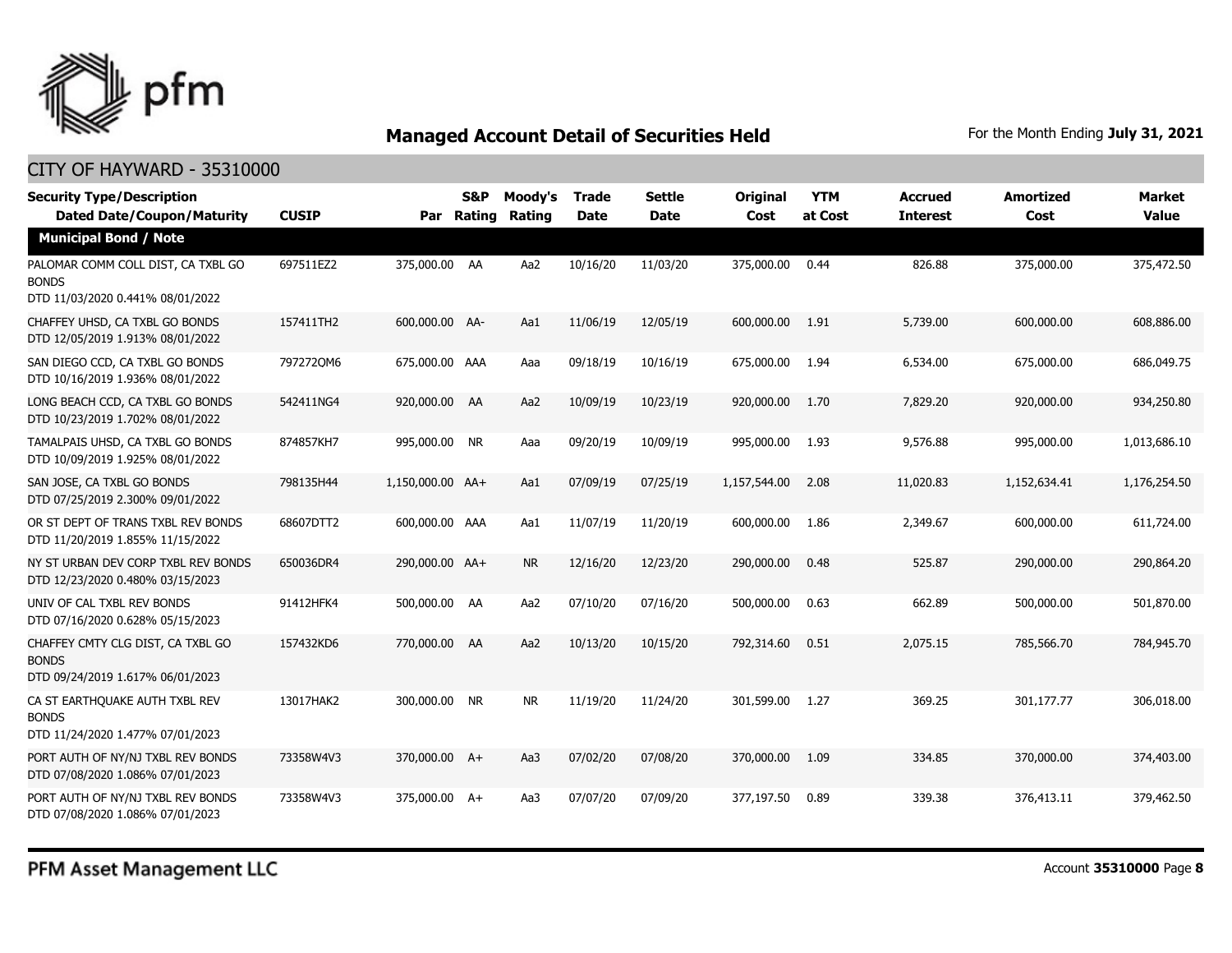

| <b>Security Type/Description</b><br><b>Dated Date/Coupon/Maturity</b>                  | <b>CUSIP</b> | Par              | S&P<br>Rating | Moody's<br>Rating | <b>Trade</b><br><b>Date</b> | <b>Settle</b><br><b>Date</b> | <b>Original</b><br>Cost | <b>YTM</b><br>at Cost | <b>Accrued</b><br><b>Interest</b> | <b>Amortized</b><br>Cost | <b>Market</b><br><b>Value</b> |
|----------------------------------------------------------------------------------------|--------------|------------------|---------------|-------------------|-----------------------------|------------------------------|-------------------------|-----------------------|-----------------------------------|--------------------------|-------------------------------|
| <b>Municipal Bond / Note</b>                                                           |              |                  |               |                   |                             |                              |                         |                       |                                   |                          |                               |
| WI DEPT OF TRANS TXBL REV BONDS<br>DTD 07/30/2020 0.420% 07/01/2023                    | 977123X52    | 625,000.00 AA+   |               | <b>NR</b>         | 07/10/20                    | 07/30/20                     | 625,000.00              | 0.42                  | 218.75                            | 625,000.00               | 626,500.00                    |
| AZ TRAN BOARD TXBL REV BONDS<br>DTD 02/12/2020 1.795% 07/01/2023                       | 040654XT7    | 1,235,000.00 AA+ |               | Aa1               | 01/10/20                    | 02/12/20                     | 1,235,000.00            | 1.80                  | 1,847.35                          | 1,235,000.00             | 1,272,025.30                  |
| LOS ANGELES CCD, CA TXBL GO BONDS<br>DTD 11/10/2020 0.444% 08/01/2023                  | 54438CYH9    | 310,000.00 AA+   |               | Aaa               | 10/30/20                    | 11/10/20                     | 310,000.00              | 0.44                  | 688.20                            | 310,000.00               | 311,326.80                    |
| PALOMAR COMM COLL DIST, CA TXBL GO<br><b>BONDS</b><br>DTD 11/03/2020 0.580% 08/01/2023 | 697511FA6    | 350,000.00 AA    |               | Aa2               | 10/16/20                    | 11/03/20                     | 350,000.00              | 0.58                  | 1,015.00                          | 350,000.00               | 350,812.00                    |
| MD ST TXBL GO BONDS<br>DTD 08/05/2020 0.410% 08/01/2023                                | 574193TP3    | 650,000,00 AAA   |               | Aaa               | 07/23/20                    | 08/05/20                     | 650,000.00              | 0.41                  | 1,332.50                          | 650,000,00               | 652,483,00                    |
| CA ST UNIV TXBL REV BONDS<br>DTD 09/17/2020 0.475% 11/01/2023                          | 13077DMJ8    | 325,000.00 AA-   |               | Aa2               | 08/27/20                    | 09/17/20                     | 325,000.00              | 0.48                  | 385.94                            | 325,000.00               | 324,203.75                    |
| MS ST TXBL GO BONDS<br>DTD 08/06/2020 0.422% 11/01/2023                                | 605581MY0    | 475,000.00 AA    |               | Aa2               | 07/24/20                    | 08/06/20                     | 475,000.00              | 0.42                  | 501.13                            | 475,000.00               | 476,667.25                    |
| NY ST URBAN DEV CORP TXBL REV BONDS<br>DTD 12/23/2020 0.620% 03/15/2024                | 650036DS2    | 880,000.00 AA+   |               | <b>NR</b>         | 12/16/20                    | 12/23/20                     | 880,000.00              | 0.62                  | 2,061.16                          | 880,000.00               | 880,686.40                    |
| MD ST T/E GO BONDS<br>DTD 08/30/2017 5.000% 08/01/2024                                 | 574193PK8    | 500,000.00 AAA   |               | Aaa               | 05/01/20                    | 05/05/20                     | 583,925.00              | 0.95                  | 12,500.00                         | 559,381.41               | 572,865.00                    |
| FL ST BOARD OF ADMIN TXBL REV BONDS<br>DTD 09/16/2020 1.258% 07/01/2025                | 341271AD6    | 295,000.00 AA    |               | Aa3               | 09/03/20                    | 09/16/20                     | 295,000.00              | 1.26                  | 309.26                            | 295,000.00               | 300,135.95                    |
| <b>Security Type Sub-Total</b>                                                         |              | 15,220,000.00    |               |                   |                             |                              | 15,414,591.70           | 1.18                  | 79,761.89                         | 15,324,323.65            | 15,499,617.80                 |
| <b>Federal Agency Collateralized Mortgage Obligation</b>                               |              |                  |               |                   |                             |                              |                         |                       |                                   |                          |                               |
| FNA 2018-M5 A2<br>DTD 04/01/2018 3.560% 09/01/2021                                     | 3136B1XP4    | 6,970.14 AA+     |               | Aaa               | 04/11/18                    | 04/30/18                     | 7,108.78                | 2.93                  | 20.68                             | 6,973.66                 | 6,970.14                      |
| <b>FHMS K720 A1</b><br>DTD 11/01/2015 2.316% 11/01/2021                                | 3137BLUQ9    | 62,464.63 AA+    |               | Aaa               | 08/22/19                    | 08/27/19                     | 62,635.43               | 2.19                  | 120.56                            | 62,484.35                | 62,564.06                     |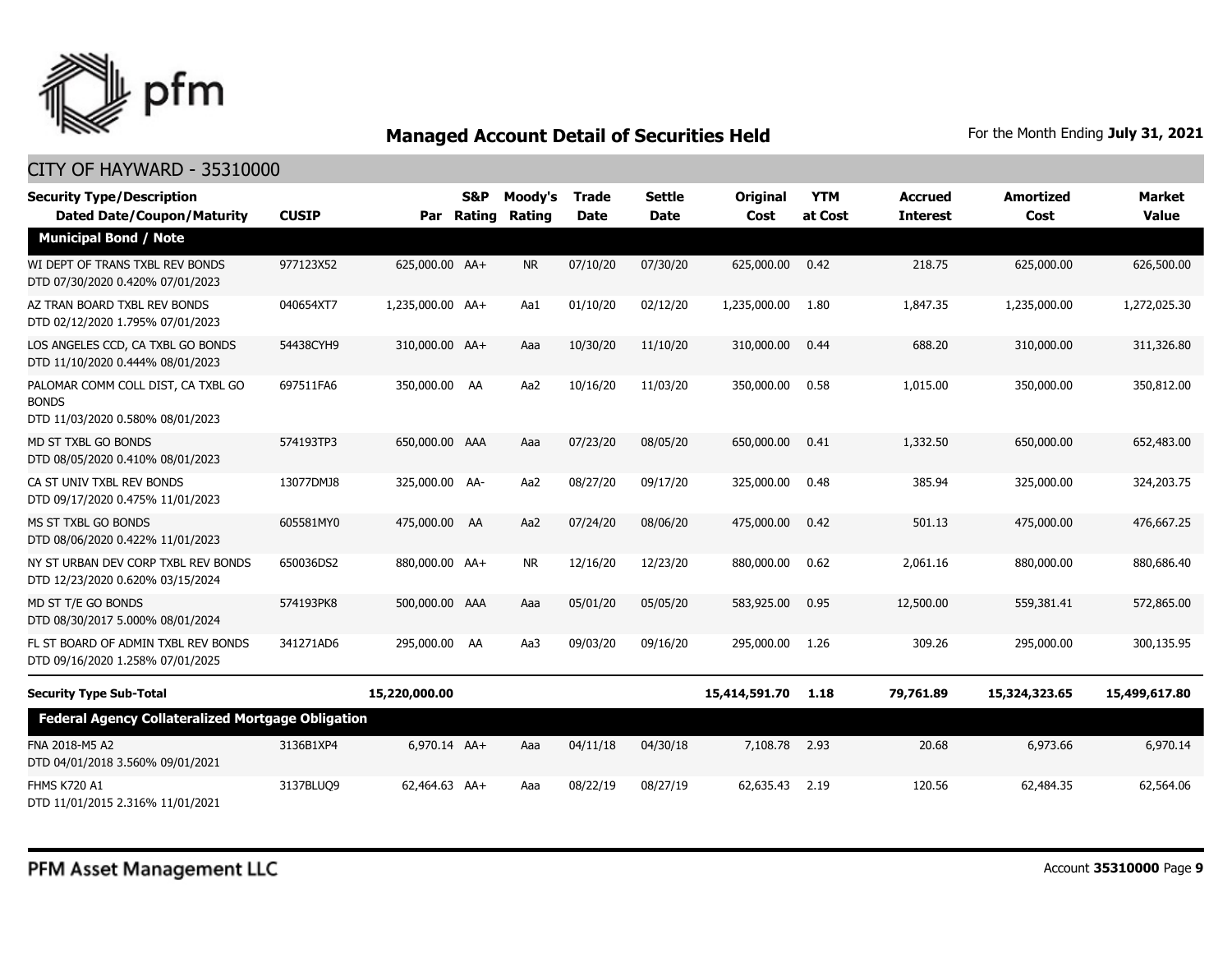

| <b>Security Type/Description</b><br><b>Dated Date/Coupon/Maturity</b> | <b>CUSIP</b> |                  | S&P<br>Par Rating | Moody's<br>Rating | <b>Trade</b><br><b>Date</b> | <b>Settle</b><br><b>Date</b> | <b>Original</b><br>Cost | <b>YTM</b><br>at Cost | <b>Accrued</b><br><b>Interest</b> | <b>Amortized</b><br>Cost | <b>Market</b><br><b>Value</b> |
|-----------------------------------------------------------------------|--------------|------------------|-------------------|-------------------|-----------------------------|------------------------------|-------------------------|-----------------------|-----------------------------------|--------------------------|-------------------------------|
| <b>Federal Agency Collateralized Mortgage Obligation</b>              |              |                  |                   |                   |                             |                              |                         |                       |                                   |                          |                               |
| FHLMC MULTIFAMILY STRUCTURED P<br>DTD 05/01/2015 2.791% 01/01/2022    | 3137BHXY8    | 1,120,500.19 AA+ |                   | Aaa               | 08/16/19                    | 08/21/19                     | 1,140,809.26            | 2.00                  | 2,606.10                          | 1,124,096.59             | 1,127,882.98                  |
| FHMS K019 A2<br>DTD 08/01/2012 2.272% 03/01/2022                      | 3137ASNJ9    | 549,434.94 AA+   |                   | Aaa               | 03/29/19                    | 04/03/19                     | 545,378.57              | 2.54                  | 1,040.26                          | 548,625.96               | 553,961.71                    |
| FHMS K023 A1<br>DTD 12/01/2012 1.583% 04/01/2022                      | 3137AWQG3    | 23,833.97 AA+    |                   | Aaa               | 03/06/18                    | 03/09/18                     | 23,316.32               | 2.14                  | 31.44                             | 23,749.21                | 23,947.78                     |
| FHMS K023 A1<br>DTD 12/01/2012 1.583% 04/01/2022                      | 3137AWQG3    | 104,636.92 AA+   |                   | Aaa               | 07/12/18                    | 07/17/18                     | 101,992.39              | 2.30                  | 138.03                            | 104,162.31               | 105,136.60                    |
| FHMS K023 A1<br>DTD 12/01/2012 1.583% 04/01/2022                      | 3137AWQG3    | 215,087.00 AA+   |                   | Aaa               | 03/07/18                    | 03/09/18                     | 210,381.97              | 2.15                  | 283.74                            | 214,316.57               | 216,114.12                    |
| FHLMC MULTIFAMILY STRUCTURED P<br>DTD 11/01/2015 2.716% 06/01/2022    | 3137BLUR7    | 600,000.00 AA+   |                   | Aaa               | 03/13/19                    | 03/18/19                     | 599,253.52              | 2.76                  | 1,358.00                          | 599,806.21               | 608,037.92                    |
| FHLMC MULTIFAMILY STRUCTURED P<br>DTD 12/01/2012 2.355% 07/01/2022    | 3137AVXN2    | 564,890.18 AA+   |                   | Aaa               | 06/12/19                    | 06/17/19                     | 566,964.40              | 2.23                  | 1,108.60                          | 565,514.31               | 574,062.90                    |
| FHLMC MULTIFAMILY STRUCTURED P<br>DTD 12/01/2012 2.355% 07/01/2022    | 3137AVXN2    | 1,216,382.99 AA+ |                   | Aaa               | 03/28/19                    | 04/02/19                     | 1,211,631.49            | 2.48                  | 2,387.15                          | 1,215,044.88             | 1,236,134.67                  |
| FHLMC MULTIFAMILY STRUCTURED P<br>DTD 12/01/2012 2.307% 08/01/2022    | 3137AWQH1    | 1,250,000.00 AA+ |                   | Aaa               | 09/04/19                    | 09/09/19                     | 1,268,457.03            | 1.78                  | 2,403.13                          | 1,256,373.53             | 1,271,866.38                  |
| FHLMC MULTIFAMILY STRUCTURED P<br>DTD 05/01/2013 2.510% 11/01/2022    | 3137B1BS0    | 500,000.00 AA+   |                   | Aaa               | 02/18/20                    | 02/21/20                     | 509,648.44              | 1.78                  | 1,045.83                          | 504,481.03               | 511,814.21                    |
| <b>FANNIEMAE-ACES</b><br>DTD 02/01/2013 2.509% 11/01/2022             | 3136ACGJ4    | 882,196.21 AA+   |                   | Aaa               | 06/24/19                    | 06/27/19                     | 893,085,84              | 2.13                  | 1,844.18                          | 886,265.35               | 894,375.12                    |
| FHLMC MULTIFAMILY STRUCTURED P<br>DTD 05/01/2013 2.510% 11/01/2022    | 3137B1BS0    | 1,065,000.00 AA+ |                   | Aaa               | 06/12/19                    | 06/17/19                     | 1,074,318.75            | 2.24                  | 2,227.63                          | 1,068,453.91             | 1,090,164.27                  |
| FNA 2013-M7 A2<br>DTD 05/01/2013 2.280% 12/01/2022                    | 3136AEGO4    | 270,324.67 AA+   |                   | Aaa               | 09/11/19                    | 09/16/19                     | 272,009.07              | 2.08                  | 513.62                            | 271.024.59               | 274,175.06                    |
| FNA 2013-M7 A2<br>DTD 05/01/2013 2.280% 12/01/2022                    | 3136AEGO4    | 358,122.42 AA+   |                   | Aaa               | 09/04/19                    | 09/09/19                     | 362,814.18              | 1.86                  | 680.43                            | 360,060.41               | 363,223.38                    |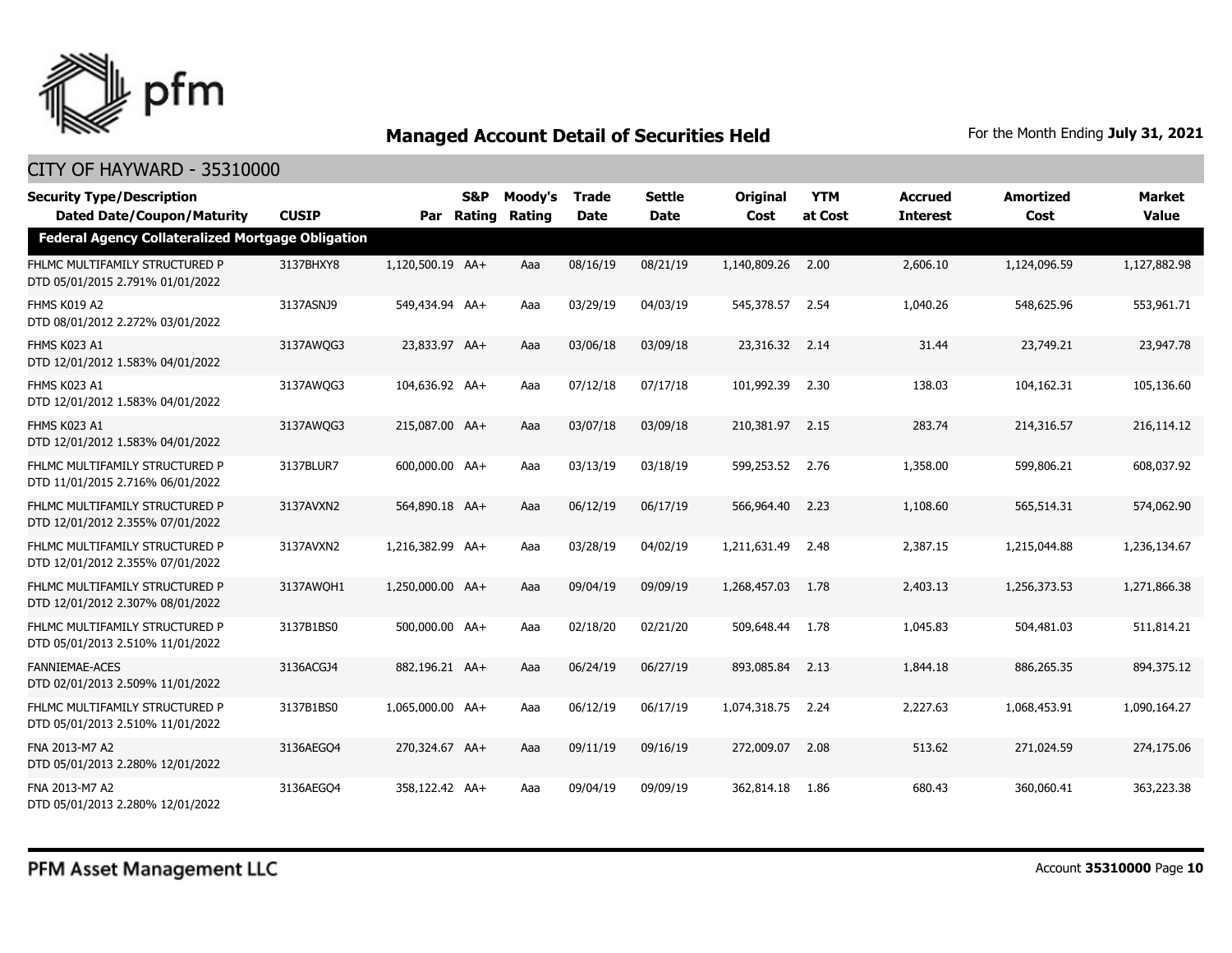

### CITY OF HAYWARD - 35310000

| <b>Security Type/Description</b><br><b>Dated Date/Coupon/Maturity</b> | <b>CUSIP</b> | Par              | S&P<br>Rating | Moody's<br>Rating | <b>Trade</b><br><b>Date</b> | Settle<br><b>Date</b> | Original<br>Cost | <b>YTM</b><br>at Cost | <b>Accrued</b><br><b>Interest</b> | <b>Amortized</b><br>Cost | Market<br><b>Value</b> |
|-----------------------------------------------------------------------|--------------|------------------|---------------|-------------------|-----------------------------|-----------------------|------------------|-----------------------|-----------------------------------|--------------------------|------------------------|
| <b>Federal Agency Collateralized Mortgage Obligation</b>              |              |                  |               |                   |                             |                       |                  |                       |                                   |                          |                        |
| FHMS KP05 A<br>DTD 12/01/2018 3.203% 07/01/2023                       | 3137FKK39    | 47,452.76 AA+    |               | Aaa               | 12/07/18                    | 12/17/18              | 47,452.61        | 3.20                  | 126.66                            | 47,452.70                | 48,359.18              |
| FHMS KJ27 A1<br>DTD 11/01/2019 2.092% 07/01/2024                      | 3137FQ3V3    | 358,913.89 AA+   |               | Aaa               | 11/20/19                    | 11/26/19              | 358,905.28       | 2.09                  | 625.71                            | 358,908.43               | 366,501.62             |
| FHMS KJ30 A1<br>DTD 07/01/2020 0.526% 01/01/2025                      | 3137FUZN7    | 382,610.55 AA+   |               | Aaa               | 07/23/20                    | 07/30/20              | 382,603.29       | 0.53                  | 167.71                            | 382,604.94               | 379,026.38             |
| <b>Security Type Sub-Total</b>                                        |              | 9,578,821.45     |               |                   |                             |                       | 9,638,766.62     | 2.11                  | 18,729.46                         | 9,600,398.94             | 9,714,318.48           |
| <b>Federal Agency Bond / Note</b>                                     |              |                  |               |                   |                             |                       |                  |                       |                                   |                          |                        |
| <b>FREDDIE MAC NOTES</b><br>DTD 07/23/2020 0.125% 07/25/2022          | 3137EAET2    | 1,575,000.00 AA+ |               | Aaa               | 07/21/20                    | 07/23/20              | 1,571,440.50     | 0.24                  | 32.81                             | 1,573,259.15             | 1,575,461.48           |
| <b>FANNIE MAE NOTES</b><br>DTD 09/06/2019 1.375% 09/06/2022           | 3135G0W33    | 1,250,000.00 AA+ |               | Aaa               | 09/05/19                    | 09/06/19              | 1,245,650.00     | 1.49                  | 6,922.74                          | 1,248,408.44             | 1,267,458.75           |
| FEDERAL HOME LOAN BANKS NOTES<br>DTD 02/21/2020 1.375% 02/17/2023     | 3130AJ7E3    | 2,140,000.00 AA+ |               | Aaa               | 02/20/20                    | 02/21/20              | 2,136,062.40     | 1.44                  | 13,404.72                         | 2,137,962.69             | 2,180,758.44           |
| FREDDIE MAC NOTES<br>DTD 04/20/2020 0.375% 04/20/2023                 | 3137EAEO8    | 3,825,000.00 AA+ |               | Aaa               | 04/17/20                    | 04/20/20              | 3,815,437.50     | 0.46                  | 4,024.22                          | 3,819,524.49             | 3,839,236.65           |
| <b>FREDDIE MAC NOTES</b><br>DTD 05/07/2020 0.375% 05/05/2023          | 3137EAER6    | 1,750,000.00 AA+ |               | Aaa               | 06/02/20                    | 06/03/20              | 1,753,605.00     | 0.30                  | 1,567.71                          | 1,752,171.12             | 1,756,363.00           |
| <b>FREDDIE MAC NOTES</b><br>DTD 05/07/2020 0.375% 05/05/2023          | 3137EAER6    | 2,410,000.00 AA+ |               | Aaa               | 05/05/20                    | 05/07/20              | 2,408,987.80     | 0.39                  | 2,158.96                          | 2,409,405.46             | 2,418,762.76           |
| <b>FANNIE MAE NOTES</b><br>DTD 05/22/2020 0.250% 05/22/2023           | 3135G04Q3    | 1,550,000.00 AA+ |               | Aaa               | 06/02/20                    | 06/03/20              | 1,547,287.50     | 0.31                  | 742.71                            | 1,548,349.46             | 1,552,295.55           |
| <b>FANNIE MAE NOTES</b><br>DTD 05/22/2020 0.250% 05/22/2023           | 3135G04Q3    | 2,550,000.00 AA+ |               | Aaa               | 05/20/20                    | 05/22/20              | 2,542,324.50     | 0.35                  | 1,221.87                          | 2,545,380.68             | 2,553,776.55           |
| <b>FREDDIE MAC NOTES</b><br>DTD 06/26/2020 0.250% 06/26/2023          | 3137EAES4    | 2,340,000.00 AA+ |               | Aaa               | 06/24/20                    | 06/26/20              | 2,333,167,20     | 0.35                  | 568.75                            | 2,335,669.44             | 2,343,201.12           |
| <b>FANNIE MAE NOTES</b><br>DTD 07/10/2020 0.250% 07/10/2023           | 3135G05G4    | 1,000,000.00 AA+ |               | Aaa               | 10/07/20                    | 10/08/20              | 999,640,00       | 0.26                  | 145.83                            | 999,746.39               | 1,001,295.00           |

PFM Asset Management LLC

Account **35310000** Page **11**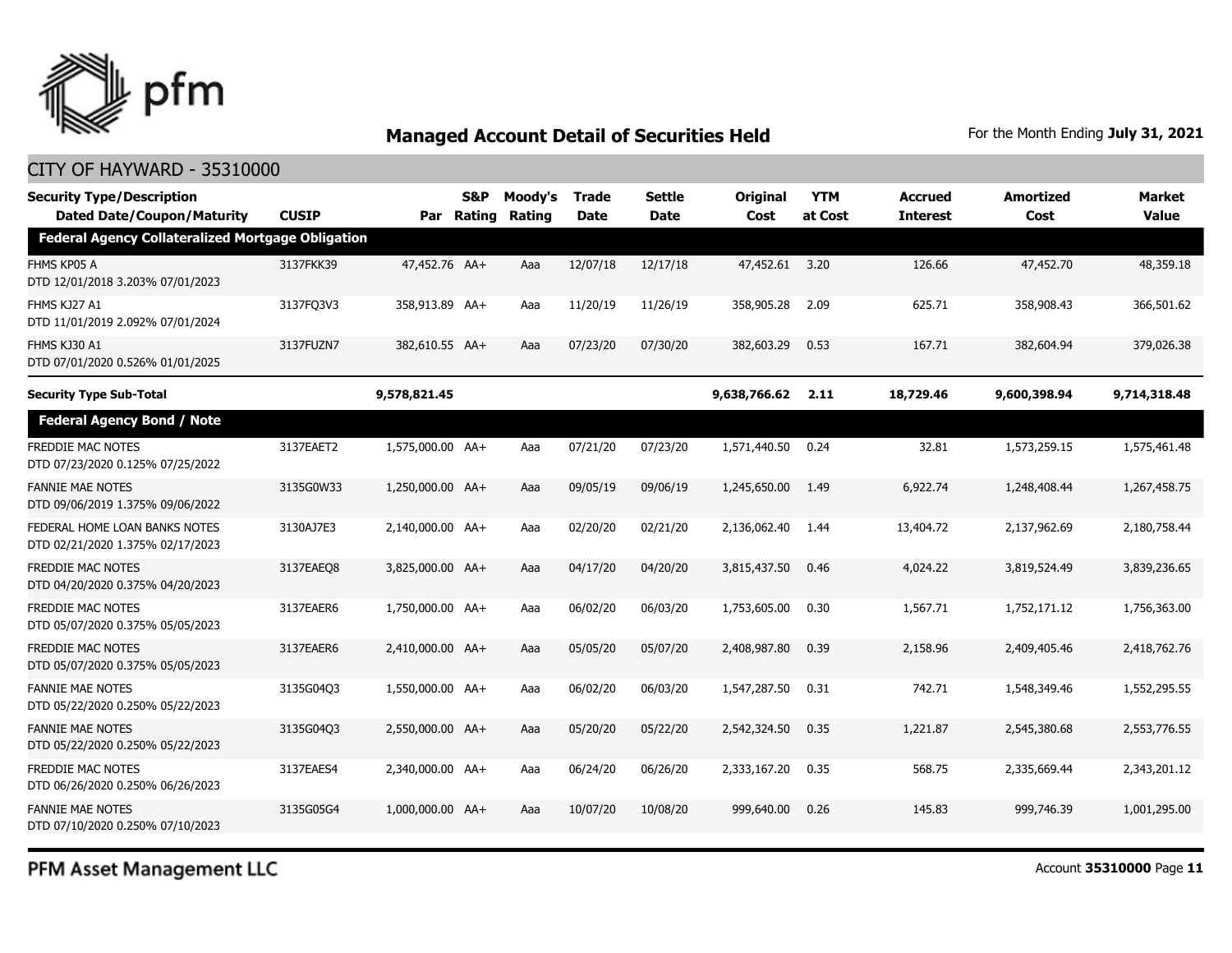

| <b>Security Type/Description</b><br><b>Dated Date/Coupon/Maturity</b>                  | <b>CUSIP</b> | Par              | S&P<br>Rating | Moody's<br>Rating | <b>Trade</b><br><b>Date</b> | <b>Settle</b><br><b>Date</b> | <b>Original</b><br>Cost | <b>YTM</b><br>at Cost | <b>Accrued</b><br><b>Interest</b> | <b>Amortized</b><br>Cost | <b>Market</b><br><b>Value</b> |
|----------------------------------------------------------------------------------------|--------------|------------------|---------------|-------------------|-----------------------------|------------------------------|-------------------------|-----------------------|-----------------------------------|--------------------------|-------------------------------|
| <b>Federal Agency Bond / Note</b>                                                      |              |                  |               |                   |                             |                              |                         |                       |                                   |                          |                               |
| <b>FANNIE MAE NOTES</b><br>DTD 07/10/2020 0.250% 07/10/2023                            | 3135G05G4    | 2,455,000.00 AA+ |               | Aaa               | 07/08/20                    | 07/10/20                     | 2,449,721.75            | 0.32                  | 358.02                            | 2,451,587.21             | 2,458,179.23                  |
| <b>FANNIE MAE NOTES (CALLABLE)</b><br>DTD 08/10/2020 0.300% 08/10/2023                 | 3135G05R0    | 1,950,000.00 AA+ |               | Aaa               | 08/11/20                    | 08/12/20                     | 1,946,334,00            | 0.36                  | 2,778.75                          | 1,947,521.34             | 1,951,427.40                  |
| FREDDIE MAC NOTES<br>DTD 08/21/2020 0.250% 08/24/2023                                  | 3137EAEV7    | 2,325,000.00 AA+ |               | Aaa               | 08/19/20                    | 08/21/20                     | 2,322,628.50            | 0.28                  | 2,534.90                          | 2,323,373.64             | 2,327,243.63                  |
| <b>FREDDIE MAC NOTES</b><br>DTD 09/04/2020 0.250% 09/08/2023                           | 3137EAEW5    | 710,000.00 AA+   |               | Aaa               | 09/02/20                    | 09/04/20                     | 710,129.66              | 0.24                  | 705.07                            | 710,090.61               | 710,549.54                    |
| <b>FREDDIE MAC NOTES</b><br>DTD 09/04/2020 0.250% 09/08/2023                           | 3137EAEW5    | 900,000.00 AA+   |               | Aaa               | 10/07/20                    | 10/08/20                     | 899,712.00              | 0.26                  | 893.75                            | 899,792.32               | 900,696.60                    |
| <b>FREDDIE MAC NOTES</b><br>DTD 09/04/2020 0.250% 09/08/2023                           | 3137EAEW5    | 1,590,000.00 AA+ |               | Aaa               | 09/02/20                    | 09/04/20                     | 1,589,475.30            | 0.26                  | 1,578.96                          | 1,589,633.33             | 1,591,230.66                  |
| <b>FREDDIE MAC NOTES</b><br>DTD 12/04/2020 0.250% 12/04/2023                           | 3137EAFA2    | 2,130,000.00 AA+ |               | Aaa               | 12/02/20                    | 12/04/20                     | 2,127,891.30            | 0.28                  | 843.13                            | 2,128,353.48             | 2,129,848.77                  |
| <b>Security Type Sub-Total</b>                                                         |              | 32,450,000.00    |               |                   |                             |                              | 32,399,494.91           | 0.45                  | 40,482.90                         | 32,420,229.25            | 32,557,785.13                 |
| <b>Corporate Note</b>                                                                  |              |                  |               |                   |                             |                              |                         |                       |                                   |                          |                               |
| ADOBE INC CORP NOTE<br>DTD 02/03/2020 1.700% 02/01/2023                                | 00724PAA7    | 300,000.00 A+    |               | A2                | 01/23/20                    | 02/03/20                     | 299,931.00              | 1.71                  | 2,550.00                          | 299,965.37               | 306,427.50                    |
| TOYOTA MOTOR CREDIT CORP CORPORATE<br><b>NOTES</b><br>DTD 04/01/2020 2.900% 03/30/2023 | 89236TGW9    | 575,000.00 A+    |               | A1                | 04/27/20                    | 04/29/20                     | 601,588.00              | 1.28                  | 5,604.65                          | 590,128.95               | 599,528.35                    |
| EXXON MOBIL CORPORATION CORPORATE<br><b>NOTES</b><br>DTD 04/15/2020 1.571% 04/15/2023  | 30231GBL5    | 150,000.00 AA-   |               | Aa2               | 05/12/20                    | 05/14/20                     | 151,872,00              | 1.14                  | 693.86                            | 151,092.29               | 153,004.05                    |
| CHEVRON CORP CORPORATE NOTES<br>DTD 05/11/2020 1.141% 05/11/2023                       | 166764BV1    | 150,000.00 AA-   |               | Aa2               | 05/07/20                    | 05/11/20                     | 150,000.00              | 1.14                  | 380.33                            | 150,000.00               | 152,233.80                    |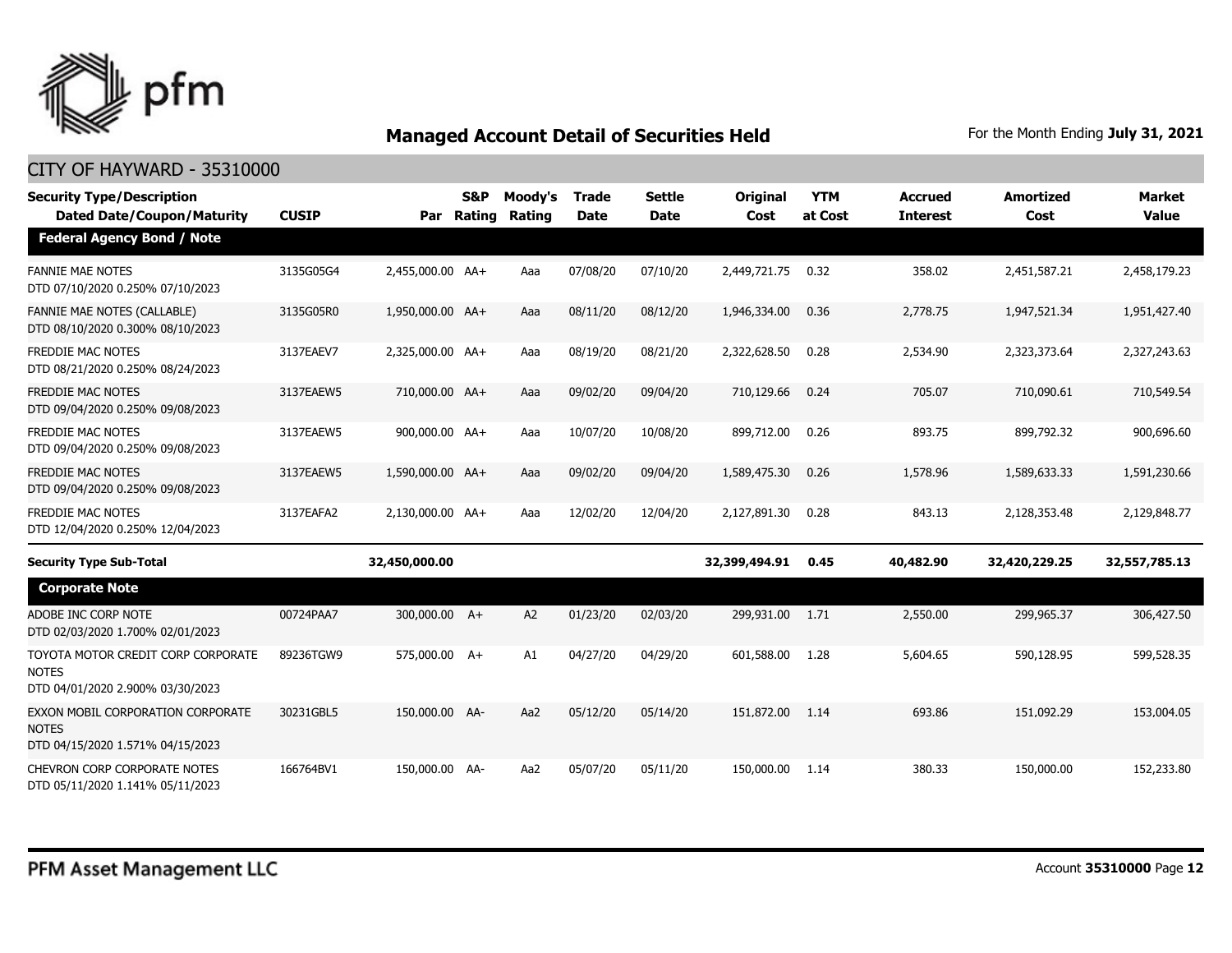

| <b>Security Type/Description</b><br><b>Dated Date/Coupon/Maturity</b>                  | <b>CUSIP</b> | Par             | <b>S&amp;P</b><br>Rating | Moody's<br>Rating | <b>Trade</b><br><b>Date</b> | <b>Settle</b><br><b>Date</b> | Original<br>Cost | <b>YTM</b><br>at Cost | <b>Accrued</b><br><b>Interest</b> | <b>Amortized</b><br>Cost | <b>Market</b><br><b>Value</b> |
|----------------------------------------------------------------------------------------|--------------|-----------------|--------------------------|-------------------|-----------------------------|------------------------------|------------------|-----------------------|-----------------------------------|--------------------------|-------------------------------|
| <b>Corporate Note</b>                                                                  |              |                 |                          |                   |                             |                              |                  |                       |                                   |                          |                               |
| PACCAR FINANCIAL CORP CORPORATE<br><b>NOTES</b><br>DTD 06/08/2020 0.800% 06/08/2023    | 69371RQ82    | 175,000.00 A+   |                          | A1                | 06/01/20                    | 06/08/20                     | 174,756.75       | 0.85                  | 206.11                            | 174,849.83               | 176,495.03                    |
| JOHN DEERE CAPITAL CORP CORPORATE<br><b>NOTES</b><br>DTD 06/04/2020 0.700% 07/05/2023  | 24422EVH9    | 200,000.00 A    |                          | A <sub>2</sub>    | 06/01/20                    | 06/04/20                     | 199,836.00       | 0.73                  | 101.11                            | 199,897.61               | 201,449.80                    |
| CATERPILLAR FINL SERVICE CORPORATE<br><b>NOTES</b><br>DTD 07/08/2020 0.650% 07/07/2023 | 14913R2D8    | 325,000.00      | A                        | A2                | 07/06/20                    | 07/08/20                     | 324,818.00       | 0.67                  | 140.83                            | 324,882.71               | 327,103.08                    |
| PACCAR FINANCIAL CORP CORPORATE<br><b>NOTES</b><br>DTD 08/11/2020 0.350% 08/11/2023    | 69371RQ90    | 325,000.00 A+   |                          | A1                | 08/04/20                    | 08/11/20                     | 324,574.25       | 0.39                  | 537.15                            | 324,712.28               | 325,561.28                    |
| TOYOTA MOTOR CREDIT CORP CORPORATE<br><b>NOTES</b><br>DTD 08/14/2020 0.500% 08/14/2023 | 89236THF5    | 530,000.00 A+   |                          | A1                | 08/11/20                    | 08/14/20                     | 529,591.90       | 0.53                  | 1,229.31                          | 529,723.09               | 531,997.57                    |
| BRISTOL-MYERS SQUIBB CO (CALLABLE)<br><b>CORP</b><br>DTD 11/13/2020 0.537% 11/13/2023  | 110122DT2    | 350,000.00 A+   |                          | A2                | 11/09/20                    | 11/13/20                     | 350,000.00       | 0.54                  | 407.23                            | 350,000.00               | 350,119.00                    |
| GOLDMAN SACHS GROUP INC CORPORATE<br><b>NOTES</b><br>DTD 11/19/2020 0.627% 11/17/2023  | 38141GXL3    | 250,000.00 BBB+ |                          | A2                | 11/16/20                    | 11/19/20                     | 250,000.00       | 0.63                  | 322.21                            | 250,000.00               | 250,027.50                    |
| <b>IBM CORP NOTES</b><br>DTD 02/12/2014 3.625% 02/12/2024                              | 459200HU8    | 275,000.00 A-   |                          | A <sub>2</sub>    | 10/02/20                    | 10/06/20                     | 302,315.75       | 0.62                  | 4,679.77                          | 295,643.03               | 296,003.13                    |
| <b>GOLDMAN SACHS CORP NOTES</b><br>DTD 03/03/2014 4.000% 03/03/2024                    | 38141GVM3    | 325,000.00 BBB+ |                          | A <sub>2</sub>    | 01/21/21                    | 01/25/21                     | 358,228.00       | 0.67                  | 5,344.44                          | 352,714.44               | 352,026.03                    |
| <b>CHARLES SCHWAB CORP NOTES</b><br>(CALLABLE)<br>DTD 03/18/2021 0.750% 03/18/2024     | 808513BN4    | 405,000.00      | A                        | A <sub>2</sub>    | 03/16/21                    | 03/18/21                     | 404,797.50       | 0.77                  | 1,122.19                          | 404,822.63               | 408,059.37                    |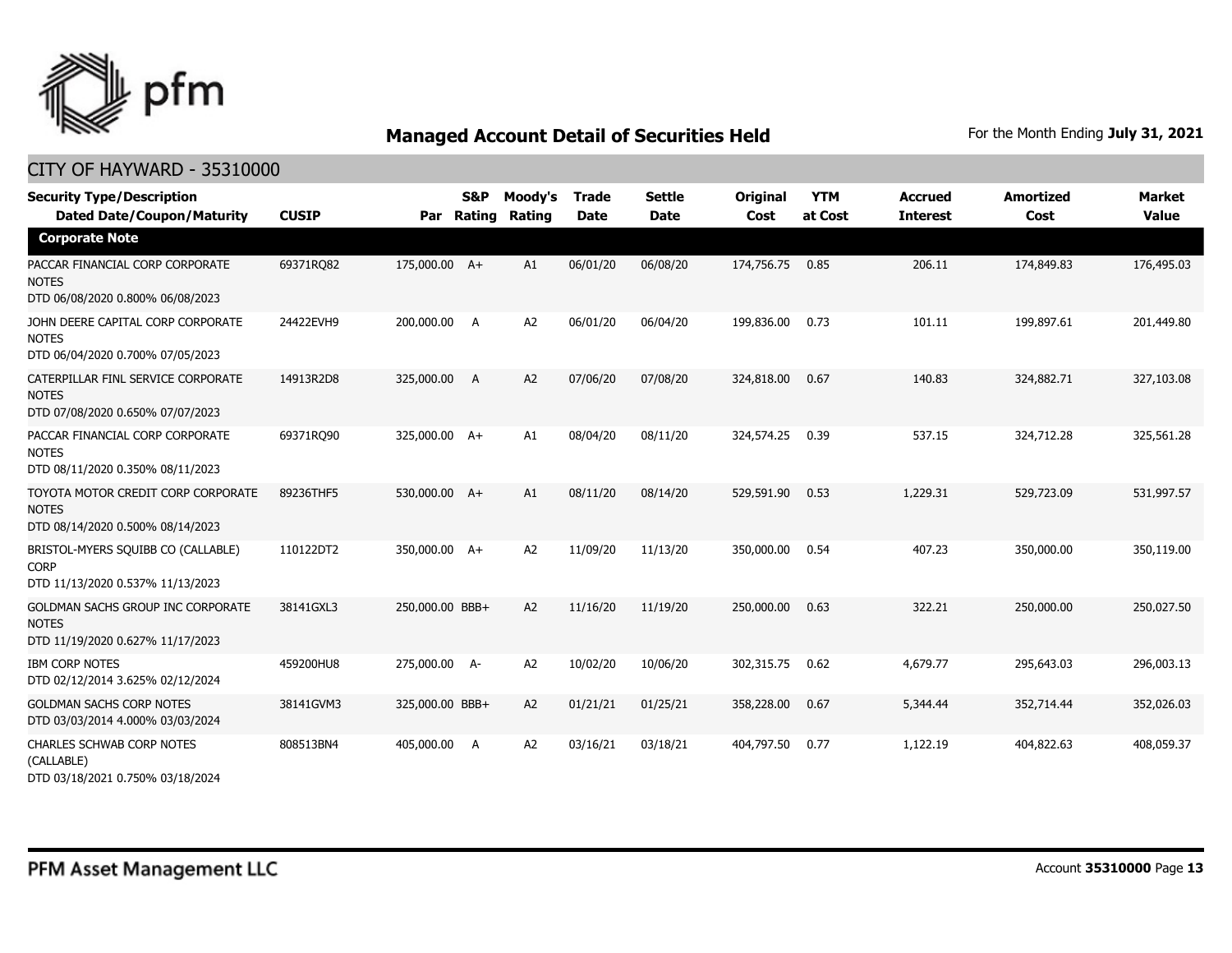

| <b>Security Type/Description</b><br><b>Dated Date/Coupon/Maturity</b>                  | <b>CUSIP</b> | Par             | S&P<br>Rating | Moody's<br>Rating | <b>Trade</b><br><b>Date</b> | <b>Settle</b><br><b>Date</b> | Original<br>Cost | <b>YTM</b><br>at Cost | <b>Accrued</b><br><b>Interest</b> | <b>Amortized</b><br>Cost | <b>Market</b><br><b>Value</b> |
|----------------------------------------------------------------------------------------|--------------|-----------------|---------------|-------------------|-----------------------------|------------------------------|------------------|-----------------------|-----------------------------------|--------------------------|-------------------------------|
| <b>Corporate Note</b>                                                                  |              |                 |               |                   |                             |                              |                  |                       |                                   |                          |                               |
| MORGAN STANLEY CORP NOTES<br>(CALLABLE)<br>DTD 04/22/2021 0.731% 04/05/2024            | 61772BAA1    | 245,000.00 BBB+ |               | A1                | 04/19/21                    | 04/22/21                     | 245,000.00       | 0.73                  | 492.51                            | 245,000.00               | 245,644.35                    |
| COMCAST CORP (CALLABLE) CORPORATE<br><b>NOTES</b><br>DTD 10/05/2018 3.700% 04/15/2024  | 20030NCR0    | 150,000.00 A-   |               | A <sub>3</sub>    | 05/07/20                    | 05/11/20                     | 164,338.50       | 1.20                  | 1,634.17                          | 159,773.46               | 162,475.20                    |
| MORGAN STANLEY CORP NOTES<br>DTD 04/24/2018 3.737% 04/24/2024                          | 61744YAQ1    | 300,000.00 BBB+ |               | A1                | 10/02/20                    | 10/06/20                     | 322,851.00       | 1.52                  | 3,020.74                          | 317,579.05               | 316,562.10                    |
| AMAZON.COM INC CORPORATE NOTES<br>DTD 05/12/2021 0.450% 05/12/2024                     | 023135BW5    | 355,000.00 AA   |               | A1                | 05/10/21                    | 05/12/21                     | 354,481.70       | 0.50                  | 350.56                            | 354,520.01               | 355,274.42                    |
| CITIGROUP INC CORPORATE NOTES<br>DTD 05/14/2020 1.678% 05/15/2024                      | 172967MR9    | 300,000.00 BBB+ |               | A <sub>3</sub>    | 05/07/20                    | 05/14/20                     | 300,000.00       | 1.68                  | 1,062.73                          | 300,000.00               | 305,975.40                    |
| UNITEDHEALTH GROUP INC (CALLABLE)<br><b>CORP N</b><br>DTD 05/19/2021 0.550% 05/15/2024 | 91324PEB4    | 435,000.00 A+   |               | A <sub>3</sub>    | 05/17/21                    | 05/19/21                     | 434,547.60       | 0.59                  | 478.50                            | 434,578.26               | 434,809.91                    |
| CATERPILLAR FINL SERVICE CORPORATE<br><b>NOTES</b><br>DTD 05/17/2021 0.450% 05/17/2024 | 14913R2L0    | 325,000.00      | - A           | A <sub>2</sub>    | 05/10/21                    | 05/17/21                     | 324,564.50       | 0.50                  | 300.63                            | 324,594.70               | 325,029.25                    |
| ASTRAZENECA FINANCE LLC (CALLABLE)<br><b>CORP</b><br>DTD 05/28/2021 0.700% 05/28/2024  | 04636NAC7    | 665,000.00 A-   |               | A3                | 05/25/21                    | 05/28/21                     | 664,940.15       | 0.70                  | 814.63                            | 664,943.70               | 665,079.14                    |
| JOHN DEERE CAPITAL CORP CORPORATE<br><b>NOTES</b><br>DTD 06/10/2021 0.450% 06/07/2024  | 24422EVQ9    | 170,000.00      | A             | A <sub>2</sub>    | 06/07/21                    | 06/10/21                     | 169,787.50       | 0.49                  | 108.38                            | 169,797.61               | 169,601.86                    |
| BANK OF AMERICA CORP NOTES<br>DTD 07/23/2018 3.864% 07/23/2024                         | 06051GHL6    | 150,000.00 A-   |               | A <sub>2</sub>    | 09/28/20                    | 10/01/20                     | 162,622.50       | 1.58                  | 128.80                            | 159,928.39               | 159,686.40                    |
| <b>BANK OF AMERICA CORP NOTES</b><br>DTD 07/23/2018 3.864% 07/23/2024                  | 06051GHL6    | 300,000.00      | $A-$          | A <sub>2</sub>    | 08/21/20                    | 08/25/20                     | 327,150.00       | 1.47                  | 257.60                            | 320,813.45               | 319,372.80                    |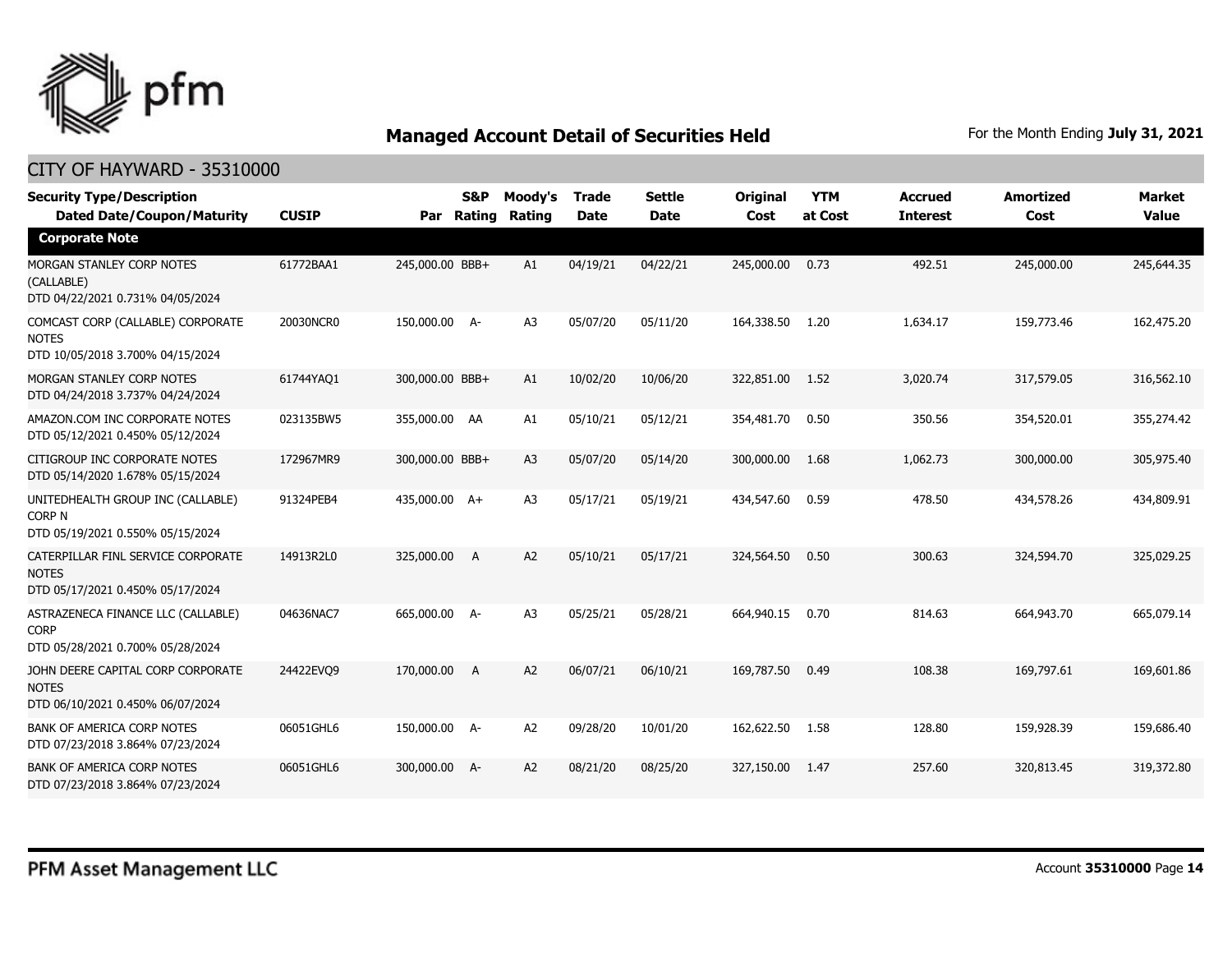

| <b>Security Type/Description</b><br><b>Dated Date/Coupon/Maturity</b>                  | <b>CUSIP</b> | Par             | <b>S&amp;P</b><br>Rating | Moody's<br>Rating | <b>Trade</b><br><b>Date</b> | <b>Settle</b><br><b>Date</b> | Original<br>Cost | <b>YTM</b><br>at Cost | <b>Accrued</b><br><b>Interest</b> | <b>Amortized</b><br>Cost | <b>Market</b><br><b>Value</b> |
|----------------------------------------------------------------------------------------|--------------|-----------------|--------------------------|-------------------|-----------------------------|------------------------------|------------------|-----------------------|-----------------------------------|--------------------------|-------------------------------|
| <b>Corporate Note</b>                                                                  |              |                 |                          |                   |                             |                              |                  |                       |                                   |                          |                               |
| BRISTOL MYERS SQUIBB CO CORP NOTES<br>(CALL<br>DTD 01/26/2020 2.900% 07/26/2024        | 110122CM8    | 144,000.00 A+   |                          | A <sub>2</sub>    | 10/05/20                    | 10/07/20                     | 155,907.36       | 0.69                  | 58.00                             | 153,294.40               | 153,850.46                    |
| JPMORGAN CHASE & CO CORPORATE<br><b>NOTES (CAL</b><br>DTD 09/16/2020 0.653% 09/16/2024 | 46647PBS4    | 125,000.00 A-   |                          | A <sub>2</sub>    | 09/28/20                    | 09/30/20                     | 124,967.50       | 0.66                  | 306.09                            | 124,974.35               | 125,174.37                    |
| JPMORGAN CHASE & CO CORPORATE<br><b>NOTES (CAL</b><br>DTD 09/16/2020 0.653% 09/16/2024 | 46647PBS4    | 485,000.00 A-   |                          | A <sub>2</sub>    | 09/09/20                    | 09/16/20                     | 485,000.00       | 0.65                  | 1,187.65                          | 485,000.00               | 485,676.58                    |
| BANK OF AMERICA CORP (CALLABLE)<br><b>CORPORAT</b><br>DTD 10/21/2020 0.810% 10/24/2024 | 06051GJH3    | 625,000.00 A-   |                          | A <sub>2</sub>    | 10/16/20                    | 10/21/20                     | 625,000.00       | 0.81                  | 1,364.06                          | 625,000.00               | 625,069.38                    |
| MERCK & CO INC CORP NOTES<br>DTD 02/10/2015 2.750% 02/10/2025                          | 58933YAR6    | 295,000.00 A+   |                          | A1                | 03/08/21                    | 03/10/21                     | 314,234.00       | 1.05                  | 3,853.44                          | 312,168.60               | 314,638.74                    |
| JPMORGAN CHASE & CO CORP NOTES<br>(CALLABLE<br>DTD 02/16/2021 0.563% 02/16/2025        | 46647PBY1    | 265,000.00 A-   |                          | A <sub>2</sub>    | 02/09/21                    | 02/16/21                     | 265,000.00       | 0.56                  | 683.81                            | 265,000.00               | 263,479.43                    |
| EXXON MOBIL CORP CORPORATE NT<br>(CALLABLE)<br>DTD 03/06/2015 2.709% 03/06/2025        | 30231GAF9    | 300,000.00 AA-  |                          | Aa2               | 03/26/21                    | 03/30/21                     | 318,576.00       | 1.10                  | 3,273.38                          | 316,865.96               | 318,759.30                    |
| BURLINGTN NORTH SANTA FE CORP NOTES<br>(CAL<br>DTD 03/09/2015 3.000% 04/01/2025        | 12189LAV3    | 300,000.00 AA-  |                          | A <sub>3</sub>    | 03/05/21                    | 03/09/21                     | 323,202.00       | 1.05                  | 3,000.00                          | 320,788.59               | 324,539.10                    |
| BANK OF NY MELLON (CALLABLE) CORP<br><b>NOTES</b><br>DTD 04/24/2020 1.600% 04/24/2025  | 06406RAN7    | 325,000.00      | A                        | A1                | 03/04/21                    | 03/08/21                     | 334,317.75       | 0.89                  | 1,401.11                          | 333,396,70               | 335,157.23                    |
| CITIGROUP INC CORPORATE NOTES<br>DTD 05/04/2021 0.981% 05/01/2025                      | 172967MX6    | 325,000.00 BBB+ |                          | A <sub>3</sub>    | 04/28/21                    | 05/04/21                     | 325,851.50       | 0.91                  | 770.49                            | 325,799.52               | 327,060.50                    |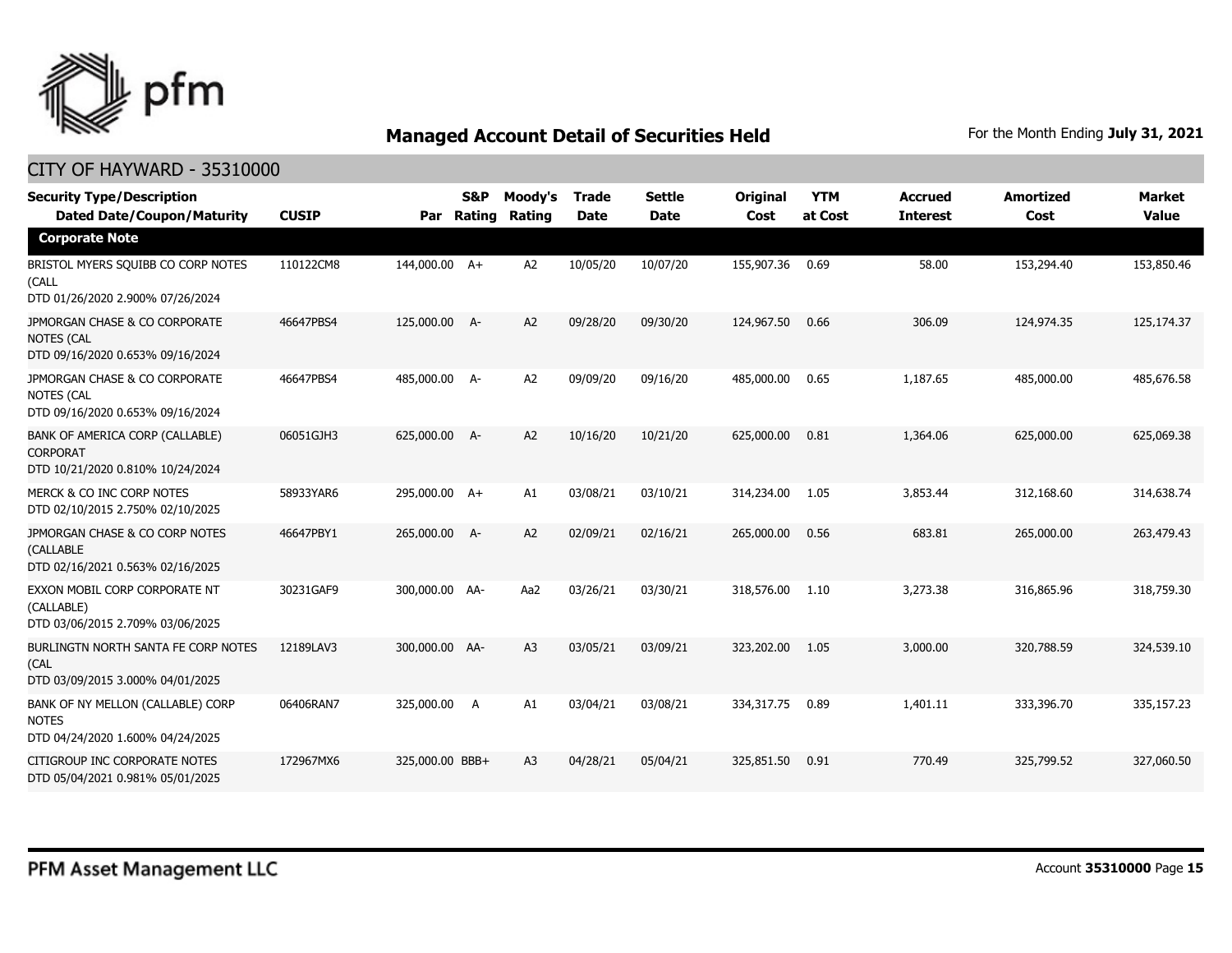

| <b>Security Type/Description</b><br><b>Dated Date/Coupon/Maturity</b>             | <b>CUSIP</b> | Par            | <b>S&amp;P</b><br>Rating | Moody's<br>Rating | <b>Trade</b><br><b>Date</b> | <b>Settle</b><br><b>Date</b> | <b>Original</b><br>Cost | <b>YTM</b><br>at Cost | <b>Accrued</b><br><b>Interest</b> | <b>Amortized</b><br>Cost | <b>Market</b><br>Value |
|-----------------------------------------------------------------------------------|--------------|----------------|--------------------------|-------------------|-----------------------------|------------------------------|-------------------------|-----------------------|-----------------------------------|--------------------------|------------------------|
| <b>Corporate Note</b>                                                             |              |                |                          |                   |                             |                              |                         |                       |                                   |                          |                        |
| JPMORGAN CHASE & CO CORPORATE<br><b>NOTES</b><br>DTD 06/01/2021 0.824% 06/01/2025 | 46647PCH7    | 615,000.00 A-  |                          | A <sub>2</sub>    | 05/24/21                    | 06/01/21                     | 615,000.00              | 0.82                  | 844.60                            | 615,000.00               | 613,435.44             |
| <b>Security Type Sub-Total</b>                                                    |              | 11,534,000.00  |                          |                   |                             |                              | 11,779,648.71           | 0.86                  | 48,711.07                         | 11,727,248.98            | 11,776,386.85          |
| <b>Certificate of Deposit</b>                                                     |              |                |                          |                   |                             |                              |                         |                       |                                   |                          |                        |
| CREDIT SUISSE NEW YORK CERT DEPOS<br>DTD 08/07/2020 0.520% 02/01/2022             | 22549L6F7    | 975,000.00 A-1 |                          | $P-1$             | 08/05/20                    | 08/07/20                     | 975,000.00              | 0.52                  | 5,055.92                          | 975,000.00               | 976,633.13             |
| SOCIETE GENERALE NY CERT DEPOS<br>DTD 02/19/2020 1.800% 02/14/2022                | 83369XDL9    | 600,000.00 A-1 |                          | $P-1$             | 02/14/20                    | 02/19/20                     | 600,000,00              | 1.80                  | 5,010.00                          | 600,000,00               | 604,764.00             |
| SUMITOMO MITSUI BANK NY CERT DEPOS<br>DTD 07/14/2020 0.700% 07/08/2022            | 86565CKU2    | 475,000.00 A-1 |                          | $P-1$             | 07/10/20                    | 07/14/20                     | 475,000.00              | 0.70                  | 221.67                            | 475,000,00               | 477,052.95             |
| NORDEA BANK ABP NEW YORK CERT DEPOS<br>DTD 08/29/2019 1.850% 08/26/2022           | 65558TLL7    | 625,000.00 AA- |                          | Aa3               | 08/27/19                    | 08/29/19                     | 625,000.00              | 1.84                  | 5,010.42                          | 625,000.00               | 635,696.25             |
| SKANDINAV ENSKILDA BANK LT CD<br>DTD 09/03/2019 1.860% 08/26/2022                 | 83050PDR7    | 625,000.00 A+  |                          | Aa2               | 08/29/19                    | 09/03/19                     | 625,000.00              | 1.85                  | 5,037.50                          | 625,000.00               | 635,763.13             |
| DNB BANK ASA/NY LT CD<br>DTD 12/06/2019 2.040% 12/02/2022                         | 23341VZT1    | 625,000.00 AA- |                          | Aa2               | 12/04/19                    | 12/06/19                     | 625,000.00              | 2.03                  | 2,125.00                          | 625,000,00               | 639,845.00             |
| CREDIT SUISSE NEW YORK CERT DEPOS<br>DTD 03/23/2021 0.590% 03/17/2023             | 22552G3C2    | 975,000.00 A+  |                          | A1                | 03/19/21                    | 03/23/21                     | 975,000.00              | 0.59                  | 2,093.27                          | 975,000.00               | 976,642.88             |
| <b>Security Type Sub-Total</b>                                                    |              | 4,900,000.00   |                          |                   |                             |                              | 4,900,000.00            | 1.24                  | 24,553.78                         | 4,900,000.00             | 4,946,397.34           |
| <b>Bank Note</b>                                                                  |              |                |                          |                   |                             |                              |                         |                       |                                   |                          |                        |
| PNC BANK NA CORP NOTES<br>DTD 06/08/2018 3.500% 06/08/2023                        | 69353RFL7    | 300,000.00     | A                        | A <sub>2</sub>    | 03/05/20                    | 03/09/20                     | 321,240.00              | 1.27                  | 1,545.83                          | 303,481.97               | 317,208.30             |
| <b>Security Type Sub-Total</b>                                                    |              | 300,000.00     |                          |                   |                             |                              | 321,240.00              | 1.27                  | 1,545.83                          | 303,481.97               | 317,208.30             |
| <b>Asset-Backed Security</b>                                                      |              |                |                          |                   |                             |                              |                         |                       |                                   |                          |                        |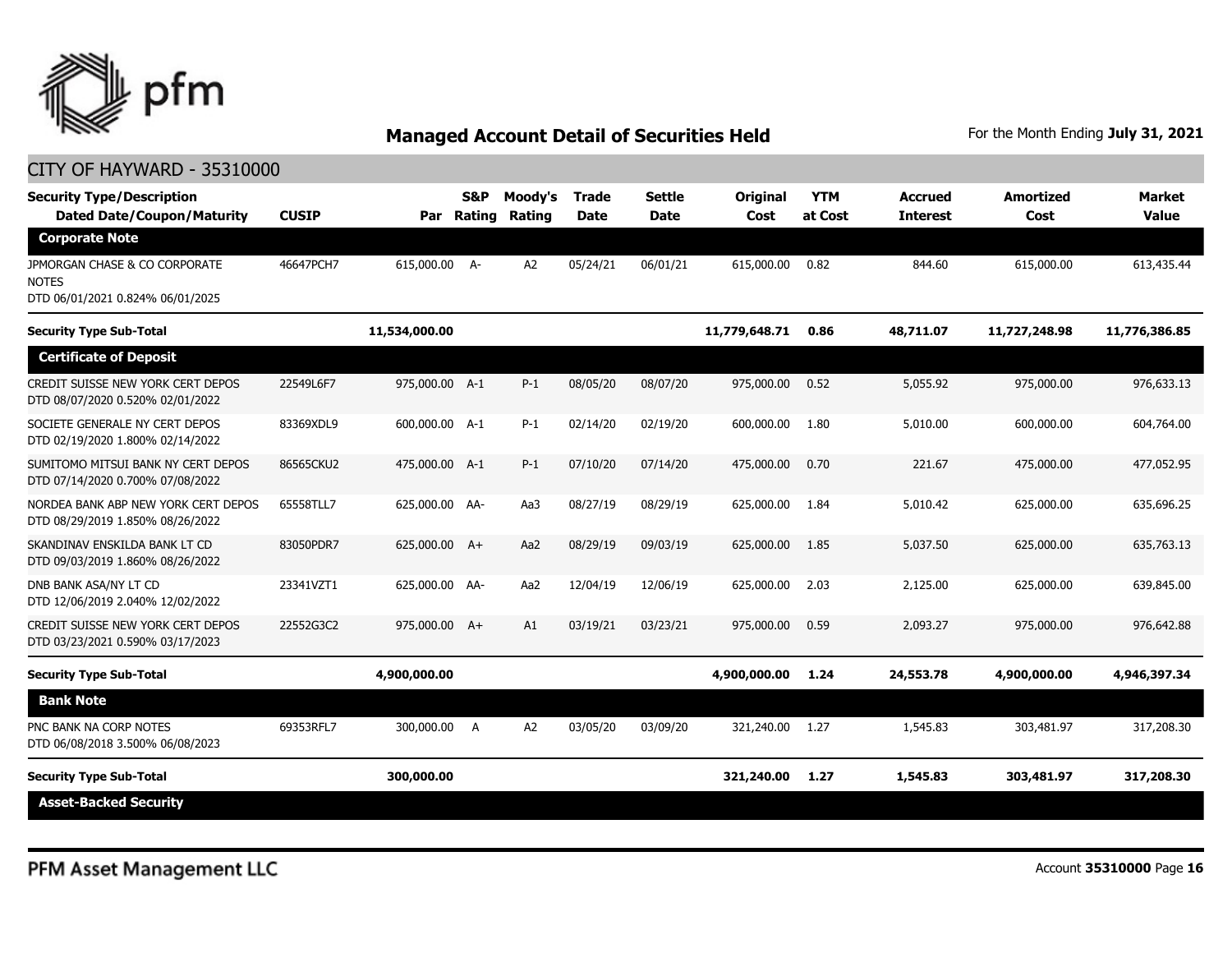

| <b>Security Type/Description</b><br><b>Dated Date/Coupon/Maturity</b>     | <b>CUSIP</b> |                | S&P<br>Par Rating | Moody's<br>Rating | <b>Trade</b><br><b>Date</b> | <b>Settle</b><br><b>Date</b> | <b>Original</b><br>Cost | <b>YTM</b><br>at Cost | <b>Accrued</b><br><b>Interest</b> | Amortized<br>Cost | <b>Market</b><br><b>Value</b> |
|---------------------------------------------------------------------------|--------------|----------------|-------------------|-------------------|-----------------------------|------------------------------|-------------------------|-----------------------|-----------------------------------|-------------------|-------------------------------|
| <b>Asset-Backed Security</b>                                              |              |                |                   |                   |                             |                              |                         |                       |                                   |                   |                               |
| <b>VWALT 2019-A A3</b><br>DTD 10/04/2019 1.990% 11/21/2022                | 92867XAD8    | 269,398.04 AAA |                   | <b>NR</b>         | 10/01/19                    | 10/04/19                     | 269,393.78              | 1.99                  | 163.81                            | 269,396.26        | 270,726.58                    |
| <b>HART 2018-B A3</b><br>DTD 12/12/2018 3.200% 12/15/2022                 | 44933AAC1    | 32,935.80 AAA  |                   | Aaa               | 12/04/18                    | 12/12/18                     | 32,935.40               | 3.20                  | 46.84                             | 32,935.66         | 33,116.65                     |
| <b>HAROT 2019-1 A3</b><br>DTD 02/27/2019 2.830% 03/20/2023                | 43814WAC9    | 81,497.22 AAA  |                   | <b>NR</b>         | 02/19/19                    | 02/27/19                     | 81,495.04               | 2.83                  | 83.29                             | 81,496.34         | 82,335.70                     |
| FORD CREDIT AUTO OWNER TRUST<br>DTD 10/23/2018 3.240% 04/15/2023          | 34532TAD4    | 55,842.46 NR   |                   | Aaa               | 10/16/18                    | 10/23/18                     | 55,832.90               | 3.24                  | 80.41                             | 55,838.82         | 56,235.84                     |
| NAROT 2018-C A3<br>DTD 12/12/2018 3.220% 06/15/2023                       | 65478NAD7    | 83,237.91 AAA  |                   | Aaa               | 12/04/18                    | 12/12/18                     | 83,221.97               | 3.22                  | 119.12                            | 83,231.30         | 84,090.02                     |
| CARMAX AUTO OWNER TRUST<br>DTD 07/25/2018 3.130% 06/15/2023               | 14313FAD1    | 85,737.53 AAA  |                   | <b>NR</b>         | 07/18/18                    | 07/25/18                     | 85,725.85               | 3.13                  | 119.27                            | 85,733.06         | 86,450.97                     |
| <b>HYUNDAI AUTO RECEIVABLES TRUST</b><br>DTD 04/10/2019 2.660% 06/15/2023 | 44932NAD2    | 120,953.90 AAA |                   | <b>NR</b>         | 04/03/19                    | 04/10/19                     | 120,937.98              | 2.66                  | 142.99                            | 120,946.78        | 122,044.83                    |
| GMALT 2020-3 A3<br>DTD 09/29/2020 0.450% 08/21/2023                       | 362569AC9    | 320,000.00 AAA |                   | Aaa               | 09/22/20                    | 09/29/20                     | 319,969.34              | 0.45                  | 44.00                             | 319,978.22        | 320,726.40                    |
| CARMAX AUTO OWNER TRUST<br>DTD 10/24/2018 3.360% 09/15/2023               | 14315EAC4    | 105,010.48 AAA |                   | <b>NR</b>         | 10/17/18                    | 10/24/18                     | 105,009.53              | 3.36                  | 156.82                            | 105,010.07        | 106,369.66                    |
| COPAR 2019-1 A3<br>DTD 05/30/2019 2.510% 11/15/2023                       | 14042WAC4    | 101,979.02 AAA |                   | Aaa               | 05/21/19                    | 05/30/19                     | 101,958.35              | 2.51                  | 113.76                            | 101,968.42        | 103,050.87                    |
| <b>MBALT 2020-B A3</b><br>DTD 09/23/2020 0.400% 11/15/2023                | 58769EAC2    | 170,000.00 AAA |                   | <b>NR</b>         | 09/15/20                    | 09/23/20                     | 169,991.38              | 0.40                  | 30.22                             | 169,993.72        | 170,292.03                    |
| FIFTH THIRD AUTO TRUST<br>DTD 05/08/2019 2.640% 12/15/2023                | 31680YAD9    | 117,233.97 AAA |                   | Aaa               | 04/30/19                    | 05/08/19                     | 117,208.20              | 2.65                  | 137.55                            | 117,220.70        | 118,383.13                    |
| BMWLT 2021-1 A3<br>DTD 03/10/2021 0.290% 01/25/2024                       | 05591RAC8    | 235,000.00 AAA |                   | Aaa               | 03/02/21                    | 03/10/21                     | 234,992.55              | 0.29                  | 11.36                             | 234,993.57        | 235,313.70                    |
| <b>HDMOT 2019-A A3</b><br>DTD 06/26/2019 2.340% 02/15/2024                | 41284WAC4    | 158,260.67 NR  |                   | Aaa               | 06/19/19                    | 06/26/19                     | 158,248.42              | 2.34                  | 164.59                            | 158,253.96        | 159,620.07                    |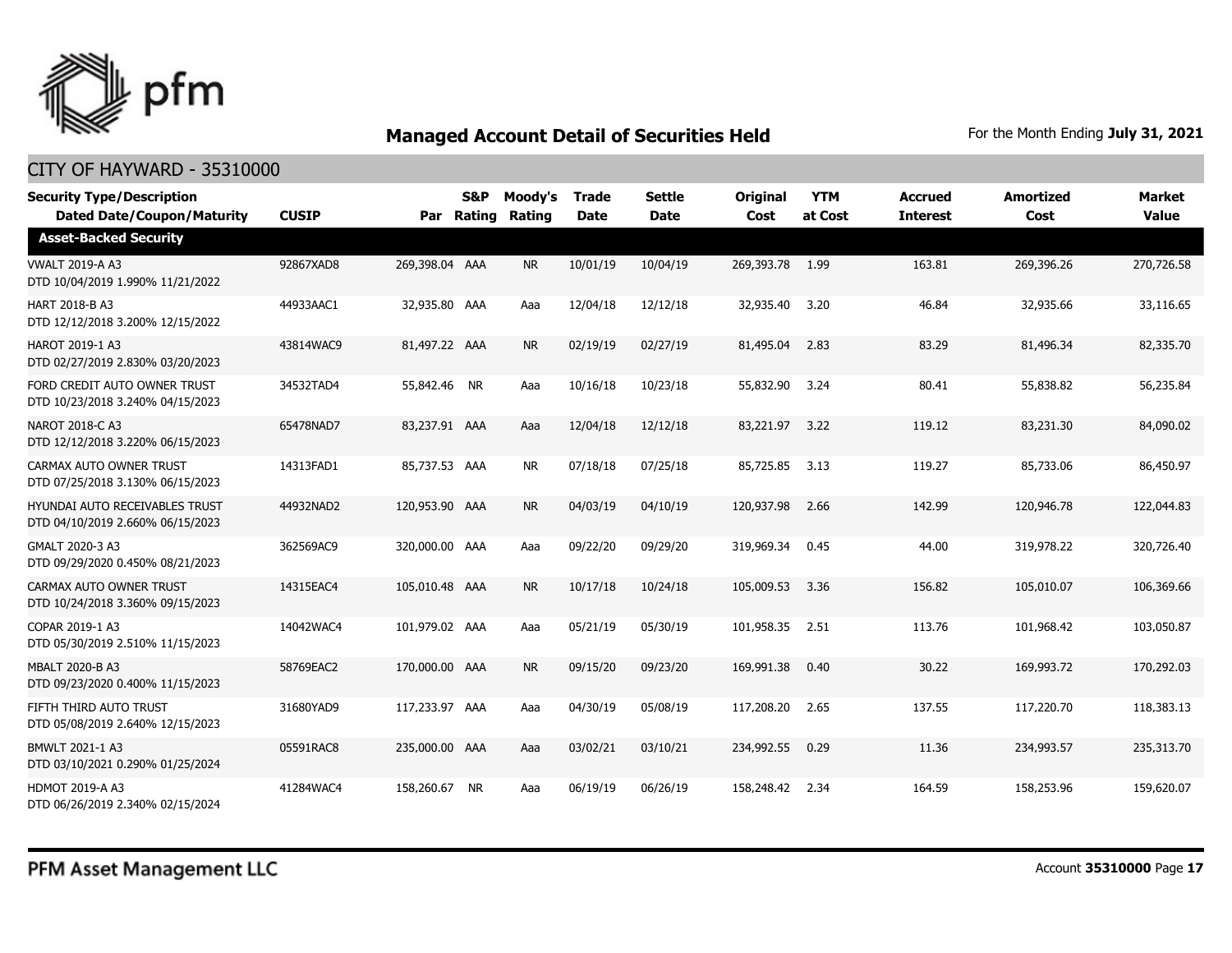

| <b>Security Type/Description</b><br><b>Dated Date/Coupon/Maturity</b> | <b>CUSIP</b> |                | <b>S&amp;P</b><br>Par Rating | Moody's<br><b>Rating</b> | <b>Trade</b><br><b>Date</b> | <b>Settle</b><br><b>Date</b> | <b>Original</b><br>Cost | <b>YTM</b><br>at Cost | <b>Accrued</b><br><b>Interest</b> | <b>Amortized</b><br>Cost | Market<br><b>Value</b> |
|-----------------------------------------------------------------------|--------------|----------------|------------------------------|--------------------------|-----------------------------|------------------------------|-------------------------|-----------------------|-----------------------------------|--------------------------|------------------------|
| <b>Asset-Backed Security</b>                                          |              |                |                              |                          |                             |                              |                         |                       |                                   |                          |                        |
| GMCAR 2019-2 A3<br>DTD 04/17/2019 2.650% 02/16/2024                   | 36257FAD2    | 164,275.00 AAA |                              | Aaa                      | 04/09/19                    | 04/17/19                     | 164,261.63              | 2.65                  | 181.39                            | 164,267.97               | 165,926.93             |
| <b>TLOT 2021-A A3</b><br>DTD 04/21/2021 0.390% 04/22/2024             | 89238EAC0    | 340,000.00 AAA |                              | Aaa                      | 04/13/21                    | 04/21/21                     | 339,960.32              | 0.39                  | 40.52                             | 339,964.01               | 340,575.63             |
| GMALT 2021-2 A3<br>DTD 05/26/2021 0.340% 05/20/2024                   | 380144AC9    | 485,000.00 AAA |                              | <b>NR</b>                | 05/18/21                    | 05/26/21                     | 484,923.86              | 0.35                  | 50.39                             | 484,928.54               | 484,582.85             |
| VZOT 2020-A A1A<br>DTD 01/29/2020 1.850% 07/22/2024                   | 92348TAA2    | 150,000.00 AAA |                              | Aaa                      | 01/21/20                    | 01/29/20                     | 149,982.44              | 1.85                  | 84.79                             | 149,988.34               | 152,423.33             |
| <b>HDMOT 2020-A A3</b><br>DTD 01/29/2020 1.870% 10/15/2024            | 41284UAD6    | 127,773.80 AAA |                              | Aaa                      | 01/21/20                    | 01/29/20                     | 127,745.94              | 1.87                  | 106.19                            | 127,754.84               | 128,995.29             |
| CARMX 2020-1 A3<br>DTD 01/22/2020 1.890% 12/16/2024                   | 14315XAC2    | 345,000.00 AAA |                              | <b>NR</b>                | 01/14/20                    | 01/22/20                     | 344,932.31              | 1.89                  | 289.80                            | 344,953.37               | 350,581.79             |
| VZOT 2020-B A<br>DTD 08/12/2020 0.470% 02/20/2025                     | 92290BAA9    | 675,000.00     | <b>NR</b>                    | Aaa                      | 08/04/20                    | 08/12/20                     | 674,858.25              | 0.47                  | 96.94                             | 674,888.61               | 677,293.25             |
| GMCAR 2020-3 A3<br>DTD 08/19/2020 0.450% 04/16/2025                   | 362590AC5    | 445,000.00 NR  |                              | Aaa                      | 08/11/20                    | 08/19/20                     | 444,898.18              | 0.46                  | 83.44                             | 444,918.95               | 446,106.98             |
| KCOT 2021-1A A3<br>DTD 04/14/2021 0.620% 08/15/2025                   | 50117TAC5    | 290,000.00     | <b>NR</b>                    | Aaa                      | 04/06/21                    | 04/14/21                     | 289,940.67              | 0.62                  | 79.91                             | 289,944.75               | 290,633.80             |
| HART 2021-A A3<br>DTD 04/28/2021 0.380% 09/15/2025                    | 44933LAC7    | 135,000.00 AAA |                              | <b>NR</b>                | 04/20/21                    | 04/28/21                     | 134,985.80              | 0.38                  | 22.80                             | 134,986.64               | 135,024.77             |
| KCOT 2021-2A A3<br>DTD 07/28/2021 0.560% 11/17/2025                   | 50117XAE2    | 480,000.00 NR  |                              | Aaa                      | 07/20/21                    | 07/28/21                     | 479,981.90              | 0.56                  | 22.40                             | 479,981.95               | 480,036.66             |
| CARMX 2021-2 A3<br>DTD 04/21/2021 0.520% 02/17/2026                   | 14314QAC8    | 310,000.00 AAA |                              | <b>NR</b>                | 04/13/21                    | 04/21/21                     | 309,933.20              | 0.52                  | 71.64                             | 309,937.06               | 310,750.08             |
| CARMX 2021-3 A3<br>DTD 07/28/2021 0.550% 06/15/2026                   | 14317DAC4    | 595,000.00 AAA |                              | Aaa                      | 07/21/21                    | 07/28/21                     | 594,902.12              | 0.55                  | 27.27                             | 594,902.34               | 595,244.60             |
| <b>Security Type Sub-Total</b>                                        |              | 6,479,135.80   |                              |                          |                             |                              | 6,478,227.31            | 1.07                  | 2,571.51                          | 6,478,414.25             | 6,506,932.41           |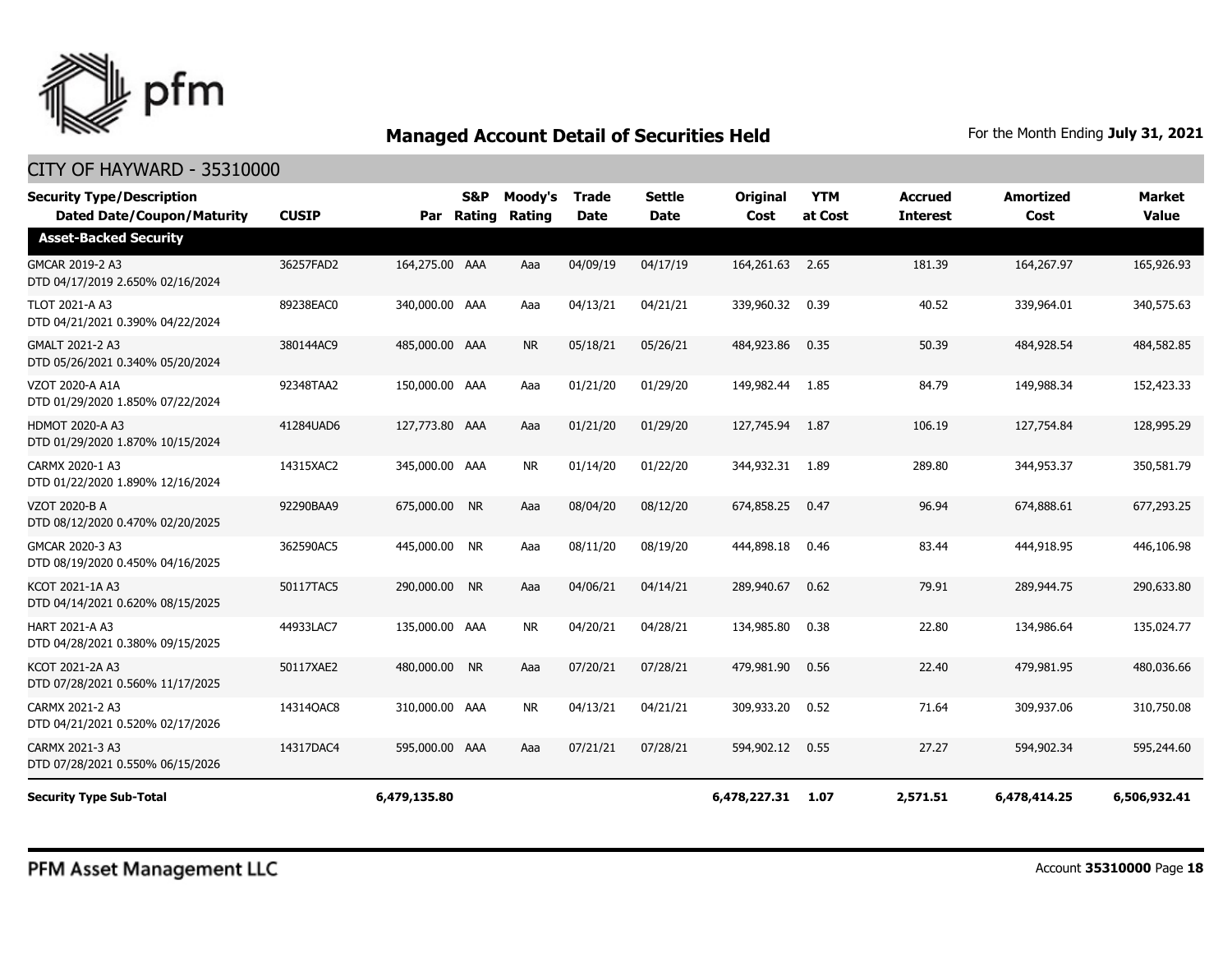

| <b>Security Type/Description</b><br><b>Dated Date/Coupon/Maturity</b> | <b>CUSIP</b> | Par              | S&P<br>Rating | Moody's<br>Rating | Trade<br>Date | <b>Settle</b><br><b>Date</b> | <b>Original</b><br>Cost | <b>YTM</b><br>at Cost | <b>Accrued</b><br><b>Interest</b> | <b>Amortized</b><br>Cost | <b>Market</b><br><b>Value</b> |
|-----------------------------------------------------------------------|--------------|------------------|---------------|-------------------|---------------|------------------------------|-------------------------|-----------------------|-----------------------------------|--------------------------|-------------------------------|
| <b>Managed Account Sub-Total</b>                                      |              | 128,101,957.25   |               |                   |               |                              | 128,876,968,60          | 0.85                  | 282,096.52                        | 128,688,766,24           | 129,513,124.01                |
| <b>Securities Sub-Total</b>                                           |              | \$128,101,957.25 |               |                   |               |                              | \$128,876,968,60 0.85%  |                       | \$282,096.52                      | \$128,688,766.24         | \$129,513,124.01              |
| <b>Accrued Interest</b>                                               |              |                  |               |                   |               |                              |                         |                       |                                   |                          | \$282,096.52                  |
| <b>Total Investments</b>                                              |              |                  |               |                   |               |                              |                         |                       |                                   |                          | \$129,795,220.53              |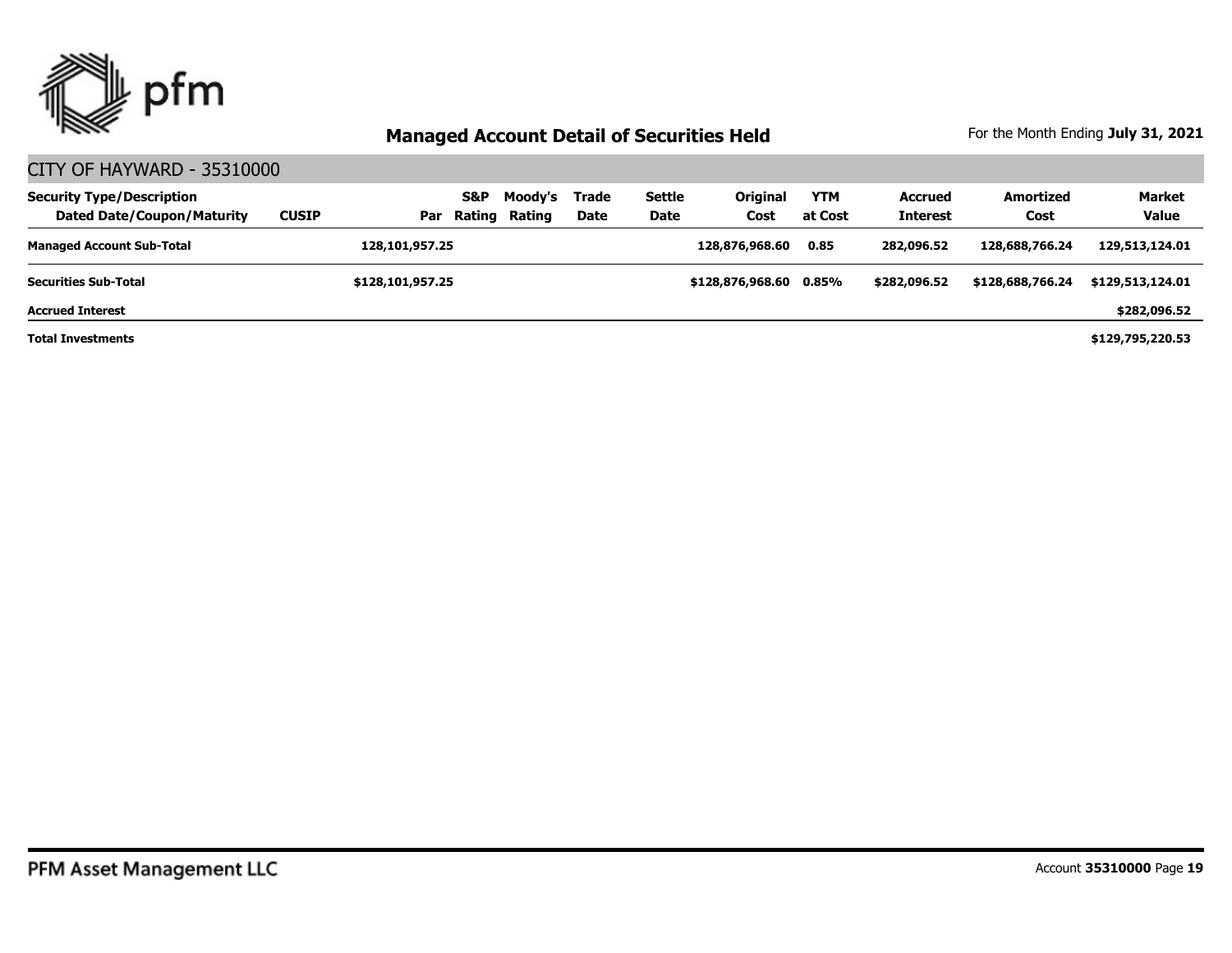

#### CITY OF HAYWARD - 35310000

| <b>Security Type/Description</b><br><b>Dated Date/Coupon/Maturity</b> | <b>CUSIP</b> | Par                   | <b>Broker</b>       | <b>Next Call</b><br><b>Date</b> | Market<br><b>Price</b> | <b>Market</b><br><b>Value</b> | <b>Unreal G/L</b><br><b>On Cost</b> | Unreal G/L<br><b>Amort Cost</b> | <b>Effective</b><br><b>Duration</b> | <b>YTM</b><br>at Mkt |
|-----------------------------------------------------------------------|--------------|-----------------------|---------------------|---------------------------------|------------------------|-------------------------------|-------------------------------------|---------------------------------|-------------------------------------|----------------------|
| <b>U.S. Treasury Bond / Note</b>                                      |              |                       |                     |                                 |                        |                               |                                     |                                 |                                     |                      |
| <b>US TREASURY NOTES</b><br>DTD 07/31/2017 1.875% 07/31/2022          | 9128282P4    | 1,600,000.00 NOMURA   |                     |                                 | 101.78                 | 1,628,500.00                  | 23,062.50                           | 26,739.10                       | 0.99                                | 0.09                 |
| <b>US TREASURY NOTES</b><br>DTD 07/31/2017 1.875% 07/31/2022          | 9128282P4    | 3,450,000.00 GOLDMAN  |                     |                                 | 101.78                 | 3,511,453.13                  | 58,623.05                           | 60,558.90                       | 0.99                                | 0.09                 |
| <b>US TREASURY NOTES</b><br>DTD 08/31/2017 1.625% 08/31/2022          | 9128282S8    |                       | 125,000.00 MORGAN_S |                                 | 101.66                 | 127,070.31                    | 2,319.33                            | 2,157.98                        | 1.07                                | 0.10                 |
| US TREASURY NOTES<br>DTD 10/15/2019 1.375% 10/15/2022                 | 912828YK0    | 5,250,000.00 DEUTSCHE |                     |                                 | 101.53                 | 5,330,390.63                  | 117,304.69                          | 95,918.53                       | 1.20                                | 0.11                 |
| <b>US TREASURY NOTES</b><br>DTD 01/15/2020 1.500% 01/15/2023          | 912828Z29    | 2,500,000.00 MERRILL  |                     |                                 | 102.00                 | 2,550,000.00                  | 37,792.97                           | 43,958.94                       | 1.45                                | 0.13                 |
| <b>US TREASURY NOTES</b><br>DTD 02/01/2016 1.750% 01/31/2023          | 912828P38    |                       | 150,000.00 MORGAN_S |                                 | 102.41                 | 153,609.38                    | 3,000.00                            | 3,311.49                        | 1.48                                | 0.14                 |
| US TREASURY N/B NOTES<br>DTD 05/31/2021 0.125% 05/31/2023             | 91282CCD1    | 1,900,000.00 GOLDMAN  |                     |                                 | 99.92                  | 1,898,515.72                  | (222.56)                            | (303.85)                        | 1.83                                | 0.17                 |
| <b>US TREASURY NOTES</b><br>DTD 08/01/2016 1.250% 07/31/2023          | 912828S92    | 660,000.00 JPM CHA    |                     |                                 | 102.13                 | 674,025.00                    | (1,624.22)                          | (343.11)                        | 1.97                                | 0.19                 |
| <b>US TREASURY NOTES</b><br>DTD 11/15/2020 0.250% 11/15/2023          | 91282CAW1    | 3,450,000.00 NOMURA   |                     |                                 | 100.06                 | 3,452,156.25                  | (1,078.13)                          | (354.37)                        | 2.29                                | 0.22                 |
| <b>US TREASURY NOTES</b><br>DTD 12/15/2020 0.125% 12/15/2023          | 91282CBA8    | 2,260,000.00 CITIGRP  |                     |                                 | 99.72                  | 2,253,643.75                  | 2,471.87                            | 1,615.75                        | 2.37                                | 0.24                 |
| <b>US TREASURY NOTES</b><br>DTD 12/15/2020 0.125% 12/15/2023          | 91282CBA8    | 3,250,000.00 BARCLAY  |                     |                                 | 99.72                  | 3,240,859.38                  | (1,396.48)                          | (2,884.63)                      | 2.37                                | 0.24                 |
| <b>US TREASURY NOTES</b><br>DTD 01/15/2021 0.125% 01/15/2024          | 91282CBE0    | 2,450,000.00 JPM_CHA  |                     |                                 | 99.69                  | 2,442,343.75                  | (3,732.42)                          | (4,385.18)                      | 2.46                                | 0.25                 |
| <b>US TREASURY NOTES</b><br>DTD 02/15/2021 0.125% 02/15/2024          | 91282CBM2    | 4,500,000.00 CITIGRP  |                     |                                 | 99.66                  | 4,484,531.25                  | 4,042.97                            | 1,312.41                        | 2.54                                | 0.26                 |
| <b>US TREASURY NOTES</b><br>DTD 05/01/2017 2.000% 04/30/2024          | 912828X70    | 400,000.00 JPM CHA    |                     |                                 | 104.63                 | 418,500.00                    | (1, 156.25)                         | 91.77                           | 2.68                                | 0.31                 |
| <b>US TREASURY NOTES</b><br>DTD 05/01/2017 2.000% 04/30/2024          | 912828X70    | 2,300,000.00 CITIGRP  |                     |                                 | 104.63                 | 2,406,375.00                  | (7,816.41)                          | 4,203.74                        | 2.68                                | 0.31                 |
| US TREASURY N/B NOTES<br>DTD 06/15/2021 0.250% 06/15/2024             | 91282CCG4    | 3,400,000.00 JPM_CHA  |                     |                                 | 99.78                  | 3,392,562.50                  | 14,609.37                           | 14,096.17                       | 2.87                                | 0.33                 |
| <b>US TREASURY NOTES</b><br>DTD 10/31/2019 1.500% 10/31/2024          | 912828YM6    | 2,000,000.00 MERRILL  |                     |                                 | 103.58                 | 2,071,562.40                  | (1,484.48)                          | 3,503.81                        | 3.18                                | 0.39                 |

PFM Asset Management LLC

Account **35310000** Page **20**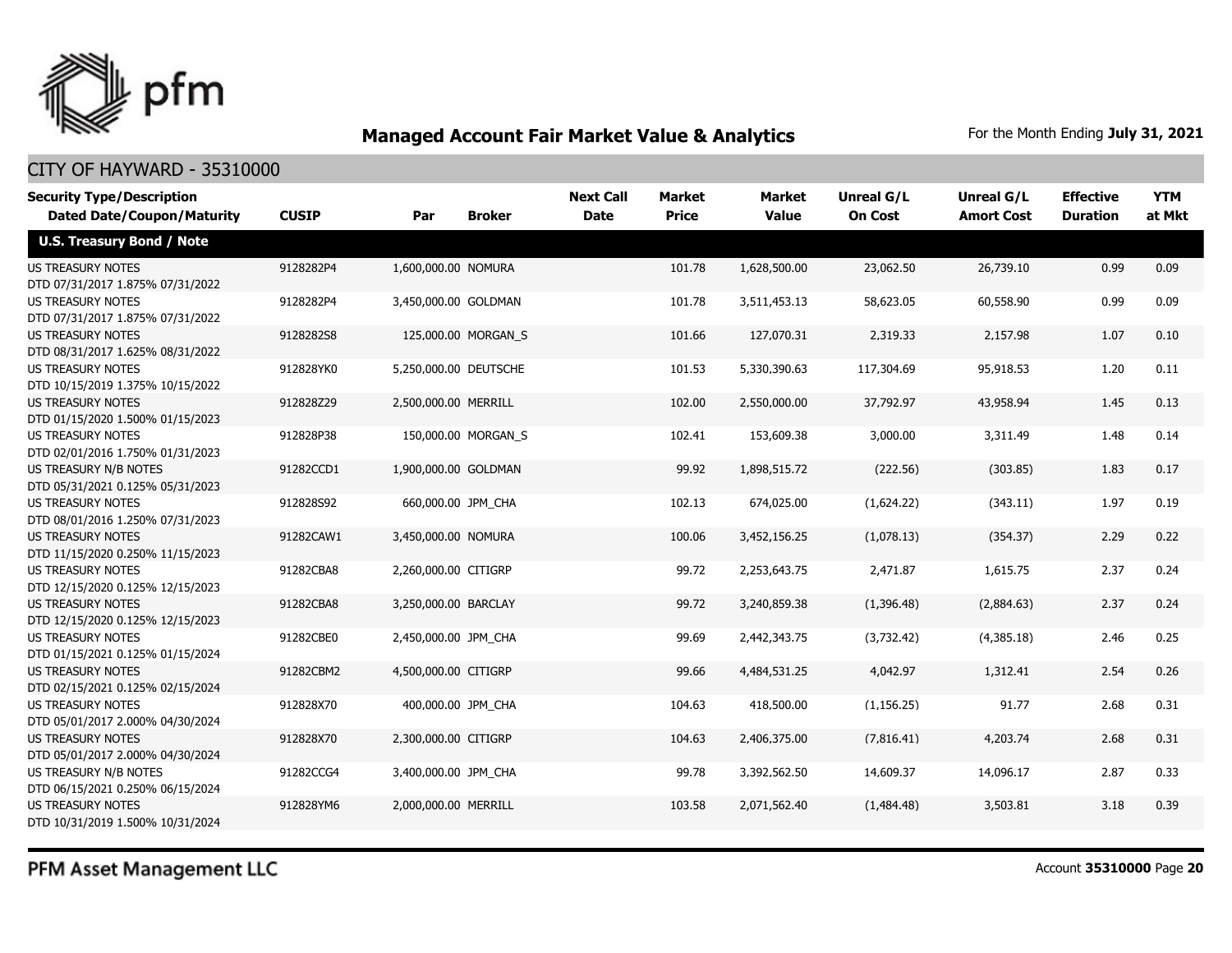

| <b>Security Type/Description</b><br><b>Dated Date/Coupon/Maturity</b>                  | <b>CUSIP</b> | Par                  | <b>Broker</b>     | <b>Next Call</b><br><b>Date</b> | <b>Market</b><br><b>Price</b> | Market<br><b>Value</b> | <b>Unreal G/L</b><br><b>On Cost</b> | Unreal G/L<br><b>Amort Cost</b> | <b>Effective</b><br><b>Duration</b> | <b>YTM</b><br>at Mkt |
|----------------------------------------------------------------------------------------|--------------|----------------------|-------------------|---------------------------------|-------------------------------|------------------------|-------------------------------------|---------------------------------|-------------------------------------|----------------------|
| <b>U.S. Treasury Bond / Note</b>                                                       |              |                      |                   |                                 |                               |                        |                                     |                                 |                                     |                      |
| <b>US TREASURY NOTES</b><br>DTD 11/30/2019 1.500% 11/30/2024                           | 912828YV6    | 425,000.00 NOMURA    |                   |                                 | 103.59                        | 440,273.44             | (182.61)                            | 368.52                          | 3.26                                | 0.41                 |
| <b>US TREASURY NOTES</b><br>DTD 11/30/2019 1.500% 11/30/2024                           | 912828YV6    | 4,000,000.00 JPM_CHA |                   |                                 | 103.59                        | 4,143,750.00           | (4,687.50)                          | 1,730.79                        | 3.26                                | 0.41                 |
| <b>Security Type Sub-Total</b>                                                         |              | 44,070,000.00        |                   |                                 |                               | 44,620,121.89          | 239,845.69                          | 251,296.76                      | 2.19                                | 0.23                 |
| <b>Supra-National Agency Bond / Note</b>                                               |              |                      |                   |                                 |                               |                        |                                     |                                 |                                     |                      |
| INTL BK OF RECON AND DEV NOTE<br>DTD 04/20/2021 0.125% 04/20/2023                      | 459058JV6    | 910,000.00 TD        |                   |                                 | 99.91                         | 909,177.36             | 1,061.06                            | 795.28                          | 1.72                                | 0.20                 |
| <b>INTER-AMERICAN DEVEL BK NOTES</b><br>DTD 04/24/2020 0.500% 05/24/2023               | 4581X0DM7    | 1,285,000.00 RBC     |                   |                                 | 100.55                        | 1,292,005.82           | 7,442.72                            | 7,262.52                        | 1.81                                | 0.20                 |
| INTL BK RECON & DEVELOP NOTES<br>DTD 11/24/2020 0.250% 11/24/2023                      | 459058JM6    | 1,375,000.00 TD      |                   |                                 | 99.87                         | 1,373,172.63           | 1,128.88                            | 453.94                          | 2.31                                | 0.31                 |
| <b>Security Type Sub-Total</b>                                                         |              | 3,570,000.00         |                   |                                 |                               | 3,574,355.81           | 9,632.66                            | 8,511.74                        | 1.98                                | 0.24                 |
| <b>Municipal Bond / Note</b>                                                           |              |                      |                   |                                 |                               |                        |                                     |                                 |                                     |                      |
| LA ST T/E GO BONDS<br>DTD 03/11/2020 5.000% 11/15/2021                                 | 546417DK9    |                      | 600,000.00 MORGAN |                                 | 101.40                        | 608,376.00             | (28,668.00)                         | 1,511.20                        | 0.29                                | 0.21                 |
| CT ST T/E GO BONDS<br>DTD 06/25/2020 3.000% 06/01/2022                                 | 20772KKE8    |                      | 750,000.00 MORGAN |                                 | 102.36                        | 767,707.50             | (17, 130.00)                        | 2,706.65                        | 0.83                                | 0.17                 |
| CT ST TXBL GO BONDS<br>DTD 06/11/2020 2.500% 07/01/2022                                | 20772KJU4    | 305,000.00 SIEBERT   |                   |                                 | 102.28                        | 311,941.80             | 1,811.70                            | 4,657.20                        | 0.91                                | 0.02                 |
| PALOMAR COMM COLL DIST, CA TXBL GO<br><b>BONDS</b><br>DTD 11/03/2020 0.441% 08/01/2022 | 697511EZ2    | 375,000.00 RBC       |                   |                                 | 100.13                        | 375,472.50             | 472.50                              | 472.50                          | 1.00                                | 0.32                 |
| CHAFFEY UHSD, CA TXBL GO BONDS<br>DTD 12/05/2019 1.913% 08/01/2022                     | 157411TH2    | 600,000.00 RBC       |                   |                                 | 101.48                        | 608,886.00             | 8,886.00                            | 8,886.00                        | 0.99                                | 0.43                 |
| SAN DIEGO CCD, CA TXBL GO BONDS<br>DTD 10/16/2019 1.936% 08/01/2022                    | 797272QM6    | 675,000.00 RBC       |                   |                                 | 101.64                        | 686,049.75             | 11,049.75                           | 11,049.75                       | 0.99                                | 0.30                 |
| LONG BEACH CCD, CA TXBL GO BONDS<br>DTD 10/23/2019 1.702% 08/01/2022                   | 542411NG4    | 920,000.00 PIPER JA  |                   |                                 | 101.55                        | 934,250.80             | 14,250.80                           | 14,250.80                       | 0.99                                | 0.16                 |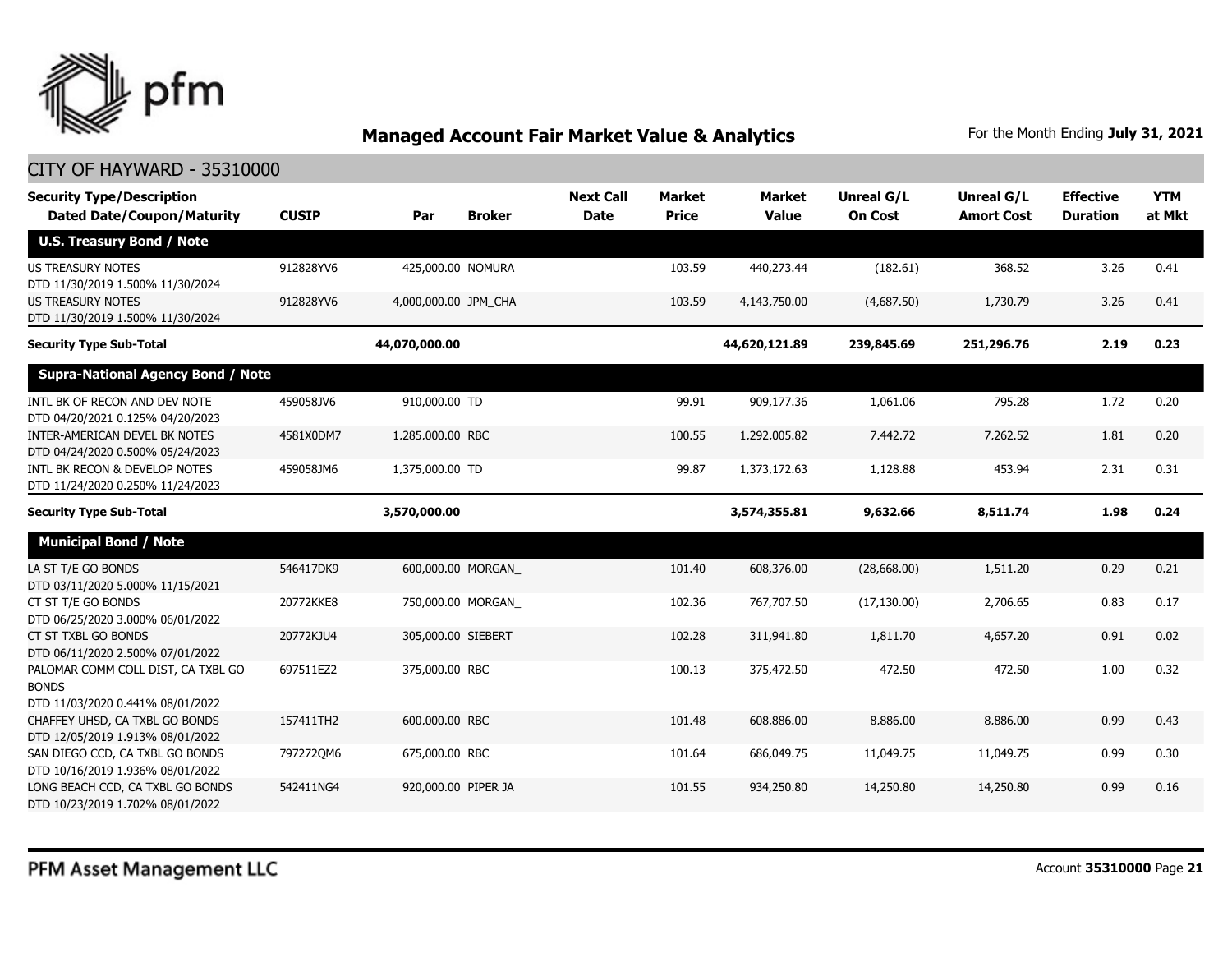

| <b>Security Type/Description</b><br><b>Dated Date/Coupon/Maturity</b>                  | <b>CUSIP</b> | Par                   | <b>Broker</b> | <b>Next Call</b><br><b>Date</b> | <b>Market</b><br><b>Price</b> | <b>Market</b><br><b>Value</b> | <b>Unreal G/L</b><br><b>On Cost</b> | Unreal G/L<br><b>Amort Cost</b> | <b>Effective</b><br><b>Duration</b> | <b>YTM</b><br>at Mkt |
|----------------------------------------------------------------------------------------|--------------|-----------------------|---------------|---------------------------------|-------------------------------|-------------------------------|-------------------------------------|---------------------------------|-------------------------------------|----------------------|
|                                                                                        |              |                       |               |                                 |                               |                               |                                     |                                 |                                     |                      |
| <b>Municipal Bond / Note</b>                                                           |              |                       |               |                                 |                               |                               |                                     |                                 |                                     |                      |
| TAMALPAIS UHSD, CA TXBL GO BONDS<br>DTD 10/09/2019 1.925% 08/01/2022                   | 874857KH7    | 995,000.00 RBC        |               |                                 | 101.88                        | 1,013,686.10                  | 18,686.10                           | 18,686.10                       | 0.99                                | 0.05                 |
| SAN JOSE, CA TXBL GO BONDS<br>DTD 07/25/2019 2.300% 09/01/2022                         | 798135H44    | 1,150,000.00 MORGAN_S |               |                                 | 102.28                        | 1,176,254.50                  | 18,710.50                           | 23,620.09                       | 1.07                                | 0.19                 |
| OR ST DEPT OF TRANS TXBL REV BONDS<br>DTD 11/20/2019 1.855% 11/15/2022                 | 68607DTT2    | 600,000.00 CITIGRP    |               |                                 | 101.95                        | 611,724.00                    | 11,724.00                           | 11,724.00                       | 1.28                                | 0.34                 |
| NY ST URBAN DEV CORP TXBL REV BONDS<br>DTD 12/23/2020 0.480% 03/15/2023                | 650036DR4    | 290,000.00 WELLS F    |               |                                 | 100.30                        | 290,864.20                    | 864.20                              | 864.20                          | 1.62                                | 0.30                 |
| UNIV OF CAL TXBL REV BONDS<br>DTD 07/16/2020 0.628% 05/15/2023                         | 91412HFK4    | 500,000.00 JPM CHA    |               |                                 | 100.37                        | 501,870.00                    | 1,870.00                            | 1,870.00                        | 1.78                                | 0.42                 |
| CHAFFEY CMTY CLG DIST, CA TXBL GO<br><b>BONDS</b><br>DTD 09/24/2019 1.617% 06/01/2023  | 157432KD6    | 770,000.00 RBC        |               |                                 | 101.94                        | 784,945.70                    | (7,368.90)                          | (621.00)                        | 1.81                                | 0.55                 |
| CA ST EARTHQUAKE AUTH TXBL REV<br><b>BONDS</b><br>DTD 11/24/2020 1.477% 07/01/2023     | 13017HAK2    | 300,000.00 TFC        |               |                                 | 102.01                        | 306,018.00                    | 4,419.00                            | 4,840.23                        | 1.90                                | 0.43                 |
| PORT AUTH OF NY/NJ TXBL REV BONDS<br>DTD 07/08/2020 1.086% 07/01/2023                  | 73358W4V3    | 370,000.00 CITIGRP    |               |                                 | 101.19                        | 374,403.00                    | 4,403.00                            | 4,403.00                        | 1.90                                | 0.46                 |
| PORT AUTH OF NY/NJ TXBL REV BONDS<br>DTD 07/08/2020 1.086% 07/01/2023                  | 73358W4V3    | 375,000.00 CITIGRP    |               |                                 | 101.19                        | 379,462.50                    | 2,265.00                            | 3,049.39                        | 1.90                                | 0.46                 |
| WI DEPT OF TRANS TXBL REV BONDS<br>DTD 07/30/2020 0.420% 07/01/2023                    | 977123X52    | 625,000.00 WELLS F    |               |                                 | 100.24                        | 626,500.00                    | 1,500.00                            | 1,500.00                        | 1.91                                | 0.29                 |
| AZ TRAN BOARD TXBL REV BONDS<br>DTD 02/12/2020 1.795% 07/01/2023                       | 040654XT7    | 1,235,000.00 JPM_CHAS |               |                                 | 103.00                        | 1,272,025.30                  | 37,025.30                           | 37,025.30                       | 1.89                                | 0.23                 |
| LOS ANGELES CCD, CA TXBL GO BONDS<br>DTD 11/10/2020 0.444% 08/01/2023                  | 54438CYH9    | 310,000.00 MERRILL    |               |                                 | 100.43                        | 311,326.80                    | 1,326.80                            | 1,326.80                        | 1.99                                | 0.23                 |
| PALOMAR COMM COLL DIST, CA TXBL GO<br><b>BONDS</b><br>DTD 11/03/2020 0.580% 08/01/2023 | 697511FA6    | 350,000.00 RBC        |               |                                 | 100.23                        | 350,812.00                    | 812.00                              | 812.00                          | 1.99                                | 0.46                 |
| MD ST TXBL GO BONDS<br>DTD 08/05/2020 0.410% 08/01/2023                                | 574193TP3    | 650,000.00 JPM_CHA    |               |                                 | 100.38                        | 652,483.00                    | 2,483.00                            | 2,483.00                        | 1.99                                | 0.22                 |
| CA ST UNIV TXBL REV BONDS<br>DTD 09/17/2020 0.475% 11/01/2023                          | 13077DMJ8    | 325,000.00 GOLDMAN    |               |                                 | 99.76                         | 324,203.75                    | (796.25)                            | (796.25)                        | 2.24                                | 0.58                 |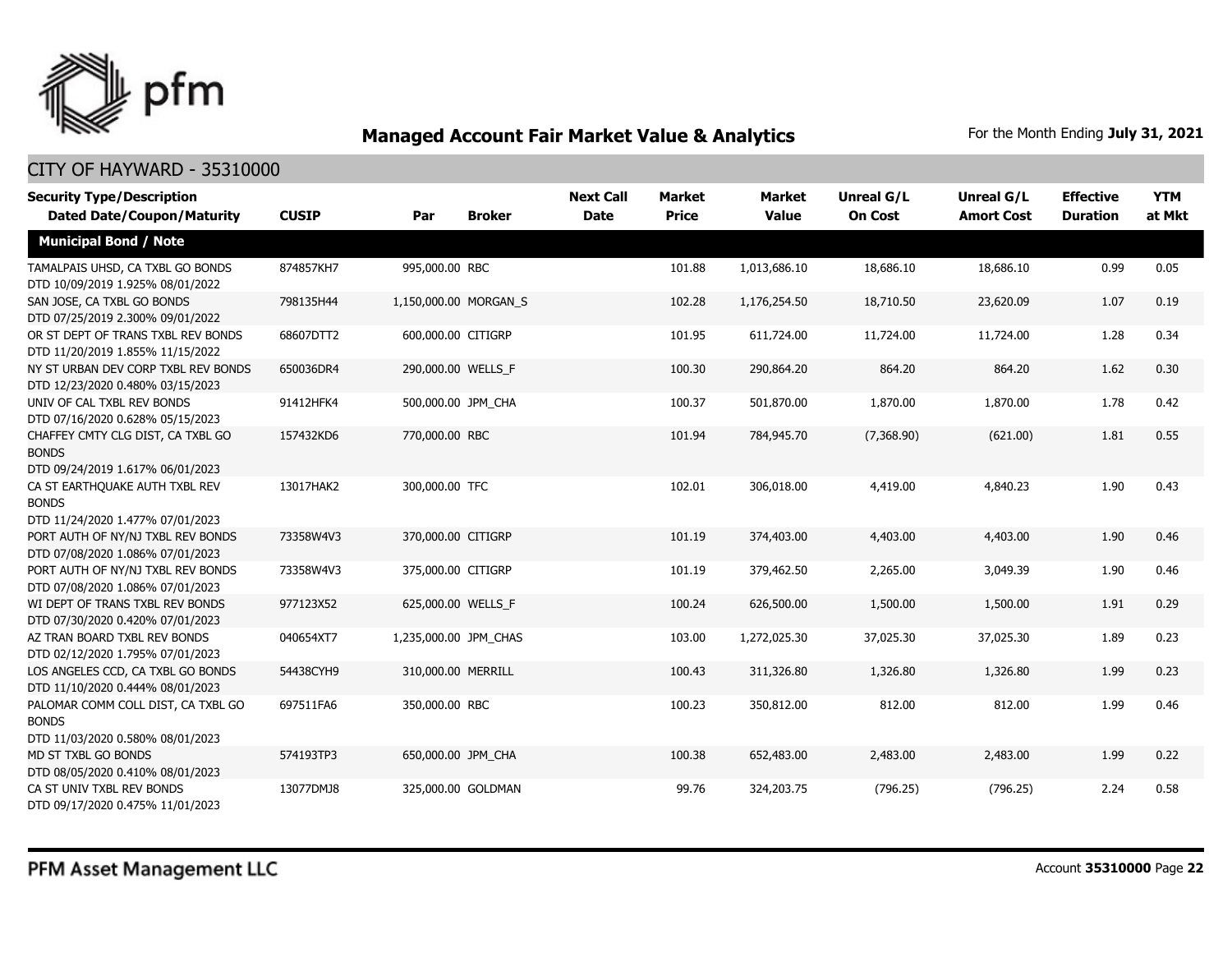

| <b>Security Type/Description</b><br><b>Dated Date/Coupon/Maturity</b>   | <b>CUSIP</b> | Par                   | <b>Broker</b>       | <b>Next Call</b><br><b>Date</b> | <b>Market</b><br><b>Price</b> | <b>Market</b><br><b>Value</b> | <b>Unreal G/L</b><br><b>On Cost</b> | Unreal G/L<br><b>Amort Cost</b> | <b>Effective</b><br><b>Duration</b> | <b>YTM</b><br>at Mkt |
|-------------------------------------------------------------------------|--------------|-----------------------|---------------------|---------------------------------|-------------------------------|-------------------------------|-------------------------------------|---------------------------------|-------------------------------------|----------------------|
| <b>Municipal Bond / Note</b>                                            |              |                       |                     |                                 |                               |                               |                                     |                                 |                                     |                      |
| MS ST TXBL GO BONDS<br>DTD 08/06/2020 0.422% 11/01/2023                 | 605581MY0    | 475,000.00 WELLS F    |                     |                                 | 100.35                        | 476,667.25                    | 1,667.25                            | 1,667.25                        | 2.24                                | 0.27                 |
| NY ST URBAN DEV CORP TXBL REV BONDS<br>DTD 12/23/2020 0.620% 03/15/2024 | 650036DS2    | 880,000.00 WELLS_F    |                     |                                 | 100.08                        | 880,686.40                    | 686.40                              | 686.40                          | 2.60                                | 0.59                 |
| MD ST T/E GO BONDS<br>DTD 08/30/2017 5.000% 08/01/2024                  | 574193PK8    | 500,000.00 MERRILL    |                     |                                 | 114.57                        | 572,865.00                    | (11,060.00)                         | 13,483.59                       | 2.78                                | 0.14                 |
| FL ST BOARD OF ADMIN TXBL REV BONDS<br>DTD 09/16/2020 1.258% 07/01/2025 | 341271AD6    | 295,000.00 MERRILL    |                     |                                 | 101.74                        | 300,135.95                    | 5,135.95                            | 5,135.95                        | 3.83                                | 0.81                 |
| <b>Security Type Sub-Total</b>                                          |              | 15,220,000.00         |                     |                                 |                               | 15,499,617.80                 | 85,026.10                           | 175,294.15                      | 1.59                                | 0.30                 |
| <b>Federal Agency Collateralized Mortgage Obligation</b>                |              |                       |                     |                                 |                               |                               |                                     |                                 |                                     |                      |
| FNA 2018-M5 A2<br>DTD 04/01/2018 3.560% 09/01/2021                      | 3136B1XP4    |                       | 6,970.14 JPM_CHAS   |                                 | 100.00                        | 6,970.14                      | (138.64)                            | (3.52)                          | 0.13                                | 3.56                 |
| <b>FHMS K720 A1</b><br>DTD 11/01/2015 2.316% 11/01/2021                 | 3137BLUO9    |                       | 62,464.63 BARCLAYS  |                                 | 100.16                        | 62,564.06                     | (71.37)                             | 79.71                           | 0.25                                | 1.68                 |
| FHLMC MULTIFAMILY STRUCTURED P<br>DTD 05/01/2015 2.791% 01/01/2022      | 3137BHXY8    | 1,120,500.19 AMHERST  |                     |                                 | 100.66                        | 1,127,882.98                  | (12, 926.28)                        | 3,786.39                        | 0.38                                | 1.22                 |
| FHMS K019 A2<br>DTD 08/01/2012 2.272% 03/01/2022                        | 3137ASNJ9    |                       | 549,434.94 MORGAN_S |                                 | 100.82                        | 553,961.71                    | 8,583.14                            | 5,335.75                        | 0.52                                | 0.86                 |
| FHMS K023 A1<br>DTD 12/01/2012 1.583% 04/01/2022                        | 3137AWQG3    | 23,833.97 BAIRD       |                     |                                 | 100.48                        | 23,947.78                     | 631.46                              | 198.57                          | 0.41                                | 0.87                 |
| FHMS K023 A1<br>DTD 12/01/2012 1.583% 04/01/2022                        | 3137AWQG3    | 104,636.92 BARCLAYS   |                     |                                 | 100.48                        | 105,136.60                    | 3,144.21                            | 974.29                          | 0.41                                | 0.87                 |
| <b>FHMS K023 A1</b><br>DTD 12/01/2012 1.583% 04/01/2022                 | 3137AWQG3    | 215,087.00 BAIRD      |                     |                                 | 100.48                        | 216,114.12                    | 5,732.15                            | 1,797.55                        | 0.41                                | 0.87                 |
| FHLMC MULTIFAMILY STRUCTURED P<br>DTD 11/01/2015 2.716% 06/01/2022      | 3137BLUR7    |                       | 600,000.00 JPM CHAS |                                 | 101.34                        | 608,037.92                    | 8,784.40                            | 8,231.71                        | 0.67                                | 1.11                 |
| FHLMC MULTIFAMILY STRUCTURED P<br>DTD 12/01/2012 2.355% 07/01/2022      | 3137AVXN2    | 564,890.18 WELLS FA   |                     |                                 | 101.62                        | 574,062.90                    | 7,098.50                            | 8,548.59                        | 0.89                                | 0.58                 |
| FHLMC MULTIFAMILY STRUCTURED P<br>DTD 12/01/2012 2.355% 07/01/2022      | 3137AVXN2    | 1,216,382.99 WELLS_FA |                     |                                 | 101.62                        | 1,236,134.67                  | 24,503.18                           | 21,089.79                       | 0.89                                | 0.58                 |
| FHLMC MULTIFAMILY STRUCTURED P<br>DTD 12/01/2012 2.307% 08/01/2022      | 3137AWOH1    | 1,250,000.00 CANT FIT |                     |                                 | 101.75                        | 1,271,866.38                  | 3,409.35                            | 15,492.85                       | 0.99                                | 0.56                 |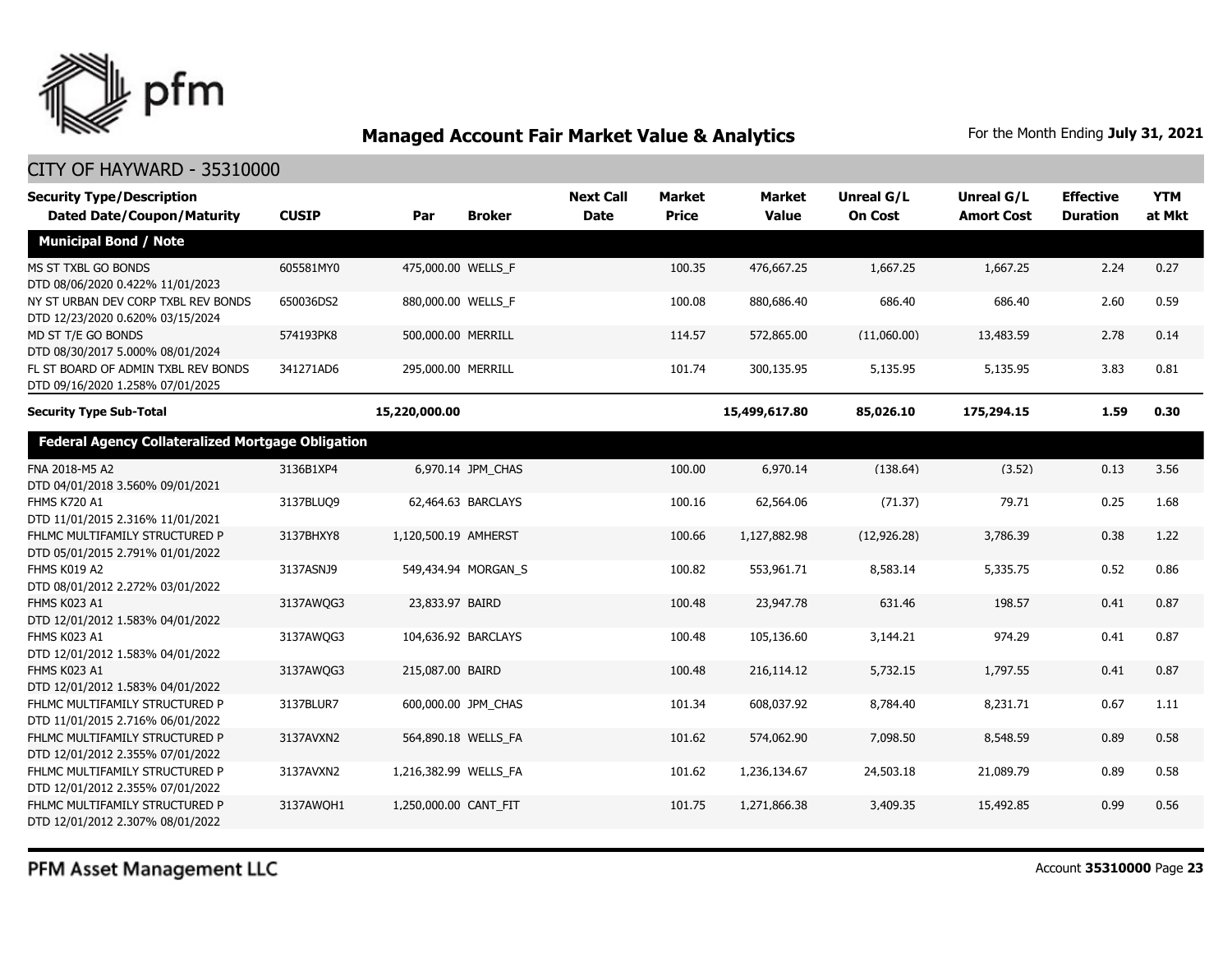

| <b>Security Type/Description</b>                                   |              |                       |                     | <b>Next Call</b> | <b>Market</b> | <b>Market</b> | <b>Unreal G/L</b> | Unreal G/L        | <b>Effective</b> | <b>YTM</b> |
|--------------------------------------------------------------------|--------------|-----------------------|---------------------|------------------|---------------|---------------|-------------------|-------------------|------------------|------------|
| <b>Dated Date/Coupon/Maturity</b>                                  | <b>CUSIP</b> | Par                   | <b>Broker</b>       | <b>Date</b>      | <b>Price</b>  | <b>Value</b>  | <b>On Cost</b>    | <b>Amort Cost</b> | <b>Duration</b>  | at Mkt     |
| <b>Federal Agency Collateralized Mortgage Obligation</b>           |              |                       |                     |                  |               |               |                   |                   |                  |            |
| FHLMC MULTIFAMILY STRUCTURED P<br>DTD 05/01/2013 2.510% 11/01/2022 | 3137B1BS0    | 500,000.00 PTRU       |                     |                  | 102.36        | 511,814.21    | 2,165.77          | 7,333.18          | 1.20             | 0.62       |
| <b>FANNIEMAE-ACES</b><br>DTD 02/01/2013 2.509% 11/01/2022          | 3136ACGJ4    |                       | 882,196.21 JPM_CHAS |                  | 101.38        | 894,375.12    | 1,289.28          | 8,109.77          | 1.19             | 1.40       |
| FHLMC MULTIFAMILY STRUCTURED P<br>DTD 05/01/2013 2.510% 11/01/2022 | 3137B1BS0    | 1,065,000.00 CITIGRP  |                     |                  | 102.36        | 1,090,164.27  | 15,845.52         | 21,710.36         | 1.20             | 0.62       |
| FNA 2013-M7 A2<br>DTD 05/01/2013 2.280% 12/01/2022                 | 3136AEGO4    | 270,324.67 BAIRD      |                     |                  | 101.42        | 274,175.06    | 2,165.99          | 3,150.47          | 1.31             | 1.20       |
| FNA 2013-M7 A2<br>DTD 05/01/2013 2.280% 12/01/2022                 | 3136AEGO4    | 358,122.42 BAIRD      |                     |                  | 101.42        | 363,223.38    | 409.20            | 3,162.97          | 1.31             | 1.20       |
| FHMS KP05 A<br>DTD 12/01/2018 3.203% 07/01/2023                    | 3137FKK39    | 47,452.76 CSFB        |                     |                  | 101.91        | 48,359.18     | 906.57            | 906.48            | 0.94             | 2.19       |
| FHMS KJ27 A1<br>DTD 11/01/2019 2.092% 07/01/2024                   | 3137FQ3V3    |                       | 358,913.89 JPM_CHAS |                  | 102.11        | 366,501.62    | 7,596.34          | 7,593.19          | 1.76             | 1.35       |
| FHMS KJ30 A1<br>DTD 07/01/2020 0.526% 01/01/2025                   | 3137FUZN7    | 382,610.55 JPM CHA    |                     |                  | 99.06         | 379,026.38    | (3,576.91)        | (3,578.56)        | 2.58             | 0.80       |
| <b>Security Type Sub-Total</b>                                     |              | 9,578,821.45          |                     |                  |               | 9,714,318.48  | 75,551.86         | 113,919.54        | 0.99             | 0.89       |
| <b>Federal Agency Bond / Note</b>                                  |              |                       |                     |                  |               |               |                   |                   |                  |            |
| <b>FREDDIE MAC NOTES</b><br>DTD 07/23/2020 0.125% 07/25/2022       | 3137EAET2    | 1,575,000.00 WELLS_F  |                     |                  | 100.03        | 1,575,461.48  | 4,020.98          | 2,202.33          | 0.99             | 0.10       |
| <b>FANNIE MAE NOTES</b><br>DTD 09/06/2019 1.375% 09/06/2022        | 3135G0W33    | 1,250,000.00 BARCLAYS |                     |                  | 101.40        | 1,267,458.75  | 21,808.75         | 19,050.31         | 1.09             | 0.10       |
| FEDERAL HOME LOAN BANKS NOTES<br>DTD 02/21/2020 1.375% 02/17/2023  | 3130AJ7E3    | 2,140,000.00 WELLS_FA |                     |                  | 101.90        | 2,180,758.44  | 44,696.04         | 42,795.75         | 1.53             | 0.14       |
| <b>FREDDIE MAC NOTES</b><br>DTD 04/20/2020 0.375% 04/20/2023       | 3137EAEO8    | 3,825,000.00 CITIGRP  |                     |                  | 100.37        | 3,839,236.65  | 23,799.15         | 19,712.16         | 1.72             | 0.16       |
| <b>FREDDIE MAC NOTES</b><br>DTD 05/07/2020 0.375% 05/05/2023       | 3137EAER6    | 1,750,000.00 JEFFERI  |                     |                  | 100.36        | 1,756,363.00  | 2,758.00          | 4,191.88          | 1.76             | 0.17       |
| FREDDIE MAC NOTES<br>DTD 05/07/2020 0.375% 05/05/2023              | 3137EAER6    | 2,410,000.00 WELLS_F  |                     |                  | 100.36        | 2,418,762.76  | 9,774.96          | 9,357.30          | 1.76             | 0.17       |
| <b>FANNIE MAE NOTES</b><br>DTD 05/22/2020 0.250% 05/22/2023        | 3135G04Q3    | 1,550,000.00 WELLS F  |                     |                  | 100.15        | 1,552,295.55  | 5,008.05          | 3,946.09          | 1.81             | 0.17       |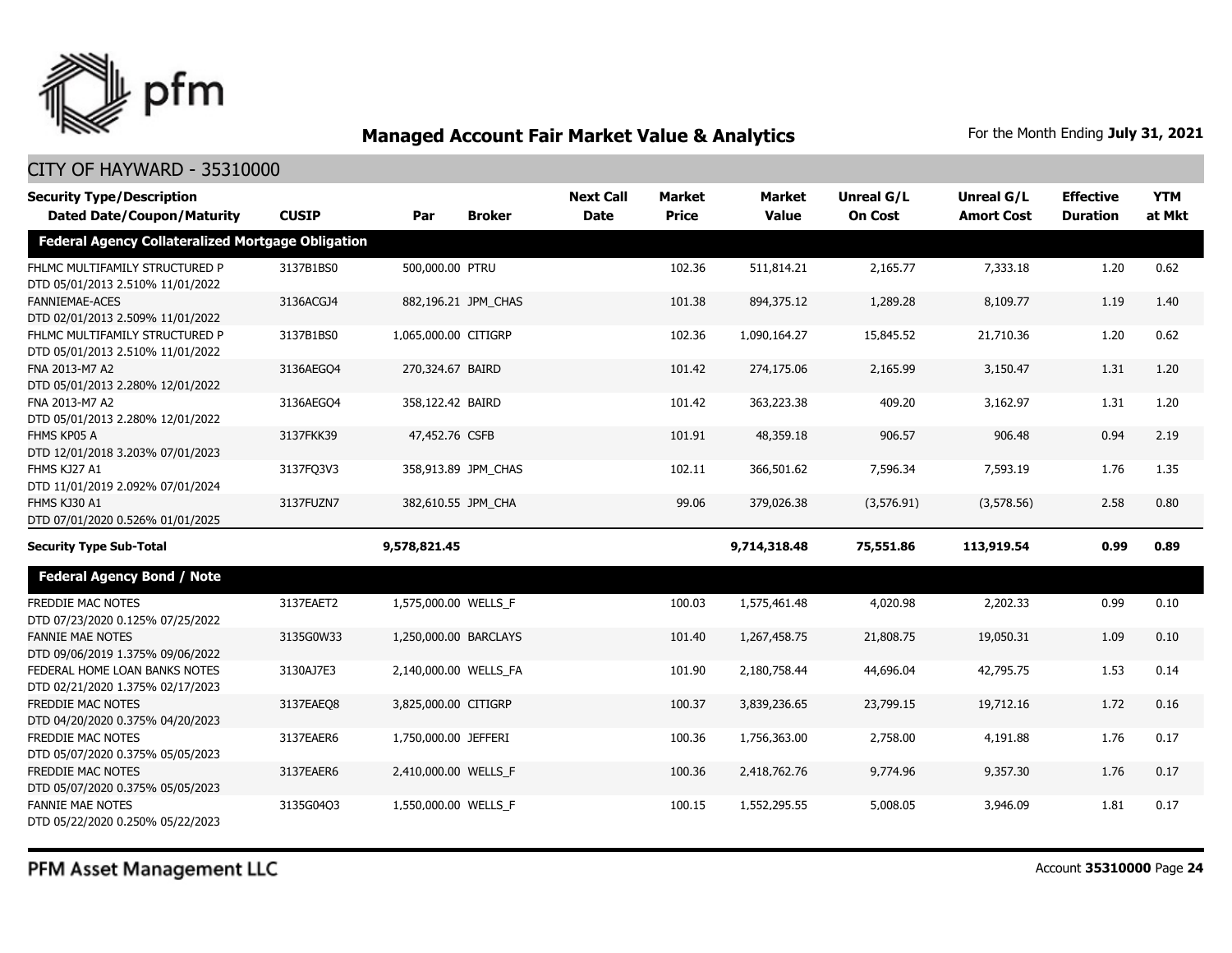

### CITY OF HAYWARD - 35310000

| <b>Security Type/Description</b>                                                       |              |                      |               | <b>Next Call</b> | <b>Market</b> | <b>Market</b> | <b>Unreal G/L</b> | Unreal G/L        | <b>Effective</b> | <b>YTM</b> |
|----------------------------------------------------------------------------------------|--------------|----------------------|---------------|------------------|---------------|---------------|-------------------|-------------------|------------------|------------|
| <b>Dated Date/Coupon/Maturity</b>                                                      | <b>CUSIP</b> | Par                  | <b>Broker</b> | <b>Date</b>      | <b>Price</b>  | <b>Value</b>  | <b>On Cost</b>    | <b>Amort Cost</b> | <b>Duration</b>  | at Mkt     |
| <b>Federal Agency Bond / Note</b>                                                      |              |                      |               |                  |               |               |                   |                   |                  |            |
| <b>FANNIE MAE NOTES</b><br>DTD 05/22/2020 0.250% 05/22/2023                            | 3135G04Q3    | 2,550,000.00 CITIGRP |               |                  | 100.15        | 2,553,776.55  | 11,452.05         | 8,395.87          | 1.81             | 0.17       |
| FREDDIE MAC NOTES<br>DTD 06/26/2020 0.250% 06/26/2023                                  | 3137EAES4    | 2,340,000.00 TD      |               |                  | 100.14        | 2,343,201.12  | 10,033.92         | 7,531.68          | 1.90             | 0.18       |
| <b>FANNIE MAE NOTES</b><br>DTD 07/10/2020 0.250% 07/10/2023                            | 3135G05G4    | 1,000,000.00 WELLS_F |               |                  | 100.13        | 1,001,295.00  | 1,655.00          | 1,548.61          | 1.94             | 0.18       |
| <b>FANNIE MAE NOTES</b><br>DTD 07/10/2020 0.250% 07/10/2023                            | 3135G05G4    | 2,455,000.00 CITIGRP |               |                  | 100.13        | 2,458,179.23  | 8,457.48          | 6,592.02          | 1.94             | 0.18       |
| <b>FANNIE MAE NOTES (CALLABLE)</b><br>DTD 08/10/2020 0.300% 08/10/2023                 | 3135G05R0    | 1,950,000.00 CITIGRP |               | 08/10/22         | 100.07        | 1,951,427.40  | 5,093.40          | 3,906.06          | 1.03             | 0.26       |
| <b>FREDDIE MAC NOTES</b><br>DTD 08/21/2020 0.250% 08/24/2023                           | 3137EAEV7    | 2,325,000.00 CITIGRP |               |                  | 100.10        | 2,327,243.63  | 4,615.13          | 3,869.99          | 2.06             | 0.20       |
| FREDDIE MAC NOTES<br>DTD 09/04/2020 0.250% 09/08/2023                                  | 3137EAEW5    | 710,000.00 NOMURA    |               |                  | 100.08        | 710,549.54    | 419.88            | 458.93            | 2.10             | 0.21       |
| FREDDIE MAC NOTES<br>DTD 09/04/2020 0.250% 09/08/2023                                  | 3137EAEW5    | 900,000.00 NOMURA    |               |                  | 100.08        | 900,696.60    | 984.60            | 904.28            | 2.10             | 0.21       |
| FREDDIE MAC NOTES<br>DTD 09/04/2020 0.250% 09/08/2023                                  | 3137EAEW5    | 1,590,000.00 WELLS_F |               |                  | 100.08        | 1,591,230.66  | 1,755.36          | 1,597.33          | 2.10             | 0.21       |
| <b>FREDDIE MAC NOTES</b><br>DTD 12/04/2020 0.250% 12/04/2023                           | 3137EAFA2    | 2,130,000.00 CITIGRP |               |                  | 99.99         | 2,129,848.77  | 1,957.47          | 1,495.29          | 2.34             | 0.25       |
| <b>Security Type Sub-Total</b>                                                         |              | 32,450,000.00        |               |                  |               | 32,557,785.13 | 158,290.22        | 137,555.88        | 1.76             | 0.18       |
| <b>Corporate Note</b>                                                                  |              |                      |               |                  |               |               |                   |                   |                  |            |
| ADOBE INC CORP NOTE<br>DTD 02/03/2020 1.700% 02/01/2023                                | 00724PAA7    | 300,000.00 KEYBANC   |               |                  | 102.14        | 306,427.50    | 6,496.50          | 6,462.13          | 1.48             | 0.27       |
| TOYOTA MOTOR CREDIT CORP<br><b>CORPORATE NOTES</b><br>DTD 04/01/2020 2.900% 03/30/2023 | 89236TGW9    | 575,000.00 BNP_PAR   |               |                  | 104.27        | 599,528.35    | (2,059.65)        | 9,399.40          | 1.63             | 0.33       |
| EXXON MOBIL CORPORATION CORPORATE<br><b>NOTES</b><br>DTD 04/15/2020 1.571% 04/15/2023  | 30231GBL5    | 150,000.00 CITIGRP   |               |                  | 102.00        | 153,004.05    | 1,132.05          | 1,911.76          | 1.69             | 0.39       |
| CHEVRON CORP CORPORATE NOTES<br>DTD 05/11/2020 1.141% 05/11/2023                       | 166764BV1    | 150,000.00 JPM CHA   |               |                  | 101.49        | 152,233.80    | 2,233.80          | 2,233.80          | 1.76             | 0.30       |

PFM Asset Management LLC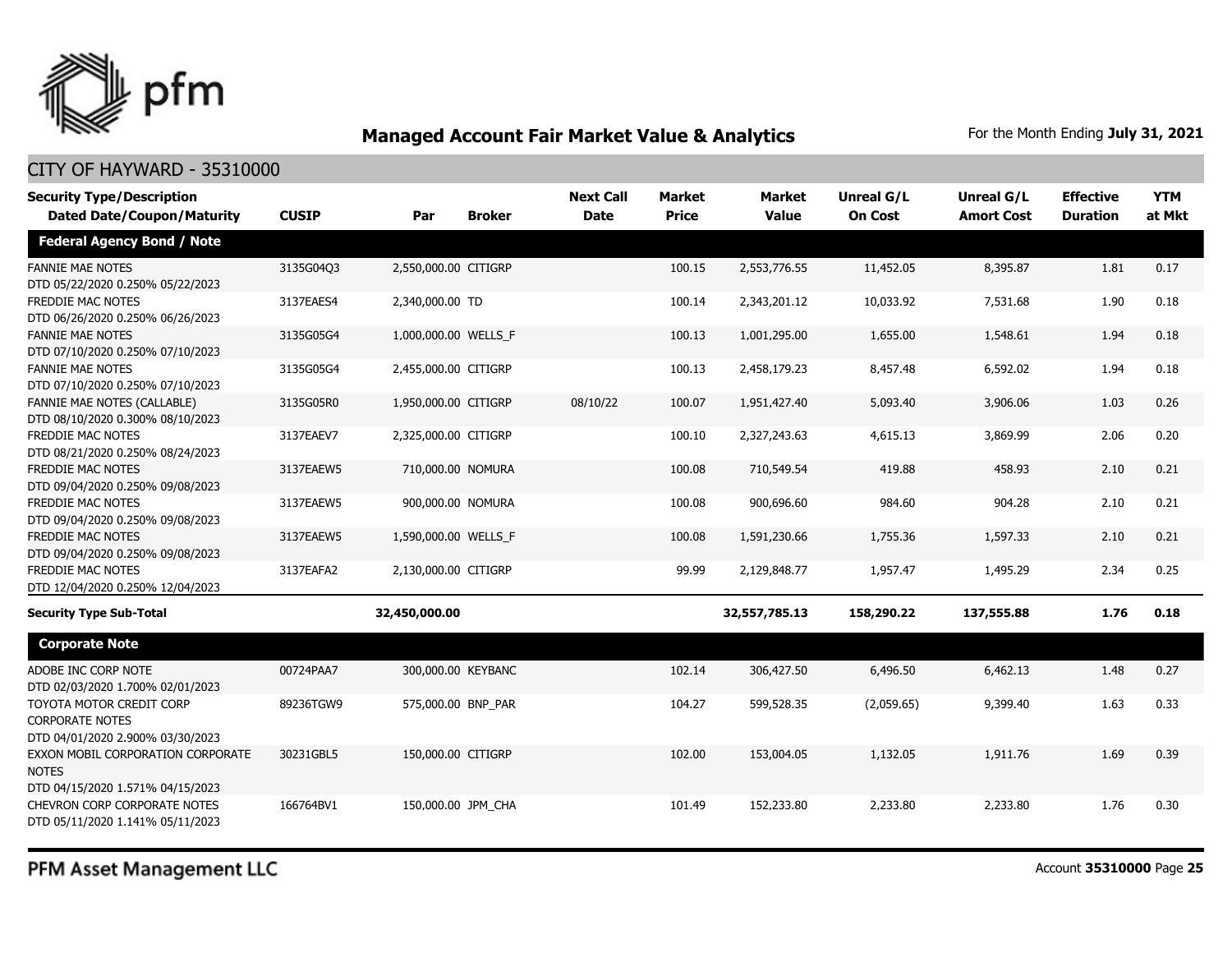

| <b>Security Type/Description</b>                                                       |              |                    |               | <b>Next Call</b> | <b>Market</b> | <b>Market</b> | <b>Unreal G/L</b> | Unreal G/L        | <b>Effective</b> | <b>YTM</b> |
|----------------------------------------------------------------------------------------|--------------|--------------------|---------------|------------------|---------------|---------------|-------------------|-------------------|------------------|------------|
| <b>Dated Date/Coupon/Maturity</b>                                                      | <b>CUSIP</b> | Par                | <b>Broker</b> | <b>Date</b>      | <b>Price</b>  | <b>Value</b>  | <b>On Cost</b>    | <b>Amort Cost</b> | <b>Duration</b>  | at Mkt     |
| <b>Corporate Note</b>                                                                  |              |                    |               |                  |               |               |                   |                   |                  |            |
| PACCAR FINANCIAL CORP CORPORATE<br><b>NOTES</b><br>DTD 06/08/2020 0.800% 06/08/2023    | 69371RO82    | 175,000.00 TD      |               |                  | 100.85        | 176,495.03    | 1,738.28          | 1,645.20          | 1.84             | 0.34       |
| JOHN DEERE CAPITAL CORP CORPORATE<br><b>NOTES</b><br>DTD 06/04/2020 0.700% 07/05/2023  | 24422EVH9    | 200,000.00 HSBC    |               |                  | 100.72        | 201,449.80    | 1,613.80          | 1,552.19          | 1.92             | 0.32       |
| CATERPILLAR FINL SERVICE CORPORATE<br><b>NOTES</b><br>DTD 07/08/2020 0.650% 07/07/2023 | 14913R2D8    | 325,000.00 BARCLAY |               |                  | 100.65        | 327,103.08    | 2,285.08          | 2,220.37          | 1.93             | 0.31       |
| PACCAR FINANCIAL CORP CORPORATE<br><b>NOTES</b><br>DTD 08/11/2020 0.350% 08/11/2023    | 69371RO90    | 325,000.00 BNP_PAR |               |                  | 100.17        | 325,561.28    | 987.03            | 849.00            | 2.02             | 0.26       |
| TOYOTA MOTOR CREDIT CORP<br><b>CORPORATE NOTES</b><br>DTD 08/14/2020 0.500% 08/14/2023 | 89236THF5    | 530,000.00 JPM_CHA |               |                  | 100.38        | 531,997.57    | 2,405.67          | 2,274.48          | 2.03             | 0.31       |
| BRISTOL-MYERS SQUIBB CO (CALLABLE)<br><b>CORP</b><br>DTD 11/13/2020 0.537% 11/13/2023  | 110122DT2    | 350,000.00 CITIGRP |               | 11/13/21         | 100.03        | 350,119.00    | 119.00            | 119.00            | 0.29             | 0.52       |
| GOLDMAN SACHS GROUP INC CORPORATE<br><b>NOTES</b><br>DTD 11/19/2020 0.627% 11/17/2023  | 38141GXL3    | 250,000.00 GOLDMAN |               |                  | 100.01        | 250,027.50    | 27.50             | 27.50             | 2.28             | 0.62       |
| <b>IBM CORP NOTES</b><br>DTD 02/12/2014 3.625% 02/12/2024                              | 459200HU8    | 275,000.00 WELLS_F |               |                  | 107.64        | 296,003.13    | (6,312.62)        | 360.10            | 2.41             | 0.58       |
| <b>GOLDMAN SACHS CORP NOTES</b><br>DTD 03/03/2014 4.000% 03/03/2024                    | 38141GVM3    | 325,000.00 TD      |               |                  | 108.32        | 352,026.03    | (6,201.97)        | (688.41)          | 2.46             | 0.75       |
| CHARLES SCHWAB CORP NOTES<br>(CALLABLE)<br>DTD 03/18/2021 0.750% 03/18/2024            | 808513BN4    | 405,000.00 CSFB    |               | 02/18/24         | 100.76        | 408,059.37    | 3,261.87          | 3,236.74          | 2.52             | 0.46       |
| MORGAN STANLEY CORP NOTES<br>(CALLABLE)<br>DTD 04/22/2021 0.731% 04/05/2024            | 61772BAA1    | 245,000.00 MORGAN  |               | 04/05/23         | 100.26        | 245,644.35    | 644.35            | 644.35            | 1.67             | 0.63       |
| COMCAST CORP (CALLABLE) CORPORATE<br><b>NOTES</b><br>DTD 10/05/2018 3.700% 04/15/2024  | 20030NCR0    | 150,000.00 CITIGRP |               | 03/15/24         | 108.32        | 162,475.20    | (1,863.30)        | 2,701.74          | 2.51             | 0.60       |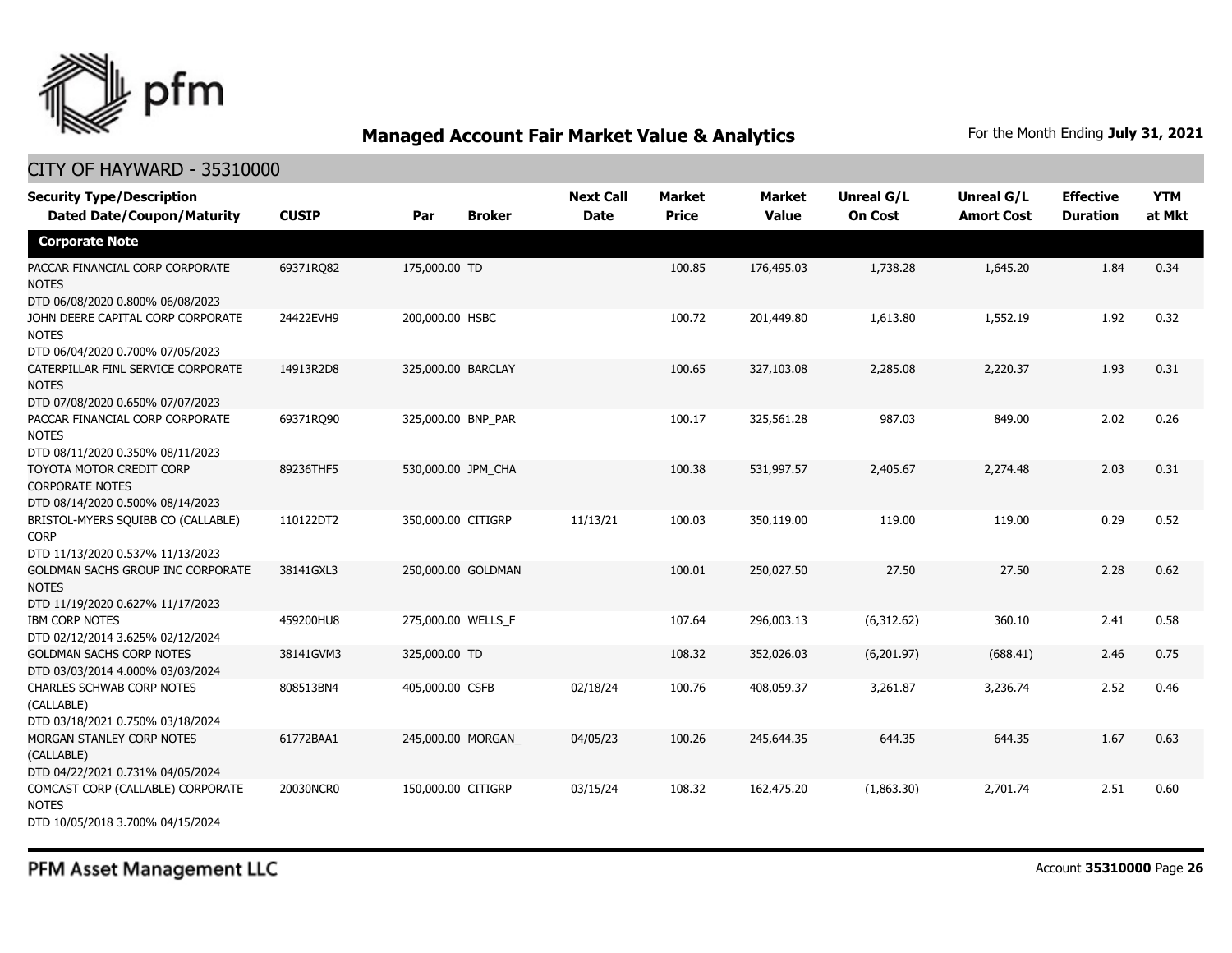

| <b>Security Type/Description</b>                                                       |              |                    |               | <b>Next Call</b> | <b>Market</b> | <b>Market</b> | <b>Unreal G/L</b> | Unreal G/L        | <b>Effective</b> | <b>YTM</b> |
|----------------------------------------------------------------------------------------|--------------|--------------------|---------------|------------------|---------------|---------------|-------------------|-------------------|------------------|------------|
| <b>Dated Date/Coupon/Maturity</b>                                                      | <b>CUSIP</b> | Par                | <b>Broker</b> | <b>Date</b>      | <b>Price</b>  | <b>Value</b>  | <b>On Cost</b>    | <b>Amort Cost</b> | <b>Duration</b>  | at Mkt     |
| <b>Corporate Note</b>                                                                  |              |                    |               |                  |               |               |                   |                   |                  |            |
| MORGAN STANLEY CORP NOTES<br>DTD 04/24/2018 3.737% 04/24/2024                          | 61744YAQ1    | 300,000.00 CSFB    |               |                  | 105.52        | 316,562.10    | (6,288.90)        | (1,016.95)        | 2.60             | 1.66       |
| AMAZON.COM INC CORPORATE NOTES<br>DTD 05/12/2021 0.450% 05/12/2024                     | 023135BW5    | 355,000.00 JPM_CHA |               |                  | 100.08        | 355,274.42    | 792.72            | 754.41            | 2.77             | 0.42       |
| CITIGROUP INC CORPORATE NOTES<br>DTD 05/14/2020 1.678% 05/15/2024                      | 172967MR9    | 300,000.00 CITIGRP |               |                  | 101.99        | 305,975.40    | 5,975.40          | 5,975.40          | 2.73             | 0.95       |
| UNITEDHEALTH GROUP INC (CALLABLE)<br><b>CORP N</b><br>DTD 05/19/2021 0.550% 05/15/2024 | 91324PEB4    | 435,000.00 CITIGRP |               | 05/15/22         | 99.96         | 434,809.91    | 262.31            | 231.65            | 0.79             | 0.57       |
| CATERPILLAR FINL SERVICE CORPORATE<br><b>NOTES</b><br>DTD 05/17/2021 0.450% 05/17/2024 | 14913R2L0    | 325,000.00 JPM_CHA |               |                  | 100.01        | 325,029.25    | 464.75            | 434.55            | 2.78             | 0.45       |
| ASTRAZENECA FINANCE LLC (CALLABLE)<br><b>CORP</b><br>DTD 05/28/2021 0.700% 05/28/2024  | 04636NAC7    | 665,000.00 MORGAN  |               | 05/28/22         | 100.01        | 665,079.14    | 138.99            | 135.44            | 0.83             | 0.70       |
| JOHN DEERE CAPITAL CORP CORPORATE<br><b>NOTES</b><br>DTD 06/10/2021 0.450% 06/07/2024  | 24422EVO9    | 170,000,00 LOOP    |               |                  | 99.77         | 169,601.86    | (185.64)          | (195.75)          | 2.84             | 0.53       |
| <b>BANK OF AMERICA CORP NOTES</b><br>DTD 07/23/2018 3.864% 07/23/2024                  | 06051GHL6    | 150,000.00 MERRILL |               |                  | 106.46        | 159,686.40    | (2,936.10)        | (241.99)          | 2.85             | 1.64       |
| <b>BANK OF AMERICA CORP NOTES</b><br>DTD 07/23/2018 3.864% 07/23/2024                  | 06051GHL6    | 300,000.00 SUSQ    |               |                  | 106.46        | 319,372.80    | (7,777.20)        | (1,440.65)        | 2.85             | 1.64       |
| BRISTOL MYERS SQUIBB CO CORP NOTES<br>(CALL<br>DTD 01/26/2020 2.900% 07/26/2024        | 110122CM8    | 144,000.00 HSBC    |               | 06/26/24         | 106.84        | 153,850.46    | (2,056.90)        | 556.06            | 2.81             | 0.59       |
| JPMORGAN CHASE & CO CORPORATE<br><b>NOTES (CAL</b><br>DTD 09/16/2020 0.653% 09/16/2024 | 46647PBS4    | 125,000.00 CSFB    |               | 09/16/23         | 100.14        | 125,174.37    | 206.87            | 200.02            | 2.11             | 0.61       |
| JPMORGAN CHASE & CO CORPORATE<br><b>NOTES (CAL</b><br>DTD 09/16/2020 0.653% 09/16/2024 | 46647PBS4    | 485,000.00 JPM CHA |               | 09/16/23         | 100.14        | 485,676.58    | 676.58            | 676.58            | 2.11             | 0.61       |
| BANK OF AMERICA CORP (CALLABLE)<br><b>CORPORAT</b><br>DTD 10/21/2020 0.810% 10/24/2024 | 06051GJH3    | 625,000.00 MERRILL |               | 10/24/23         | 100.01        | 625,069.38    | 69.38             | 69.38             | 2.21             | 0.81       |
|                                                                                        |              |                    |               |                  |               |               |                   |                   |                  |            |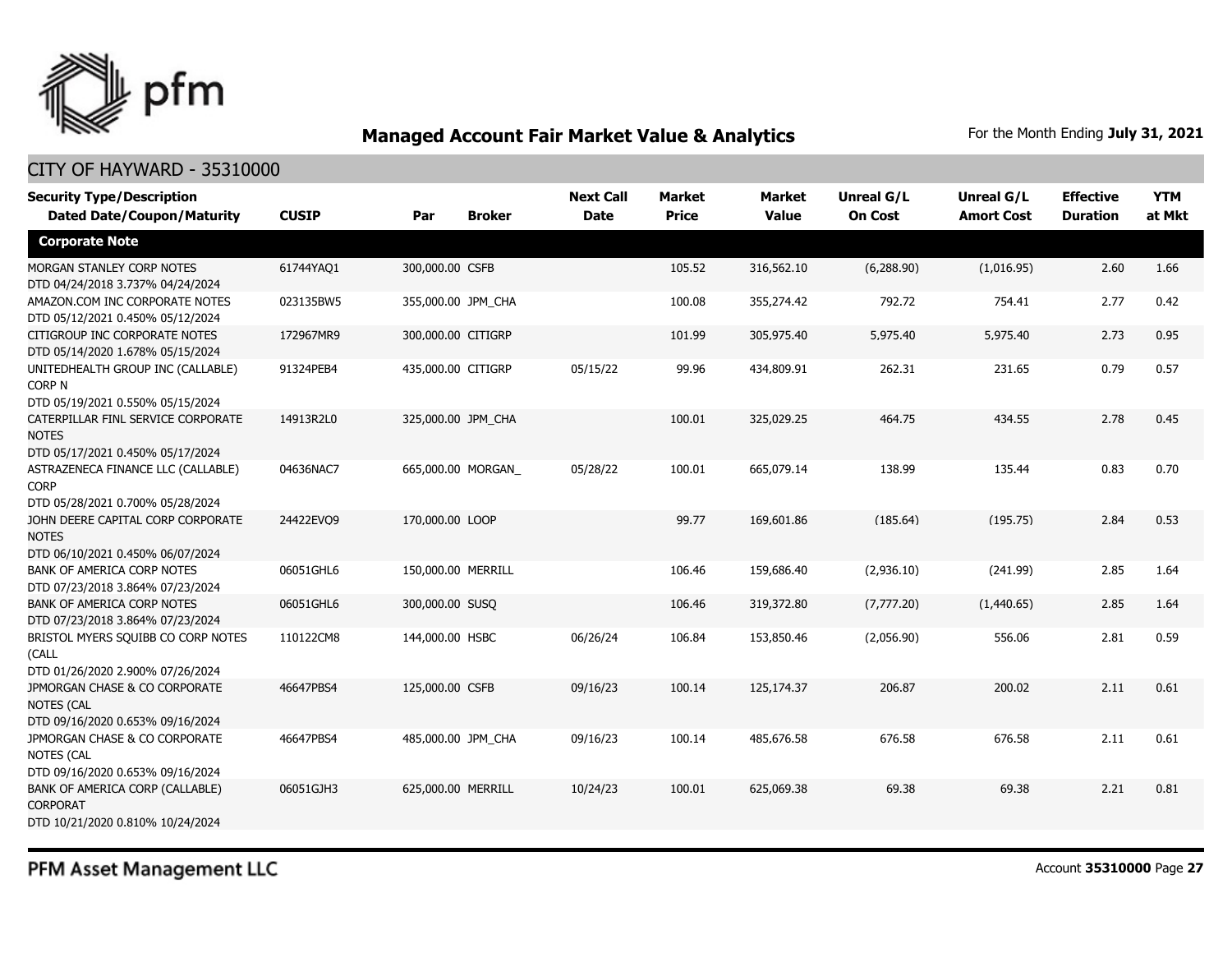

| <b>Security Type/Description</b><br><b>Dated Date/Coupon/Maturity</b>                  | <b>CUSIP</b> | Par                | <b>Broker</b>       | <b>Next Call</b><br><b>Date</b> | <b>Market</b><br><b>Price</b> | <b>Market</b><br><b>Value</b> | Unreal G/L<br><b>On Cost</b> | Unreal G/L<br><b>Amort Cost</b> | <b>Effective</b><br><b>Duration</b> | <b>YTM</b><br>at Mkt |
|----------------------------------------------------------------------------------------|--------------|--------------------|---------------------|---------------------------------|-------------------------------|-------------------------------|------------------------------|---------------------------------|-------------------------------------|----------------------|
| <b>Corporate Note</b>                                                                  |              |                    |                     |                                 |                               |                               |                              |                                 |                                     |                      |
| MERCK & CO INC CORP NOTES<br>DTD 02/10/2015 2.750% 02/10/2025                          | 58933YAR6    | 295,000.00 MERRILL |                     | 11/10/24                        | 106.66                        | 314,638.74                    | 404.74                       | 2,470.14                        | 3.12                                | 0.83                 |
| JPMORGAN CHASE & CO CORP NOTES<br><b>(CALLABLE</b><br>DTD 02/16/2021 0.563% 02/16/2025 | 46647PBY1    | 265,000.00 JPM CHA |                     | 02/16/24                        | 99.43                         | 263,479.43                    | (1,520.57)                   | (1,520.57)                      | 2.52                                | 0.73                 |
| EXXON MOBIL CORP CORPORATE NT<br>(CALLABLE)<br>DTD 03/06/2015 2.709% 03/06/2025        | 30231GAF9    |                    | 300,000.00 MORGAN   | 12/06/24                        | 106.25                        | 318,759.30                    | 183.30                       | 1,893.34                        | 3.20                                | 0.94                 |
| BURLINGTN NORTH SANTA FE CORP<br><b>NOTES (CAL</b><br>DTD 03/09/2015 3.000% 04/01/2025 | 12189LAV3    | 300,000.00 BNP_PAR |                     | 01/01/25                        | 108.18                        | 324,539.10                    | 1,337.10                     | 3,750.51                        | 3.25                                | 0.74                 |
| BANK OF NY MELLON (CALLABLE) CORP<br><b>NOTES</b><br>DTD 04/24/2020 1.600% 04/24/2025  | 06406RAN7    | 325,000.00 BARCLAY |                     | 03/24/25                        | 103.13                        | 335,157.23                    | 839.48                       | 1,760.53                        | 3.55                                | 0.75                 |
| CITIGROUP INC CORPORATE NOTES<br>DTD 05/04/2021 0.981% 05/01/2025                      | 172967MX6    | 325,000.00 MERRILL |                     |                                 | 100.63                        | 327,060.50                    | 1,209.00                     | 1,260.98                        | 3.69                                | 0.81                 |
| JPMORGAN CHASE & CO CORPORATE<br><b>NOTES</b><br>DTD 06/01/2021 0.824% 06/01/2025      | 46647PCH7    | 615,000.00 JPM_CHA |                     |                                 | 99.75                         | 613,435.44                    | (1, 564.56)                  | (1, 564.56)                     | 3.78                                | 0.89                 |
| <b>Security Type Sub-Total</b>                                                         |              | 11,534,000.00      |                     |                                 |                               | 11,776,386.85                 | (3,261.86)                   | 49,137.87                       | 2.29                                | 0.66                 |
| <b>Certificate of Deposit</b>                                                          |              |                    |                     |                                 |                               |                               |                              |                                 |                                     |                      |
| CREDIT SUISSE NEW YORK CERT DEPOS<br>DTD 08/07/2020 0.520% 02/01/2022                  | 22549L6F7    | 975,000.00 CSFB    |                     |                                 | 100.17                        | 976,633.13                    | 1,633.13                     | 1,633.13                        | 0.52                                | 0.19                 |
| SOCIETE GENERALE NY CERT DEPOS<br>DTD 02/19/2020 1.800% 02/14/2022                     | 83369XDL9    | 600,000.00 MERRILL |                     |                                 | 100.79                        | 604,764.00                    | 4,764.00                     | 4,764.00                        | 0.53                                | 0.32                 |
| SUMITOMO MITSUI BANK NY CERT DEPOS<br>DTD 07/14/2020 0.700% 07/08/2022                 | 86565CKU2    | 475,000.00 SMBC    |                     |                                 | 100.43                        | 477.052.95                    | 2,052.95                     | 2,052.95                        | 0.95                                | 0.23                 |
| NORDEA BANK ABP NEW YORK CERT<br><b>DEPOS</b><br>DTD 08/29/2019 1.850% 08/26/2022      | 65558TLL7    | 625,000.00 MERRILL |                     |                                 | 101.71                        | 635,696.25                    | 10,696.25                    | 10,696.25                       | 1.06                                | 0.25                 |
| SKANDINAV ENSKILDA BANK LT CD<br>DTD 09/03/2019 1.860% 08/26/2022                      | 83050PDR7    |                    | 625,000.00 BARCLAYS |                                 | 101.72                        | 635,763.13                    | 10,763.13                    | 10,763.13                       | 1.06                                | 0.25                 |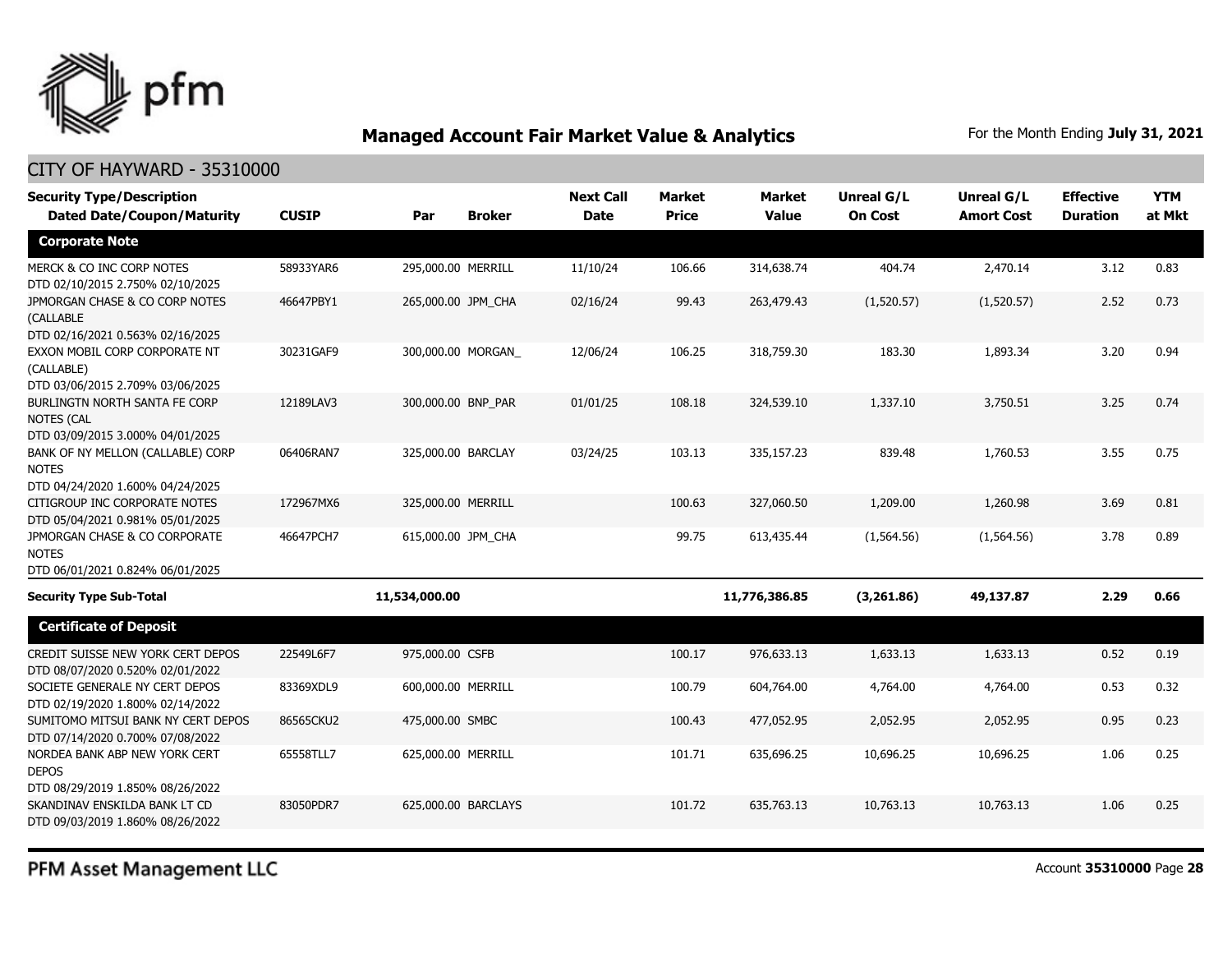

#### CITY OF HAYWARD - 35310000

| <b>Security Type/Description</b><br><b>Dated Date/Coupon/Maturity</b> | <b>CUSIP</b> | Par                | <b>Broker</b>       | <b>Next Call</b><br><b>Date</b> | <b>Market</b><br><b>Price</b> | <b>Market</b><br><b>Value</b> | <b>Unreal G/L</b><br><b>On Cost</b> | Unreal G/L<br><b>Amort Cost</b> | <b>Effective</b><br><b>Duration</b> | <b>YTM</b><br>at Mkt |
|-----------------------------------------------------------------------|--------------|--------------------|---------------------|---------------------------------|-------------------------------|-------------------------------|-------------------------------------|---------------------------------|-------------------------------------|----------------------|
| <b>Certificate of Deposit</b>                                         |              |                    |                     |                                 |                               |                               |                                     |                                 |                                     |                      |
| DNB BANK ASA/NY LT CD<br>DTD 12/06/2019 2.040% 12/02/2022             | 23341VZT1    |                    | 625,000.00 GOLDMAN  |                                 | 102.38                        | 639,845.00                    | 14,845.00                           | 14,845.00                       | 1.33                                | 0.26                 |
| CREDIT SUISSE NEW YORK CERT DEPOS<br>DTD 03/23/2021 0.590% 03/17/2023 | 22552G3C2    | 975,000.00 CSFB    |                     |                                 | 100.17                        | 976,642.88                    | 1,642.88                            | 1,642.88                        | 1.62                                | 0.48                 |
| <b>Security Type Sub-Total</b>                                        |              | 4,900,000.00       |                     |                                 |                               | 4,946,397.34                  | 46,397.34                           | 46,397.34                       | 1.02                                | 0.29                 |
| <b>Bank Note</b>                                                      |              |                    |                     |                                 |                               |                               |                                     |                                 |                                     |                      |
| PNC BANK NA CORP NOTES<br>DTD 06/08/2018 3.500% 06/08/2023            | 69353RFL7    | 300,000.00 TD      |                     | 11/09/21                        | 105.74                        | 317,208.30                    | (4,031.70)                          | 13,726.33                       | 0.26                                | 0.39                 |
| <b>Security Type Sub-Total</b>                                        |              | 300,000.00         |                     |                                 |                               | 317,208.30                    | (4,031.70)                          | 13,726.33                       | 0.26                                | 0.39                 |
| <b>Asset-Backed Security</b>                                          |              |                    |                     |                                 |                               |                               |                                     |                                 |                                     |                      |
| <b>VWALT 2019-A A3</b><br>DTD 10/04/2019 1.990% 11/21/2022            | 92867XAD8    |                    | 269,398.04 JPM_CHAS |                                 | 100.49                        | 270,726.58                    | 1,332.80                            | 1,330.32                        | 0.30                                | 1.61                 |
| HART 2018-B A3<br>DTD 12/12/2018 3.200% 12/15/2022                    | 44933AAC1    |                    | 32,935.80 BARCLAYS  |                                 | 100.55                        | 33,116.65                     | 181.25                              | 180.99                          | 0.19                                | 2.79                 |
| HAROT 2019-1 A3<br>DTD 02/27/2019 2.830% 03/20/2023                   | 43814WAC9    |                    | 81,497.22 MERRILL   |                                 | 101.03                        | 82,335.70                     | 840.66                              | 839.36                          | 0.39                                | 2.19                 |
| FORD CREDIT AUTO OWNER TRUST<br>DTD 10/23/2018 3.240% 04/15/2023      | 34532TAD4    |                    | 55,842.46 BARCLAYS  |                                 | 100.70                        | 56,235.84                     | 402.94                              | 397.02                          | 0.25                                | 2.82                 |
| NAROT 2018-C A3<br>DTD 12/12/2018 3.220% 06/15/2023                   | 65478NAD7    |                    | 83,237.91 MIZUHO    |                                 | 101.02                        | 84,090.02                     | 868.05                              | 858.72                          | 0.36                                | 2.66                 |
| CARMAX AUTO OWNER TRUST<br>DTD 07/25/2018 3.130% 06/15/2023           | 14313FAD1    |                    | 85,737.53 BARCLAYS  |                                 | 100.83                        | 86,450.97                     | 725.12                              | 717.91                          | 0.30                                | 2.67                 |
| HYUNDAI AUTO RECEIVABLES TRUST<br>DTD 04/10/2019 2.660% 06/15/2023    | 44932NAD2    | 120,953.90 SOCGEN  |                     |                                 | 100.90                        | 122,044.83                    | 1,106.85                            | 1,098.05                        | 0.36                                | 2.17                 |
| GMALT 2020-3 A3<br>DTD 09/29/2020 0.450% 08/21/2023                   | 362569AC9    |                    | 320,000.00 WELLS_F  |                                 | 100.23                        | 320,726.40                    | 757.06                              | 748.18                          | 0.94                                | 0.34                 |
| CARMAX AUTO OWNER TRUST<br>DTD 10/24/2018 3.360% 09/15/2023           | 14315EAC4    | 105,010.48 MERRILL |                     |                                 | 101.29                        | 106,369.66                    | 1,360.13                            | 1,359.59                        | 0.42                                | 2.73                 |
| COPAR 2019-1 A3<br>DTD 05/30/2019 2.510% 11/15/2023                   | 14042WAC4    |                    | 101,979.02 JPM CHAS |                                 | 101.05                        | 103,050.87                    | 1,092.52                            | 1,082.45                        | 0.47                                | 2.04                 |

PFM Asset Management LLC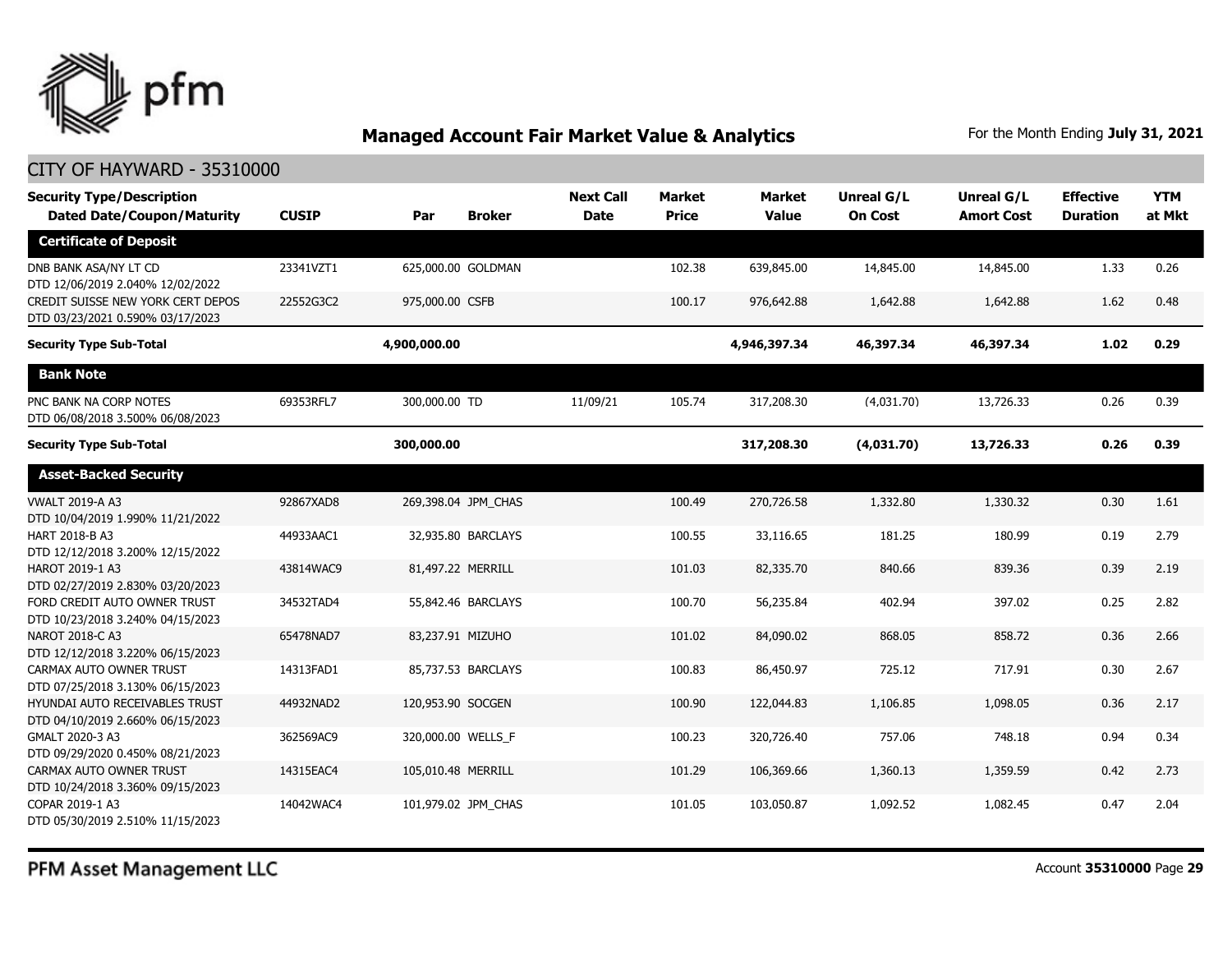

### CITY OF HAYWARD - 35310000

| <b>Security Type/Description</b><br><b>Dated Date/Coupon/Maturity</b> | <b>CUSIP</b> | Par                 | <b>Broker</b> | <b>Next Call</b><br><b>Date</b> | <b>Market</b><br><b>Price</b> | <b>Market</b><br><b>Value</b> | <b>Unreal G/L</b><br><b>On Cost</b> | Unreal G/L<br><b>Amort Cost</b> | <b>Effective</b><br><b>Duration</b> | <b>YTM</b><br>at Mkt |
|-----------------------------------------------------------------------|--------------|---------------------|---------------|---------------------------------|-------------------------------|-------------------------------|-------------------------------------|---------------------------------|-------------------------------------|----------------------|
| <b>Asset-Backed Security</b>                                          |              |                     |               |                                 |                               |                               |                                     |                                 |                                     |                      |
| MBALT 2020-B A3<br>DTD 09/23/2020 0.400% 11/15/2023                   | 58769EAC2    | 170,000.00 MIZUHO   |               |                                 | 100.17                        | 170,292.03                    | 300.65                              | 298.31                          | 1.23                                | 0.32                 |
| FIFTH THIRD AUTO TRUST<br>DTD 05/08/2019 2.640% 12/15/2023            | 31680YAD9    | 117,233.97 CSFB     |               |                                 | 100.98                        | 118,383.13                    | 1,174.93                            | 1,162.43                        | 0.41                                | 2.22                 |
| BMWLT 2021-1 A3<br>DTD 03/10/2021 0.290% 01/25/2024                   | 05591RAC8    | 235,000.00 MIZUHO   |               |                                 | 100.13                        | 235,313.70                    | 321.15                              | 320.13                          | 1.36                                | 0.24                 |
| <b>HDMOT 2019-A A3</b><br>DTD 06/26/2019 2.340% 02/15/2024            | 41284WAC4    | 158,260.67 BARCLAYS |               |                                 | 100.86                        | 159,620.07                    | 1,371.65                            | 1,366.11                        | 0.39                                | 1.99                 |
| GMCAR 2019-2 A3<br>DTD 04/17/2019 2.650% 02/16/2024                   | 36257FAD2    | 164,275.00 BARCLAYS |               |                                 | 101.01                        | 165,926.93                    | 1,665.30                            | 1,658.96                        | 0.42                                | 2.24                 |
| TLOT 2021-A A3<br>DTD 04/21/2021 0.390% 04/22/2024                    | 89238EAC0    | 340,000.00 JPM_CHA  |               |                                 | 100.17                        | 340,575.63                    | 615.31                              | 611.62                          | 1.77                                | 0.33                 |
| GMALT 2021-2 A3<br>DTD 05/26/2021 0.340% 05/20/2024                   | 380144AC9    | 485,000.00 SOCGEN   |               |                                 | 99.91                         | 484,582.85                    | (341.01)                            | (345.69)                        | 1.62                                | 0.37                 |
| VZOT 2020-A A1A<br>DTD 01/29/2020 1.850% 07/22/2024                   | 92348TAA2    | 150,000.00 MERRILL  |               |                                 | 101.62                        | 152,423.33                    | 2,440.89                            | 2,434.99                        | 0.98                                | 1.30                 |
| <b>HDMOT 2020-A A3</b><br>DTD 01/29/2020 1.870% 10/15/2024            | 41284UAD6    | 127,773.80 CITIGRP  |               |                                 | 100.96                        | 128,995.29                    | 1,249.35                            | 1,240.45                        | 0.62                                | 1.56                 |
| CARMX 2020-1 A3<br>DTD 01/22/2020 1.890% 12/16/2024                   | 14315XAC2    | 345,000.00 MERRILL  |               |                                 | 101.62                        | 350,581.79                    | 5,649.48                            | 5,628.42                        | 0.97                                | 1.40                 |
| VZOT 2020-B A<br>DTD 08/12/2020 0.470% 02/20/2025                     | 92290BAA9    | 675,000.00 RBC      |               |                                 | 100.34                        | 677,293.25                    | 2,435.00                            | 2,404.64                        | 1.51                                | 0.37                 |
| GMCAR 2020-3 A3<br>DTD 08/19/2020 0.450% 04/16/2025                   | 362590AC5    | 445,000.00 CITIGRP  |               |                                 | 100.25                        | 446,106.98                    | 1,208.80                            | 1,188.03                        | 1.25                                | 0.38                 |
| KCOT 2021-1A A3<br>DTD 04/14/2021 0.620% 08/15/2025                   | 50117TAC5    | 290,000.00 JPM_CHA  |               |                                 | 100.22                        | 290,633.80                    | 693.13                              | 689.05                          | 2.55                                | 0.57                 |
| HART 2021-A A3<br>DTD 04/28/2021 0.380% 09/15/2025                    | 44933LAC7    | 135,000.00 BARCLAY  |               |                                 | 100.02                        | 135,024.77                    | 38.97                               | 38.13                           | 2.03                                | 0.38                 |
| KCOT 2021-2A A3<br>DTD 07/28/2021 0.560% 11/17/2025                   | 50117XAE2    | 480,000.00 MITSU    |               |                                 | 100.01                        | 480,036.66                    | 54.76                               | 54.71                           | 2.80                                | 0.56                 |
| CARMX 2021-2 A3<br>DTD 04/21/2021 0.520% 02/17/2026                   | 14314QAC8    | 310,000.00 MERRILL  |               |                                 | 100.24                        | 310,750.08                    | 816.88                              | 813.02                          | 2.28                                | 0.47                 |
| CARMX 2021-3 A3<br>DTD 07/28/2021 0.550% 06/15/2026                   | 14317DAC4    | 595,000.00 RBC      |               |                                 | 100.04                        | 595,244.60                    | 342.48                              | 342.26                          | 2.58                                | 0.54                 |

PFM Asset Management LLC

Account **35310000** Page **30**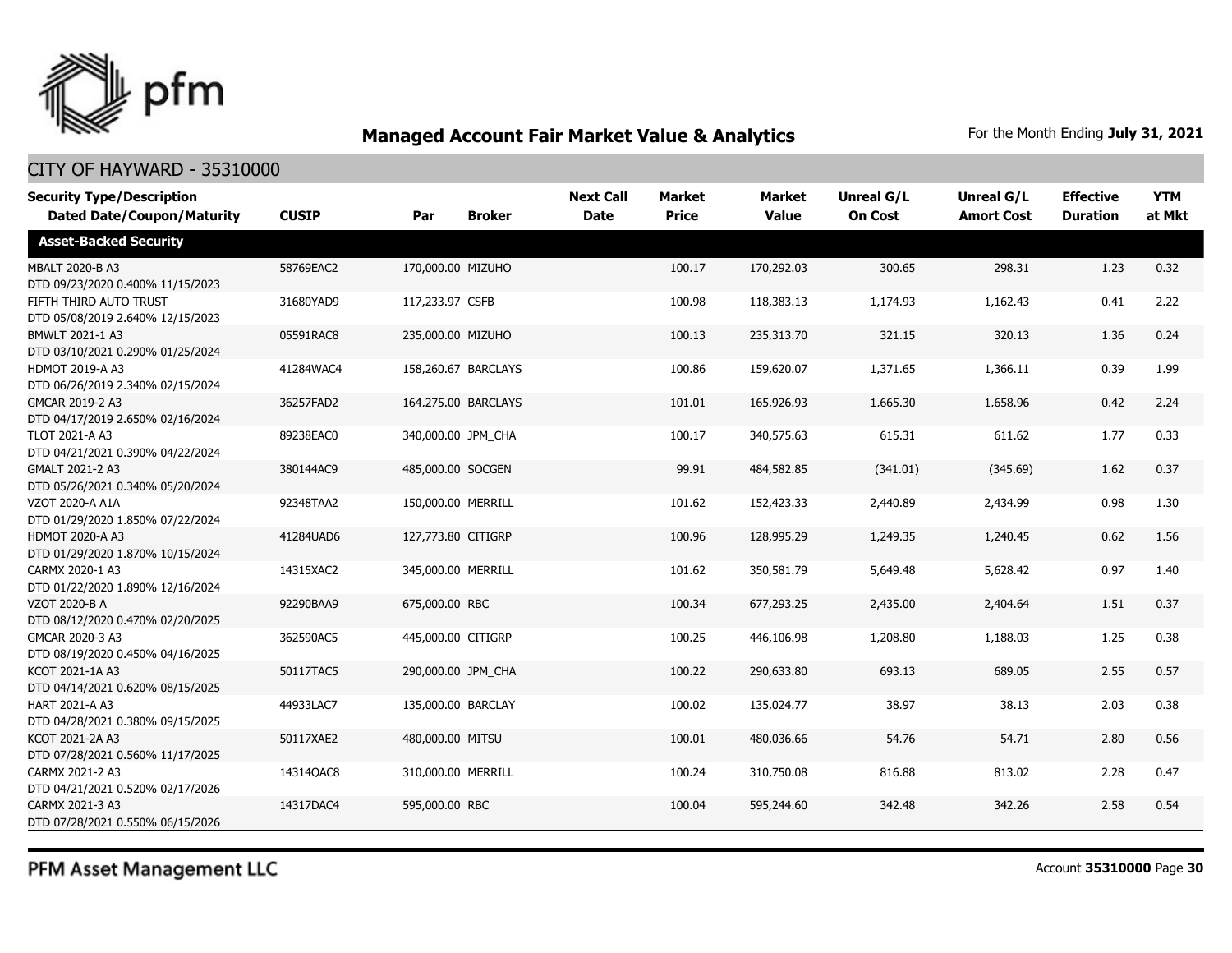

| <b>Security Type/Description</b><br>Dated Date/Coupon/Maturity | <b>CUSIP</b> | Par              | <b>Broker</b> | <b>Next Call</b><br>Date | <b>Market</b><br><b>Price</b> | Market<br><b>Value</b> | Unreal G/L<br><b>On Cost</b> | Unreal G/L<br><b>Amort Cost</b> | <b>Effective</b><br>Duration | <b>YTM</b><br>at Mkt |
|----------------------------------------------------------------|--------------|------------------|---------------|--------------------------|-------------------------------|------------------------|------------------------------|---------------------------------|------------------------------|----------------------|
| <b>Security Type Sub-Total</b>                                 |              | 6,479,135.80     |               |                          |                               | 6,506,932.41           | 28,705.10                    | 28,518.16                       | 1.46                         | 0.89                 |
| <b>Managed Account Sub-Total</b>                               |              | 128,101,957.25   |               |                          |                               | 129,513,124.01         | 636,155.41                   | 824,357.77                      | 1.84                         | 0.35                 |
| <b>Securities Sub-Total</b>                                    |              | \$128,101,957.25 |               |                          |                               | \$129,513,124.01       | \$636,155.41                 | \$824,357.77                    | 1.84                         | 0.35%                |
| <b>Accrued Interest</b>                                        |              |                  |               |                          |                               | \$282,096.52           |                              |                                 |                              |                      |
| <b>Total Investments</b>                                       |              |                  |               |                          |                               | \$129,795,220.53       |                              |                                 |                              |                      |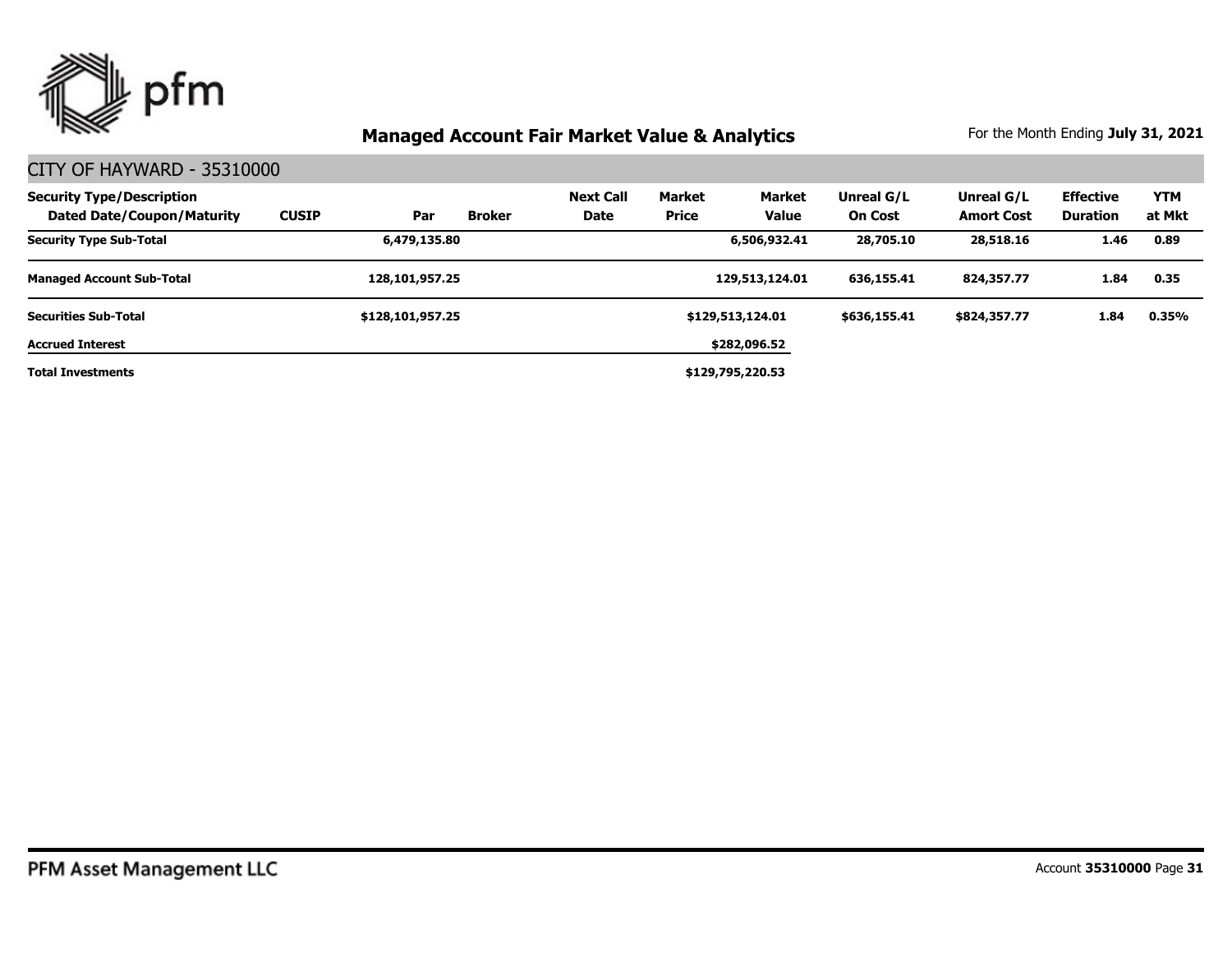

| <b>Trade</b>    | <b>Transaction Type</b><br>Settle | <b>Security Description</b>                                                        | <b>CUSIP</b> | Par          | <b>Principal</b><br><b>Proceeds</b> | <b>Accrued</b><br><b>Interest</b> | Total          | <b>Realized G/L</b><br>Cost | <b>Realized G/L</b><br><b>Amort Cost</b> | <b>Sale</b><br>Method |
|-----------------|-----------------------------------|------------------------------------------------------------------------------------|--------------|--------------|-------------------------------------|-----------------------------------|----------------|-----------------------------|------------------------------------------|-----------------------|
| <b>BUY</b>      |                                   |                                                                                    |              |              |                                     |                                   |                |                             |                                          |                       |
| 07/01/21        | 07/07/21                          | US TREASURY N/B NOTES<br>DTD 06/15/2021 0.250% 06/15/2024                          | 91282CCG4    | 3,400,000.00 | (3,377,953.13)                      | (510.93)                          | (3,378,464.06) |                             |                                          |                       |
| 07/20/21        | 07/28/21                          | KCOT 2021-2A A3<br>DTD 07/28/2021 0.560% 11/17/2025                                | 50117XAE2    | 480,000.00   | (479, 981.90)                       | 0.00                              | (479, 981.90)  |                             |                                          |                       |
| 07/21/21        | 07/28/21                          | CARMX 2021-3 A3<br>DTD 07/28/2021 0.550% 06/15/2026                                | 14317DAC4    | 595,000.00   | (594, 902.12)                       | 0.00                              | (594, 902.12)  |                             |                                          |                       |
|                 | <b>Transaction Type Sub-Total</b> |                                                                                    |              | 4,475,000.00 | (4,452,837.15)                      | (510.93)                          | (4,453,348.08) |                             |                                          |                       |
| <b>INTEREST</b> |                                   |                                                                                    |              |              |                                     |                                   |                |                             |                                          |                       |
| 07/01/21        | 07/01/21                          | CT ST TXBL GO BONDS<br>DTD 06/11/2020 2.500% 07/01/2022                            | 20772KJU4    | 305,000.00   | 0.00                                | 3,812.50                          | 3,812.50       |                             |                                          |                       |
| 07/01/21        | 07/01/21                          | AZ TRAN BOARD TXBL REV BONDS<br>DTD 02/12/2020 1.795% 07/01/2023                   | 040654XT7    | 1,235,000.00 | 0.00                                | 11,084.13                         | 11,084.13      |                             |                                          |                       |
| 07/01/21        | 07/01/21                          | CA ST EARTHOUAKE AUTH TXBL REV<br><b>BONDS</b><br>DTD 11/24/2020 1.477% 07/01/2023 | 13017HAK2    | 300,000.00   | 0.00                                | 2,215.50                          | 2,215.50       |                             |                                          |                       |
| 07/01/21        | 07/01/21                          | WI DEPT OF TRANS TXBL REV BONDS<br>DTD 07/30/2020 0.420% 07/01/2023                | 977123X52    | 625,000.00   | 0.00                                | 1,312.50                          | 1,312.50       |                             |                                          |                       |
| 07/01/21        | 07/01/21                          | FL ST BOARD OF ADMIN TXBL REV<br><b>BONDS</b><br>DTD 09/16/2020 1.258% 07/01/2025  | 341271AD6    | 295,000.00   | 0.00                                | 1,855.55                          | 1,855.55       |                             |                                          |                       |
| 07/01/21        | 07/01/21                          | PORT AUTH OF NY/NJ TXBL REV BONDS<br>DTD 07/08/2020 1.086% 07/01/2023              | 73358W4V3    | 745,000.00   | 0.00                                | 7,933.38                          | 7,933.38       |                             |                                          |                       |
| 07/01/21        | 07/25/21                          | FHLMC MULTIFAMILY STRUCTURED P<br>DTD 05/01/2013 2.510% 11/01/2022                 | 3137B1BS0    | 1,565,000.00 | 0.00                                | 3,273.46                          | 3,273.46       |                             |                                          |                       |
| 07/01/21        | 07/25/21                          | <b>FANNIEMAE-ACES</b><br>DTD 02/01/2013 2.509% 11/01/2022                          | 3136ACGJ4    | 884,195.03   | 0.00                                | 1,848.36                          | 1,848.36       |                             |                                          |                       |
| 07/01/21        | 07/25/21                          | FNA 2013-M7 A2<br>DTD 05/01/2013 2.280% 12/01/2022                                 | 3136AEGO4    | 629,891.61   | 0.00                                | 1,196.79                          | 1,196.79       |                             |                                          |                       |
| 07/01/21        | 07/25/21                          | FHMS KP05 A<br>DTD 12/01/2018 3.203% 07/01/2023                                    | 3137FKK39    | 47,569.78    | 0.00                                | 126.97                            | 126.97         |                             |                                          |                       |
| 07/01/21        | 07/25/21                          | FHLMC MULTIFAMILY STRUCTURED P<br>DTD 12/01/2012 2.307% 08/01/2022                 | 3137AWQH1    | 1,250,000.00 | 0.00                                | 2,403.13                          | 2,403.13       |                             |                                          |                       |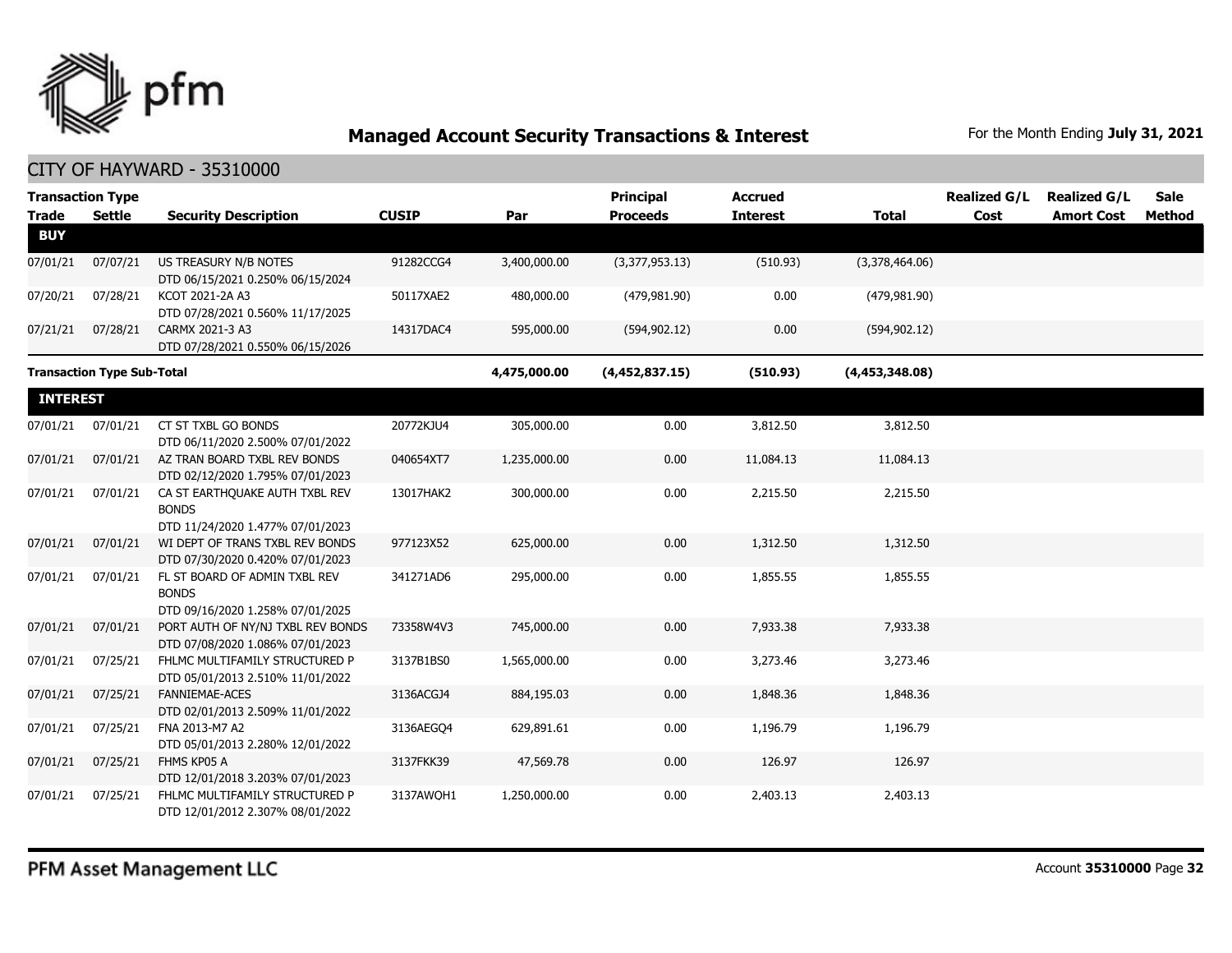

|                 | <b>Transaction Type</b> |                                                                                        |              |              | <b>Principal</b> | <b>Accrued</b>  |              | <b>Realized G/L</b> | <b>Realized G/L</b> | <b>Sale</b> |
|-----------------|-------------------------|----------------------------------------------------------------------------------------|--------------|--------------|------------------|-----------------|--------------|---------------------|---------------------|-------------|
| <b>Trade</b>    | Settle                  | <b>Security Description</b>                                                            | <b>CUSIP</b> | Par          | <b>Proceeds</b>  | <b>Interest</b> | <b>Total</b> | Cost                | <b>Amort Cost</b>   | Method      |
| <b>INTEREST</b> |                         |                                                                                        |              |              |                  |                 |              |                     |                     |             |
| 07/01/21        | 07/25/21                | FHMS KJ30 A1<br>DTD 07/01/2020 0.526% 01/01/2025                                       | 3137FUZN7    | 383,767.73   | 0.00             | 168.22          | 168.22       |                     |                     |             |
| 07/01/21        | 07/25/21                | FHMS KJ27 A1<br>DTD 11/01/2019 2.092% 07/01/2024                                       | 3137FO3V3    | 395,506.18   | 0.00             | 933.04          | 933.04       |                     |                     |             |
| 07/01/21        | 07/25/21                | FNA 2018-M5 A2<br>DTD 04/01/2018 3.560% 09/01/2021                                     | 3136B1XP4    | 16,374.55    | 0.00             | 48.58           | 48.58        |                     |                     |             |
| 07/01/21        | 07/25/21                | FHMS K023 A1<br>DTD 12/01/2012 1.583% 04/01/2022                                       | 3137AWQG3    | 381,951.41   | 0.00             | 503.86          | 503.86       |                     |                     |             |
| 07/01/21        | 07/25/21                | FHMS K720 A1<br>DTD 11/01/2015 2.316% 11/01/2021                                       | 3137BLUQ9    | 72,450.32    | 0.00             | 139.83          | 139.83       |                     |                     |             |
| 07/01/21        | 07/25/21                | FHLMC MULTIFAMILY STRUCTURED P<br>DTD 12/01/2012 2.355% 07/01/2022                     | 3137AVXN2    | 1,786,249.67 | 0.00             | 3,505.51        | 3,505.51     |                     |                     |             |
| 07/01/21        | 07/25/21                | FHMS K019 A2<br>DTD 08/01/2012 2.272% 03/01/2022                                       | 3137ASNJ9    | 551,024.26   | 0.00             | 1,043.27        | 1,043.27     |                     |                     |             |
| 07/01/21        | 07/25/21                | FHLMC MULTIFAMILY STRUCTURED P<br>DTD 11/01/2015 2.716% 06/01/2022                     | 3137BLUR7    | 600,000.00   | 0.00             | 1,358.00        | 1,358.00     |                     |                     |             |
| 07/01/21        | 07/25/21                | FHLMC MULTIFAMILY STRUCTURED P<br>DTD 05/01/2015 2.791% 01/01/2022                     | 3137BHXY8    | 1,164,470.51 | 0.00             | 2,954.45        | 2,954.45     |                     |                     |             |
| 07/05/21        | 07/05/21                | JOHN DEERE CAPITAL CORP<br><b>CORPORATE NOTES</b><br>DTD 06/04/2020 0.700% 07/05/2023  | 24422EVH9    | 200,000.00   | 0.00             | 700.00          | 700.00       |                     |                     |             |
| 07/07/21        | 07/07/21                | CATERPILLAR FINL SERVICE<br><b>CORPORATE NOTES</b><br>DTD 07/08/2020 0.650% 07/07/2023 | 14913R2D8    | 325,000.00   | 0.00             | 1,056.25        | 1,056.25     |                     |                     |             |
| 07/08/21        | 07/08/21                | SUMITOMO MITSUI BANK NY CERT<br><b>DEPOS</b><br>DTD 07/14/2020 0.700% 07/08/2022       | 86565CKU2    | 475,000.00   | 0.00             | 1,671.74        | 1,671.74     |                     |                     |             |
| 07/10/21        | 07/10/21                | <b>FANNIE MAE NOTES</b><br>DTD 07/10/2020 0.250% 07/10/2023                            | 3135G05G4    | 3,455,000.00 | 0.00             | 4,318.75        | 4,318.75     |                     |                     |             |
| 07/15/21        | 07/15/21                | <b>US TREASURY NOTES</b><br>DTD 01/15/2021 0.125% 01/15/2024                           | 91282CBE0    | 2,450,000.00 | 0.00             | 1,531.25        | 1,531.25     |                     |                     |             |
| 07/15/21        | 07/15/21                | CARMX 2021-2 A3<br>DTD 04/21/2021 0.520% 02/17/2026                                    | 14314QAC8    | 310,000.00   | 0.00             | 134.33          | 134.33       |                     |                     |             |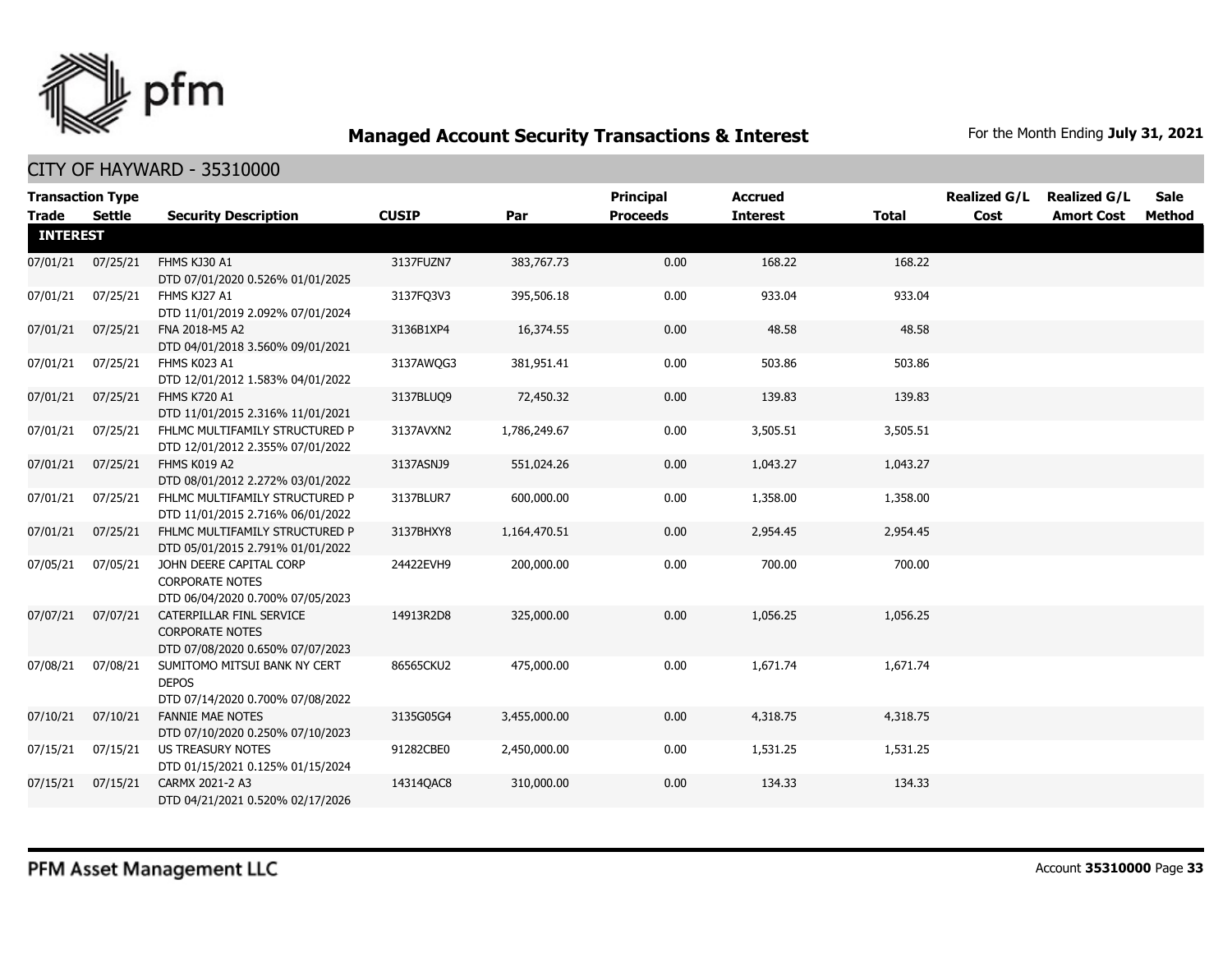

| <b>Transaction Type</b><br><b>Trade</b> | <b>Settle</b> | <b>Security Description</b>                                        | <b>CUSIP</b> | Par          | <b>Principal</b><br><b>Proceeds</b> | <b>Accrued</b><br><b>Interest</b> | <b>Total</b> | <b>Realized G/L</b><br>Cost | <b>Realized G/L</b><br><b>Amort Cost</b> | <b>Sale</b><br>Method |
|-----------------------------------------|---------------|--------------------------------------------------------------------|--------------|--------------|-------------------------------------|-----------------------------------|--------------|-----------------------------|------------------------------------------|-----------------------|
| <b>INTEREST</b>                         |               |                                                                    |              |              |                                     |                                   |              |                             |                                          |                       |
| 07/15/21                                | 07/15/21      | HYUNDAI AUTO RECEIVABLES TRUST<br>DTD 04/10/2019 2.660% 06/15/2023 | 44932NAD2    | 136,644.56   | 0.00                                | 302.90                            | 302.90       |                             |                                          |                       |
| 07/15/21                                | 07/15/21      | <b>HDMOT 2019-A A3</b><br>DTD 06/26/2019 2.340% 02/15/2024         | 41284WAC4    | 177,183.17   | 0.00                                | 345.51                            | 345.51       |                             |                                          |                       |
| 07/15/21                                | 07/15/21      | US TREASURY NOTES<br>DTD 01/15/2020 1.500% 01/15/2023              | 912828Z29    | 2,500,000.00 | 0.00                                | 18,750.00                         | 18,750.00    |                             |                                          |                       |
| 07/15/21                                | 07/15/21      | FORD CREDIT AUTO OWNER TRUST<br>DTD 10/23/2018 3.240% 04/15/2023   | 34532TAD4    | 66,914.19    | 0.00                                | 180.67                            | 180.67       |                             |                                          |                       |
| 07/15/21                                | 07/15/21      | HART 2018-B A3<br>DTD 12/12/2018 3.200% 12/15/2022                 | 44933AAC1    | 41,186.70    | 0.00                                | 109.83                            | 109.83       |                             |                                          |                       |
| 07/15/21                                | 07/15/21      | NAROT 2018-C A3<br>DTD 12/12/2018 3.220% 06/15/2023                | 65478NAD7    | 94,192.30    | 0.00                                | 252.75                            | 252.75       |                             |                                          |                       |
| 07/15/21                                | 07/15/21      | HART 2021-A A3<br>DTD 04/28/2021 0.380% 09/15/2025                 | 44933LAC7    | 135,000.00   | 0.00                                | 42.75                             | 42.75        |                             |                                          |                       |
| 07/15/21                                | 07/15/21      | KCOT 2021-1A A3<br>DTD 04/14/2021 0.620% 08/15/2025                | 50117TAC5    | 290,000.00   | 0.00                                | 149.83                            | 149.83       |                             |                                          |                       |
| 07/15/21                                | 07/15/21      | MBALT 2020-B A3<br>DTD 09/23/2020 0.400% 11/15/2023                | 58769EAC2    | 170,000.00   | 0.00                                | 56.67                             | 56.67        |                             |                                          |                       |
| 07/15/21                                | 07/15/21      | CARMAX AUTO OWNER TRUST<br>DTD 07/25/2018 3.130% 06/15/2023        | 14313FAD1    | 99,279.00    | 0.00                                | 258.95                            | 258.95       |                             |                                          |                       |
| 07/15/21                                | 07/15/21      | FIFTH THIRD AUTO TRUST<br>DTD 05/08/2019 2.640% 12/15/2023         | 31680YAD9    | 130,648.65   | 0.00                                | 287.43                            | 287.43       |                             |                                          |                       |
| 07/15/21                                | 07/15/21      | CARMAX AUTO OWNER TRUST<br>DTD 10/24/2018 3.360% 09/15/2023        | 14315EAC4    | 116,792.66   | 0.00                                | 327.02                            | 327.02       |                             |                                          |                       |
| 07/15/21                                | 07/15/21      | CARMX 2020-1 A3<br>DTD 01/22/2020 1.890% 12/16/2024                | 14315XAC2    | 345,000.00   | 0.00                                | 543.38                            | 543.38       |                             |                                          |                       |
| 07/15/21                                | 07/15/21      | COPAR 2019-1 A3<br>DTD 05/30/2019 2.510% 11/15/2023                | 14042WAC4    | 112,512.20   | 0.00                                | 235.34                            | 235.34       |                             |                                          |                       |
| 07/15/21                                | 07/15/21      | <b>HDMOT 2020-A A3</b><br>DTD 01/29/2020 1.870% 10/15/2024         | 41284UAD6    | 135,000.00   | 0.00                                | 210.38                            | 210.38       |                             |                                          |                       |
| 07/16/21                                | 07/16/21      | GMCAR 2020-3 A3<br>DTD 08/19/2020 0.450% 04/16/2025                | 362590AC5    | 445,000.00   | 0.00                                | 166.88                            | 166.88       |                             |                                          |                       |
| 07/16/21                                | 07/16/21      | GMCAR 2019-2 A3<br>DTD 04/17/2019 2.650% 02/16/2024                | 36257FAD2    | 182,577.92   | 0.00                                | 403.19                            | 403.19       |                             |                                          |                       |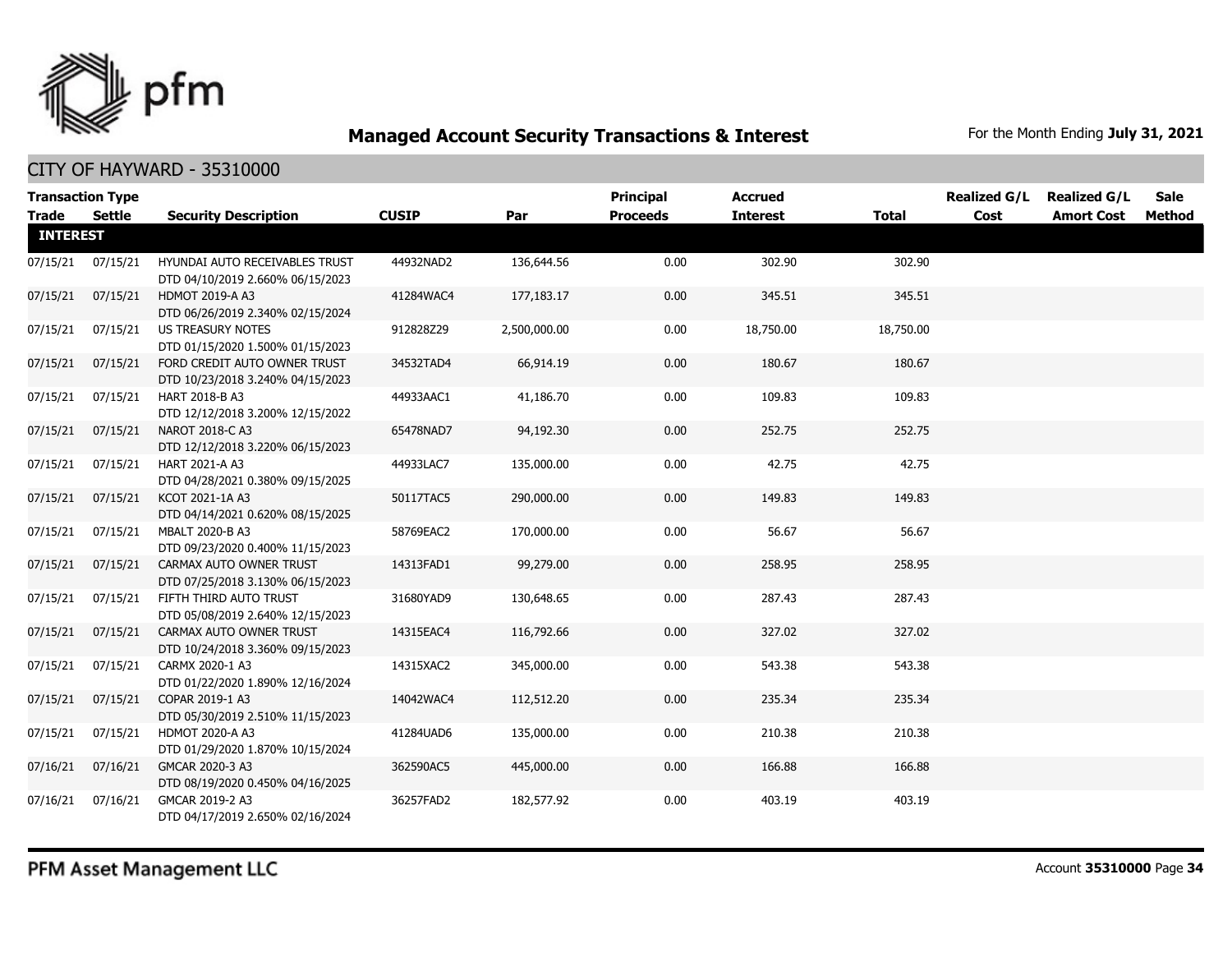

#### CITY OF HAYWARD - 35310000

|                                   | <b>Transaction Type</b> |                                                                                        |               |              | <b>Principal</b> | <b>Accrued</b>  |              | <b>Realized G/L</b> | <b>Realized G/L</b> | Sale   |
|-----------------------------------|-------------------------|----------------------------------------------------------------------------------------|---------------|--------------|------------------|-----------------|--------------|---------------------|---------------------|--------|
| <b>Trade</b><br><b>INTEREST</b>   | <b>Settle</b>           | <b>Security Description</b>                                                            | <b>CUSIP</b>  | Par          | <b>Proceeds</b>  | <b>Interest</b> | <b>Total</b> | Cost                | <b>Amort Cost</b>   | Method |
| 07/18/21                          | 07/18/21                | HAROT 2019-1 A3<br>DTD 02/27/2019 2.830% 03/20/2023                                    | 43814WAC9     | 91,420.07    | 0.00             | 215.60          | 215.60       |                     |                     |        |
| 07/20/21                          | 07/20/21                | <b>VWALT 2019-A A3</b><br>DTD 10/04/2019 1.990% 11/21/2022                             | 92867XAD8     | 296,634.23   | 0.00             | 491.92          | 491.92       |                     |                     |        |
| 07/20/21                          | 07/20/21                | VZOT 2020-B A<br>DTD 08/12/2020 0.470% 02/20/2025                                      | 92290BAA9     | 675,000.00   | 0.00             | 264.38          | 264.38       |                     |                     |        |
| 07/20/21                          | 07/20/21                | GMALT 2020-3 A3<br>DTD 09/29/2020 0.450% 08/21/2023                                    | 362569AC9     | 320,000.00   | 0.00             | 120.00          | 120.00       |                     |                     |        |
| 07/20/21                          | 07/20/21                | <b>TLOT 2021-A A3</b><br>DTD 04/21/2021 0.390% 04/22/2024                              | 89238EAC0     | 340,000.00   | 0.00             | 110.50          | 110.50       |                     |                     |        |
| 07/20/21                          | 07/20/21                | GMALT 2021-2 A3<br>DTD 05/26/2021 0.340% 05/20/2024                                    | 380144AC9     | 485,000.00   | 0.00             | 137.42          | 137.42       |                     |                     |        |
| 07/20/21                          | 07/20/21                | VZOT 2020-A A1A<br>DTD 01/29/2020 1.850% 07/22/2024                                    | 92348TAA2     | 150,000.00   | 0.00             | 231.25          | 231.25       |                     |                     |        |
| 07/23/21                          | 07/23/21                | <b>BANK OF AMERICA CORP NOTES</b><br>DTD 07/23/2018 3.864% 07/23/2024                  | 06051GHL6     | 450,000.00   | 0.00             | 8,694.00        | 8,694.00     |                     |                     |        |
| 07/25/21                          | 07/25/21                | BMWLT 2021-1 A3<br>DTD 03/10/2021 0.290% 01/25/2024                                    | 05591RAC8     | 235,000.00   | 0.00             | 56.79           | 56.79        |                     |                     |        |
| 07/25/21                          | 07/25/21                | FREDDIE MAC NOTES<br>DTD 07/23/2020 0.125% 07/25/2022                                  | 3137EAET2     | 1,575,000.00 | 0.00             | 984.38          | 984.38       |                     |                     |        |
| 07/26/21                          | 07/26/21                | BRISTOL MYERS SQUIBB CO CORP<br><b>NOTES (CALL</b><br>DTD 01/26/2020 2.900% 07/26/2024 | 110122CM8     | 144,000.00   | 0.00             | 2,088.00        | 2,088.00     |                     |                     |        |
| 07/31/21                          | 07/31/21                | <b>US TREASURY NOTES</b><br>DTD 02/01/2016 1.750% 01/31/2023                           | 912828P38     | 150,000.00   | 0.00             | 1,312.50        | 1,312.50     |                     |                     |        |
| 07/31/21                          | 07/31/21                | <b>US TREASURY NOTES</b><br>DTD 08/01/2016 1.250% 07/31/2023                           | 912828S92     | 660,000.00   | 0.00             | 4,125.00        | 4,125.00     |                     |                     |        |
| 07/31/21                          | 07/31/21                | <b>US TREASURY NOTES</b><br>DTD 07/31/2017 1.875% 07/31/2022                           | 9128282P4     | 5,050,000.00 | 0.00             | 47,343.75       | 47,343.75    |                     |                     |        |
| <b>Transaction Type Sub-Total</b> |                         |                                                                                        | 36,248,436.70 | 0.00         | 145,928.32       | 145,928.32      |              |                     |                     |        |
| <b>PAYDOWNS</b>                   |                         |                                                                                        |               |              |                  |                 |              |                     |                     |        |
| 07/01/21                          | 07/25/21                | FHMS K023 A1<br>DTD 12/01/2012 1.583% 04/01/2022                                       | 3137AWQG3     | 24,036.56    | 24,036.56        | 0.00            | 24,036.56    | 525.80              | 0.00                |        |

PFM Asset Management LLC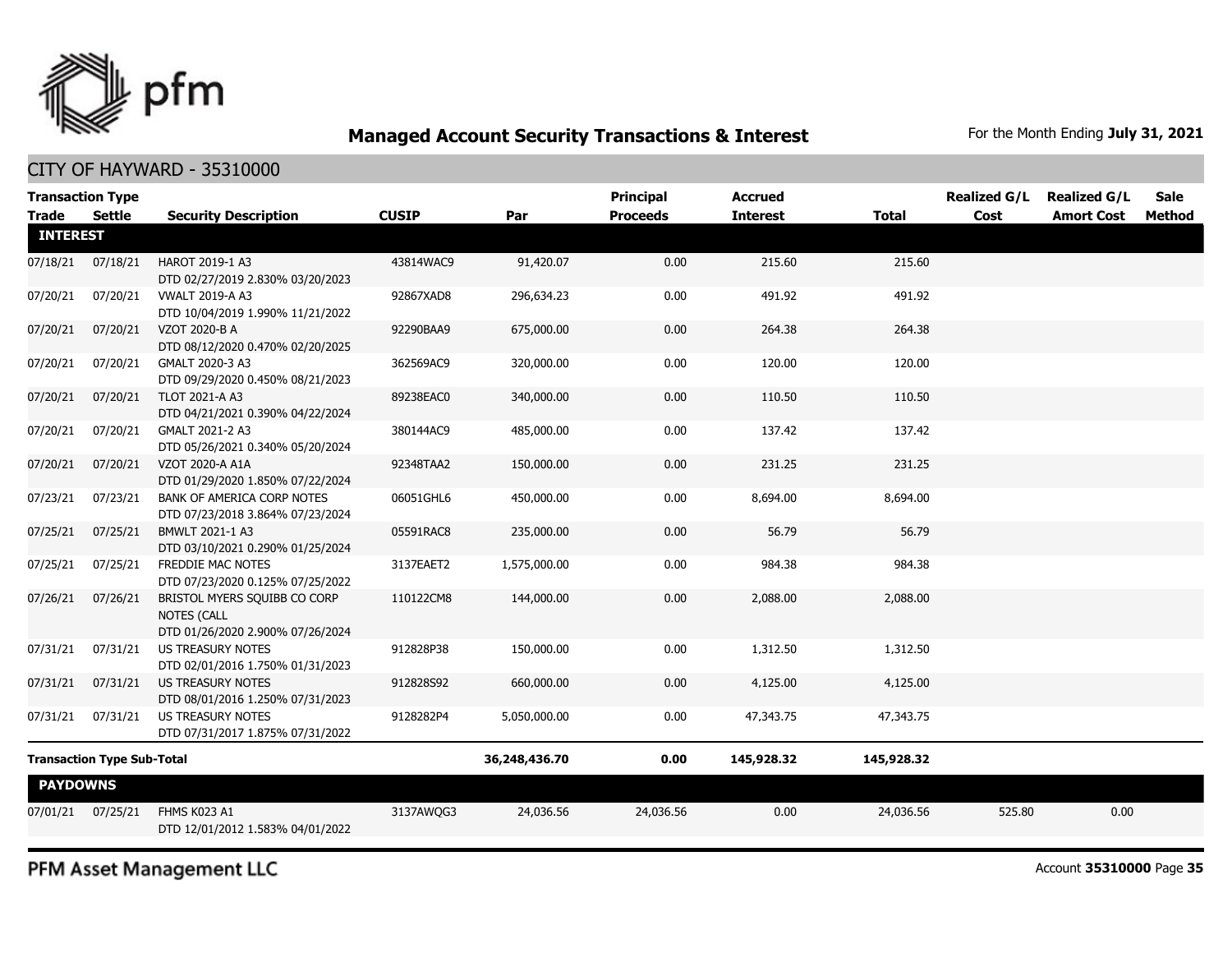

| <b>Transaction Type</b><br><b>Trade</b> | Settle   | <b>Security Description</b>                                        | <b>CUSIP</b> | Par       | Principal<br><b>Proceeds</b> | <b>Accrued</b><br><b>Interest</b> | <b>Total</b> | <b>Realized G/L</b><br>Cost | <b>Realized G/L</b><br><b>Amort Cost</b> | <b>Sale</b><br><b>Method</b> |
|-----------------------------------------|----------|--------------------------------------------------------------------|--------------|-----------|------------------------------|-----------------------------------|--------------|-----------------------------|------------------------------------------|------------------------------|
| <b>PAYDOWNS</b>                         |          |                                                                    |              |           |                              |                                   |              |                             |                                          |                              |
| 07/01/21                                | 07/25/21 | FHMS K023 A1<br>DTD 12/01/2012 1.583% 04/01/2022                   | 3137AWQG3    | 11,693.46 | 11,693.46                    | 0.00                              | 11,693.46    | 295.53                      | 0.00                                     |                              |
| 07/01/21                                | 07/25/21 | FHMS K023 A1<br>DTD 12/01/2012 1.583% 04/01/2022                   | 3137AWQG3    | 2,663.51  | 2,663.51                     | 0.00                              | 2,663.51     | 57.85                       | 0.00                                     |                              |
| 07/01/21                                | 07/25/21 | FHMS KP05 A<br>DTD 12/01/2018 3.203% 07/01/2023                    | 3137FKK39    | 117.02    | 117.02                       | 0.00                              | 117.02       | 0.00                        | 0.00                                     |                              |
| 07/01/21                                | 07/25/21 | FHMS K019 A2<br>DTD 08/01/2012 2.272% 03/01/2022                   | 3137ASNJ9    | 1,589.32  | 1,589.32                     | 0.00                              | 1,589.32     | 11.73                       | 0.00                                     |                              |
| 07/01/21                                | 07/25/21 | FHLMC MULTIFAMILY STRUCTURED P<br>DTD 05/01/2015 2.791% 01/01/2022 | 3137BHXY8    | 43,970.32 | 43,970.32                    | 0.00                              | 43,970.32    | (796.96)                    | 0.00                                     |                              |
| 07/01/21                                | 07/25/21 | <b>FHMS K720 A1</b><br>DTD 11/01/2015 2.316% 11/01/2021            | 3137BLUQ9    | 9,985.69  | 9,985.69                     | 0.00                              | 9,985.69     | (27.31)                     | 0.00                                     |                              |
| 07/01/21                                | 07/25/21 | FHMS KJ27 A1<br>DTD 11/01/2019 2.092% 07/01/2024                   | 3137FQ3V3    | 36,592.29 | 36,592.29                    | 0.00                              | 36,592.29    | 0.88                        | 0.00                                     |                              |
| 07/01/21                                | 07/25/21 | FHMS KJ30 A1<br>DTD 07/01/2020 0.526% 01/01/2025                   | 3137FUZN7    | 1,157.18  | 1,157.18                     | 0.00                              | 1,157.18     | 0.02                        | 0.00                                     |                              |
| 07/01/21                                | 07/25/21 | <b>FANNIEMAE-ACES</b><br>DTD 02/01/2013 2.509% 11/01/2022          | 3136ACGJ4    | 1,998.82  | 1,998.82                     | 0.00                              | 1,998.82     | (24.67)                     | 0.00                                     |                              |
| 07/01/21                                | 07/25/21 | FNA 2018-M5 A2<br>DTD 04/01/2018 3.560% 09/01/2021                 | 3136B1XP4    | 9,404.41  | 9,404.41                     | 0.00                              | 9,404.41     | (187.07)                    | 0.00                                     |                              |
| 07/01/21                                | 07/25/21 | FNA 2013-M7 A2<br>DTD 05/01/2013 2.280% 12/01/2022                 | 3136AEGO4    | 621.36    | 621.36                       | 0.00                              | 621.36       | (3.87)                      | 0.00                                     |                              |
| 07/01/21                                | 07/25/21 | FHLMC MULTIFAMILY STRUCTURED P<br>DTD 12/01/2012 2.355% 07/01/2022 | 3137AVXN2    | 3,398.32  | 3,398.32                     | 0.00                              | 3,398.32     | 13.28                       | 0.00                                     |                              |
| 07/01/21                                | 07/25/21 | FHLMC MULTIFAMILY STRUCTURED P<br>DTD 12/01/2012 2.355% 07/01/2022 | 3137AVXN2    | 1,578.18  | 1,578.18                     | 0.00                              | 1,578.18     | (5.80)                      | 0.00                                     |                              |
| 07/01/21                                | 07/25/21 | FNA 2013-M7 A2<br>DTD 05/01/2013 2.280% 12/01/2022                 | 3136AEGQ4    | 823.16    | 823.16                       | 0.00                              | 823.16       | (10.79)                     | 0.00                                     |                              |
| 07/15/21                                | 07/15/21 | CARMAX AUTO OWNER TRUST<br>DTD 07/25/2018 3.130% 06/15/2023        | 14313FAD1    | 13,541.47 | 13,541.47                    | 0.00                              | 13,541.47    | 1.85                        | 0.00                                     |                              |
| 07/15/21                                | 07/15/21 | CARMAX AUTO OWNER TRUST<br>DTD 10/24/2018 3.360% 09/15/2023        | 14315EAC4    | 11,782.18 | 11,782.18                    | 0.00                              | 11,782.18    | 0.11                        | 0.00                                     |                              |
| 07/15/21                                | 07/15/21 | COPAR 2019-1 A3<br>DTD 05/30/2019 2.510% 11/15/2023                | 14042WAC4    | 10,533.18 | 10,533.18                    | 0.00                              | 10,533.18    | 2.13                        | 0.00                                     |                              |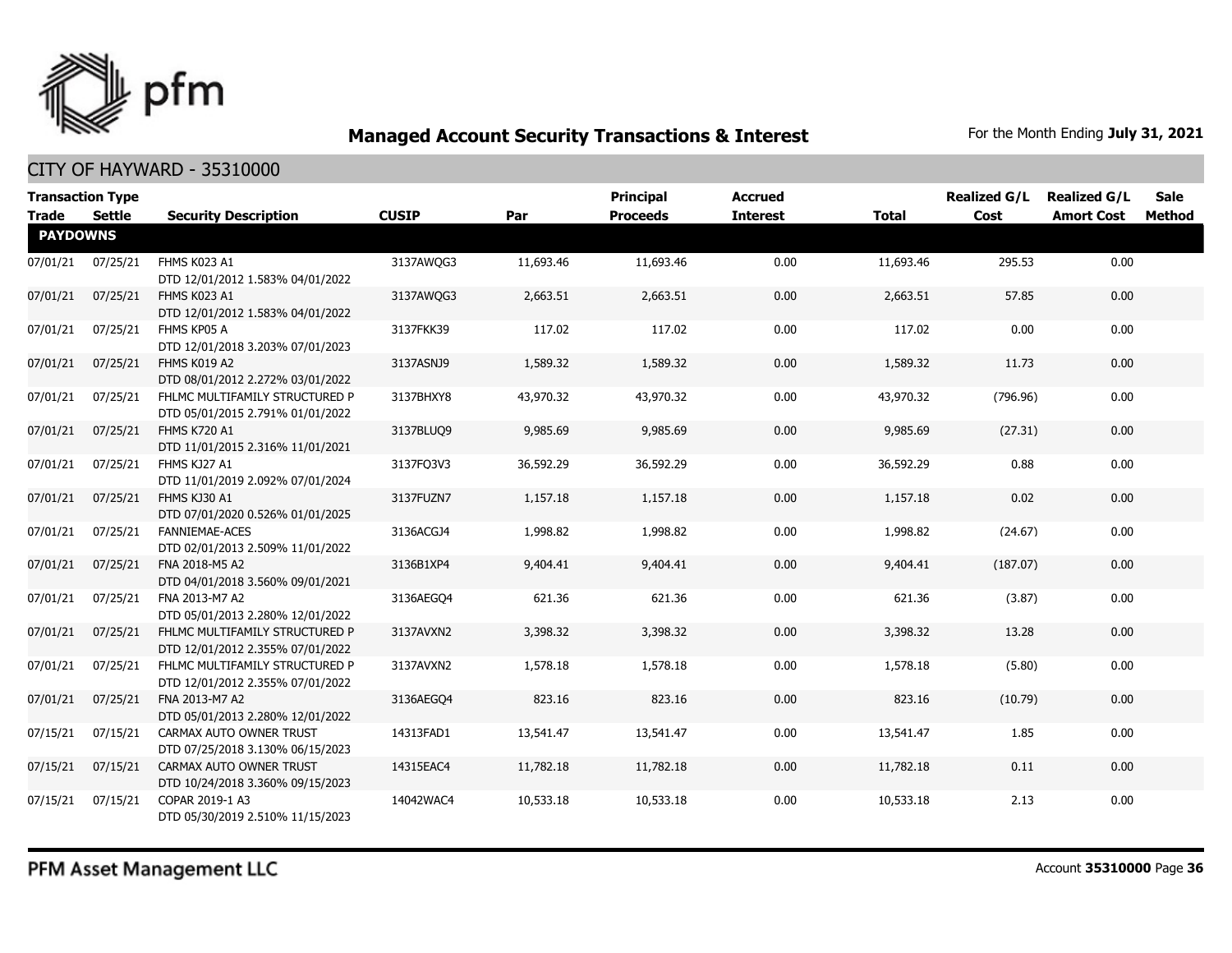

| <b>Transaction Type</b> |                                   |                                                                    |              |              | <b>Principal</b> | <b>Accrued</b>  |              | <b>Realized G/L</b> | <b>Realized G/L</b> | <b>Sale</b> |
|-------------------------|-----------------------------------|--------------------------------------------------------------------|--------------|--------------|------------------|-----------------|--------------|---------------------|---------------------|-------------|
| Trade                   | <b>Settle</b>                     | <b>Security Description</b>                                        | <b>CUSIP</b> | Par          | <b>Proceeds</b>  | <b>Interest</b> | <b>Total</b> | Cost                | <b>Amort Cost</b>   | Method      |
| <b>PAYDOWNS</b>         |                                   |                                                                    |              |              |                  |                 |              |                     |                     |             |
| 07/15/21                | 07/15/21                          | FIFTH THIRD AUTO TRUST<br>DTD 05/08/2019 2.640% 12/15/2023         | 31680YAD9    | 13,414.68    | 13,414.68        | 0.00            | 13,414.68    | 2.95                | 0.00                |             |
| 07/15/21                | 07/15/21                          | HYUNDAI AUTO RECEIVABLES TRUST<br>DTD 04/10/2019 2.660% 06/15/2023 | 44932NAD2    | 15,690.66    | 15,690.66        | 0.00            | 15,690.66    | 2.07                | 0.00                |             |
| 07/15/21                | 07/15/21                          | NAROT 2018-C A3<br>DTD 12/12/2018 3.220% 06/15/2023                | 65478NAD7    | 10,954.39    | 10,954.39        | 0.00            | 10,954.39    | 2.10                | 0.00                |             |
| 07/15/21                | 07/15/21                          | HDMOT 2019-A A3<br>DTD 06/26/2019 2.340% 02/15/2024                | 41284WAC4    | 18,922.50    | 18,922.50        | 0.00            | 18,922.50    | 1.47                | 0.00                |             |
| 07/15/21                | 07/15/21                          | HART 2018-B A3<br>DTD 12/12/2018 3.200% 12/15/2022                 | 44933AAC1    | 8,250.90     | 8,250.90         | 0.00            | 8,250.90     | 0.10                | 0.00                |             |
| 07/15/21                | 07/15/21                          | FORD CREDIT AUTO OWNER TRUST<br>DTD 10/23/2018 3.240% 04/15/2023   | 34532TAD4    | 11,071.73    | 11,071.73        | 0.00            | 11,071.73    | 1.89                | 0.00                |             |
| 07/15/21                | 07/15/21                          | HDMOT 2020-A A3<br>DTD 01/29/2020 1.870% 10/15/2024                | 41284UAD6    | 7,226.20     | 7,226.20         | 0.00            | 7,226.20     | 1.58                | 0.00                |             |
| 07/16/21                | 07/16/21                          | GMCAR 2019-2 A3<br>DTD 04/17/2019 2.650% 02/16/2024                | 36257FAD2    | 18,302.92    | 18,302.92        | 0.00            | 18,302.92    | 1.49                | 0.00                |             |
| 07/18/21                | 07/18/21                          | HAROT 2019-1 A3<br>DTD 02/27/2019 2.830% 03/20/2023                | 43814WAC9    | 9,922.85     | 9,922.85         | 0.00            | 9,922.85     | 0.27                | 0.00                |             |
| 07/20/21                | 07/20/21                          | <b>VWALT 2019-A A3</b><br>DTD 10/04/2019 1.990% 11/21/2022         | 92867XAD8    | 27,236.19    | 27,236.19        | 0.00            | 27,236.19    | 0.43                | 0.00                |             |
|                         | <b>Transaction Type Sub-Total</b> |                                                                    |              | 326,479.45   | 326,479.45       | 0.00            | 326,479.45   | (132.94)            | 0.00                |             |
| <b>SELL</b>             |                                   |                                                                    |              |              |                  |                 |              |                     |                     |             |
| 07/01/21                | 07/07/21                          | CA ST T/E GO BONDS<br>DTD 04/22/2020 5.000% 03/01/2022             | 13063DUV8    | 600,000.00   | 619,152.00       | 10,500.00       | 629,652.00   | (24,918.00)         | 3,747.00            | <b>FIFO</b> |
| 07/01/21                | 07/07/21                          | FEDERAL FARM CREDIT BANK NOTES<br>DTD 06/02/2020 0.250% 06/02/2022 | 3133ELE75    | 2,575,000.00 | 2,578,733.75     | 625.87          | 2,579,359.62 | 5,469.30            | 4,520.47            | <b>FIFO</b> |
| 07/21/21                | 07/28/21                          | FREDDIE MAC NOTES<br>DTD 09/04/2020 0.250% 09/08/2023              | 3137EAEW5    | 300,000.00   | 300,096.00       | 291.67          | 300,387.67   | 41.22               | 57.52               | <b>FIFO</b> |
| 07/21/21                | 07/28/21                          | <b>US TREASURY NOTES</b><br>DTD 07/31/2017 1.875% 07/31/2022       | 9128282P4    | 550,000.00   | 560,119.14       | 5,070.79        | 565,189.93   | 9,667.97            | 9,975.02            | <b>FIFO</b> |
|                         | <b>Transaction Type Sub-Total</b> |                                                                    |              |              | 4,058,100.89     | 16,488.33       | 4,074,589.22 | (9,739.51)          | 18,300.01           |             |